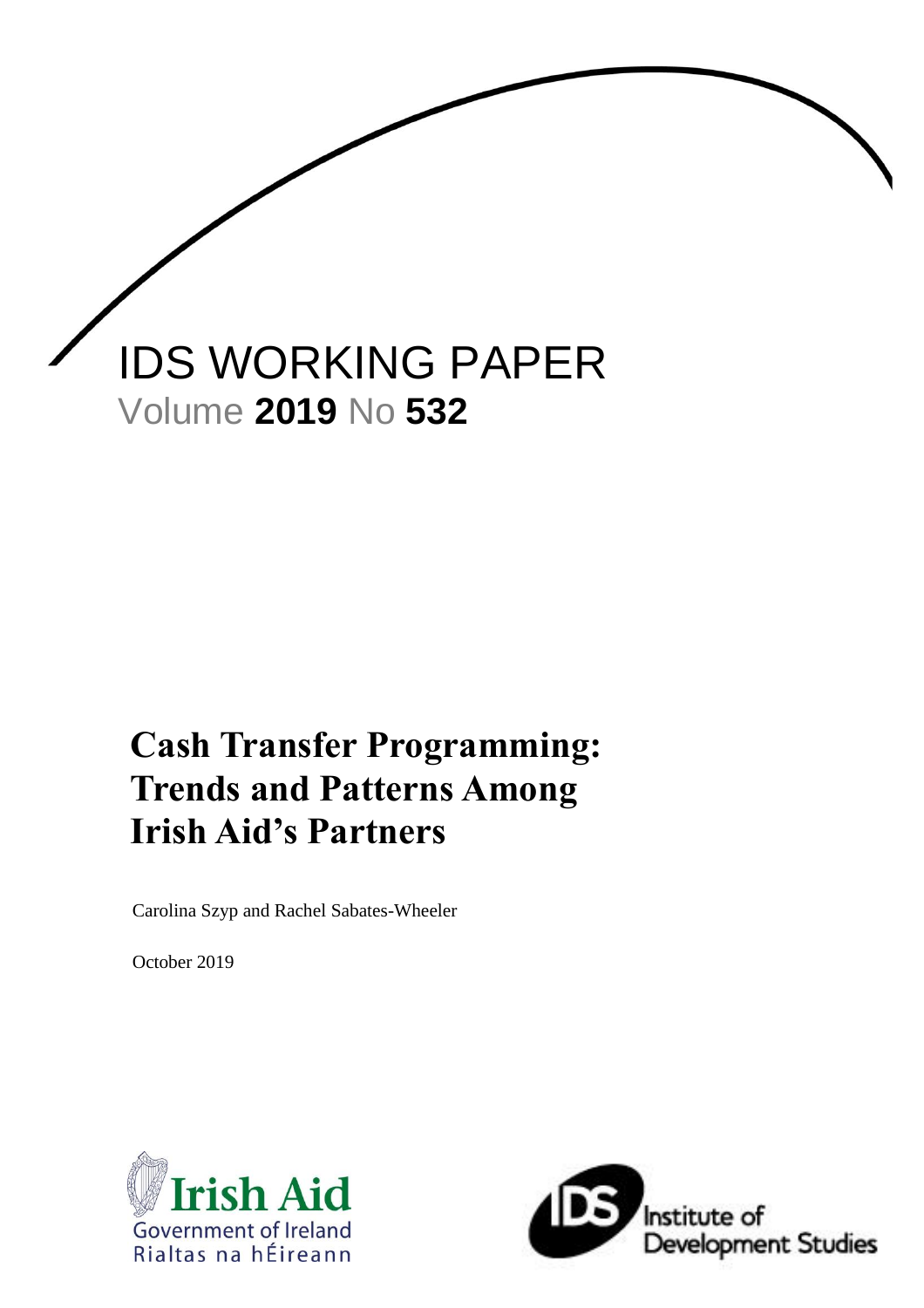Cash Transfer Programming: Trends and Patterns Among Irish Aid's Partners Carolina Szyp and Rachel Sabates-Wheeler IDS Working Paper 532 © Institute of Development Studies 2019 ISSN: 2040-0209 ISBN: 978-1-78118-593-3 A catalogue record for this publication is available from the British Library.

This is an Open Access paper distributed under the terms of the Creative Commons Attribution Non Commercial 4.0 International licence (CC BY-NC), which permits use, distribution and reproduction in any medium, provided the original authors and source are credited, any modifications or adaptations are indicated, and the work is not used for commercial purposes. http://creativecommons.org/licenses/by-nc/4.0/legalcode

Available from: Communications and Engagement Unit, Institute of Development Studies, Brighton BN1 9RE, UK Tel: +44 (0) 1273 915637 Web: www.ids.ac.uk/research/publications/

IDS is a charitable company limited by guarantee and registered in England Charity Registration Number 306371 Charitable Company Number 877338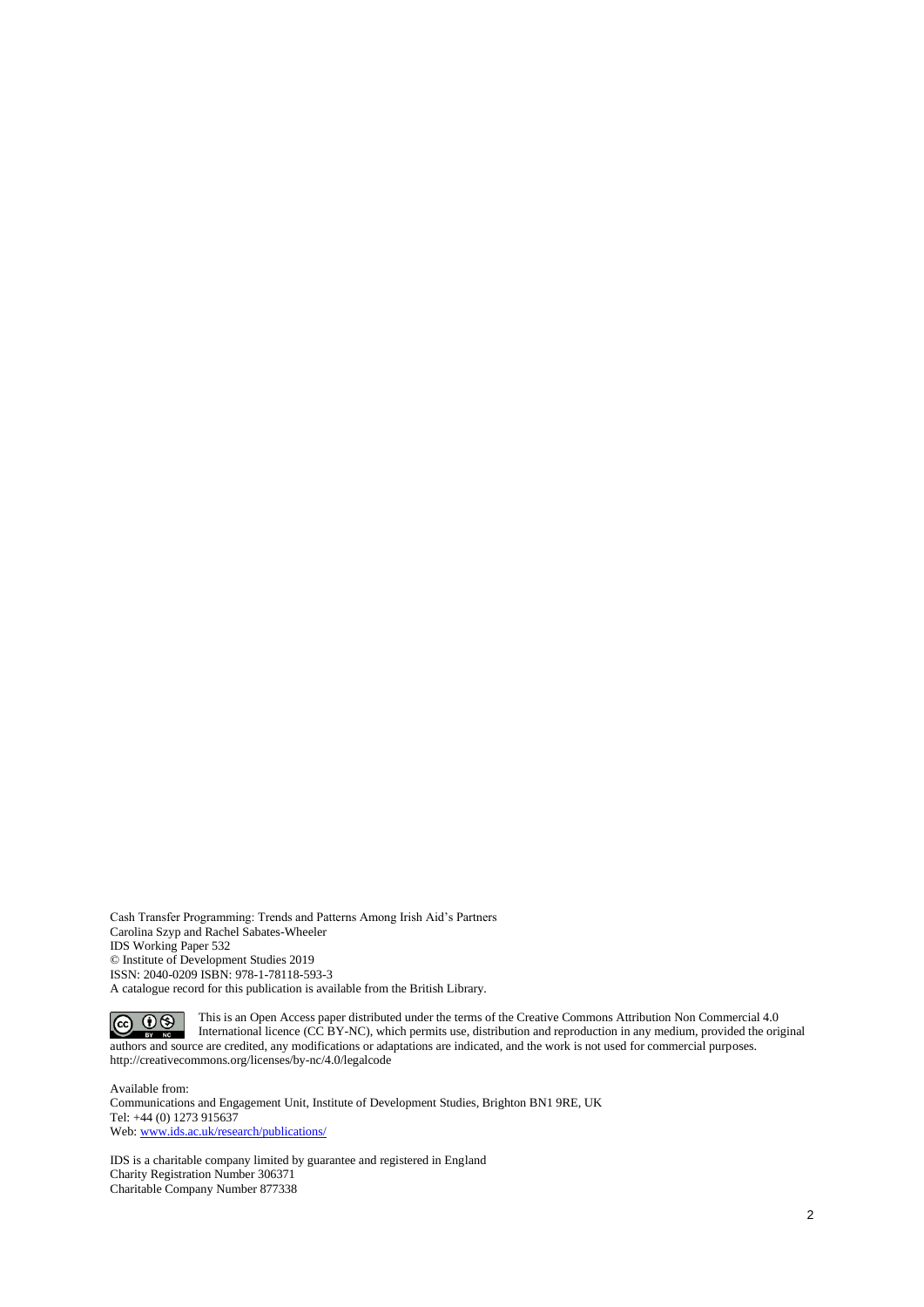## **Cash Transfer Programming: Trends and Patterns Among Irish Aid's Partners**

Carolina Szyp and Rachel Sabates-Wheeler

## **Summary**

Cash transfer programming (CTP) constitutes one component of both social protection systems as well as humanitarian interventions. CTP can provide long-term support to poor and vulnerable populations as part of emerging social protection systems and also short-term emergency assistance in humanitarian contexts. Given the increasing trend towards CTP by different actors, priority is being given to harmonisation and coordination. In order to successfully adapt, harmonise, manage, and collaborate among partners, it is necessary to generate awareness of the different actors' engagement modes (approaches, settings, modalities, targeting, and delivery methods). This paper elaborates on the advantages and disadvantages of using cash in relation to in-kind support, and presents the strategies used by a range of Irish Aid's partners – multilaterals, bilaterals, and non-government organisations (NGOs) – to engage with CTP. The aim of this stakeholder mapping exercise is to increase Irish Aid's knowledge on partner approaches and to enhance CTP engagement in complex contexts.

**Keywords:** cash transfers; cash transfer programming; cash-based transfers; humanitarian assistance; social protection; shock-responsive social protection; multilaterals; bilaterals; NGOs.

**Carolina Szyp** is a Research Officer at the Institute of Development Studies (IDS), Brighton, UK. Her research interests include youth employment, decent work, and social protection. Since joining IDS, she has worked on a number of projects looking at how young people engage with the rural economy and focusing on the impact of social protection interventions on youth employment outcomes.

**Rachel Sabates-Wheeler** is a co-Director of the Centre for Social Protection at IDS. She has published influential research work in areas of social policy, migration, and poverty analysis. Rachel has substantial experience leading large-scale, multi-stakeholder and multi-country research. Her recent work focuses on tracing and measuring pathways for livelihood change and sustainability for different population groups (migrants, pastoralists, older people) using qualitative and quantitative data from countries such as Ethiopia, Kenya, Rwanda, and Ghana.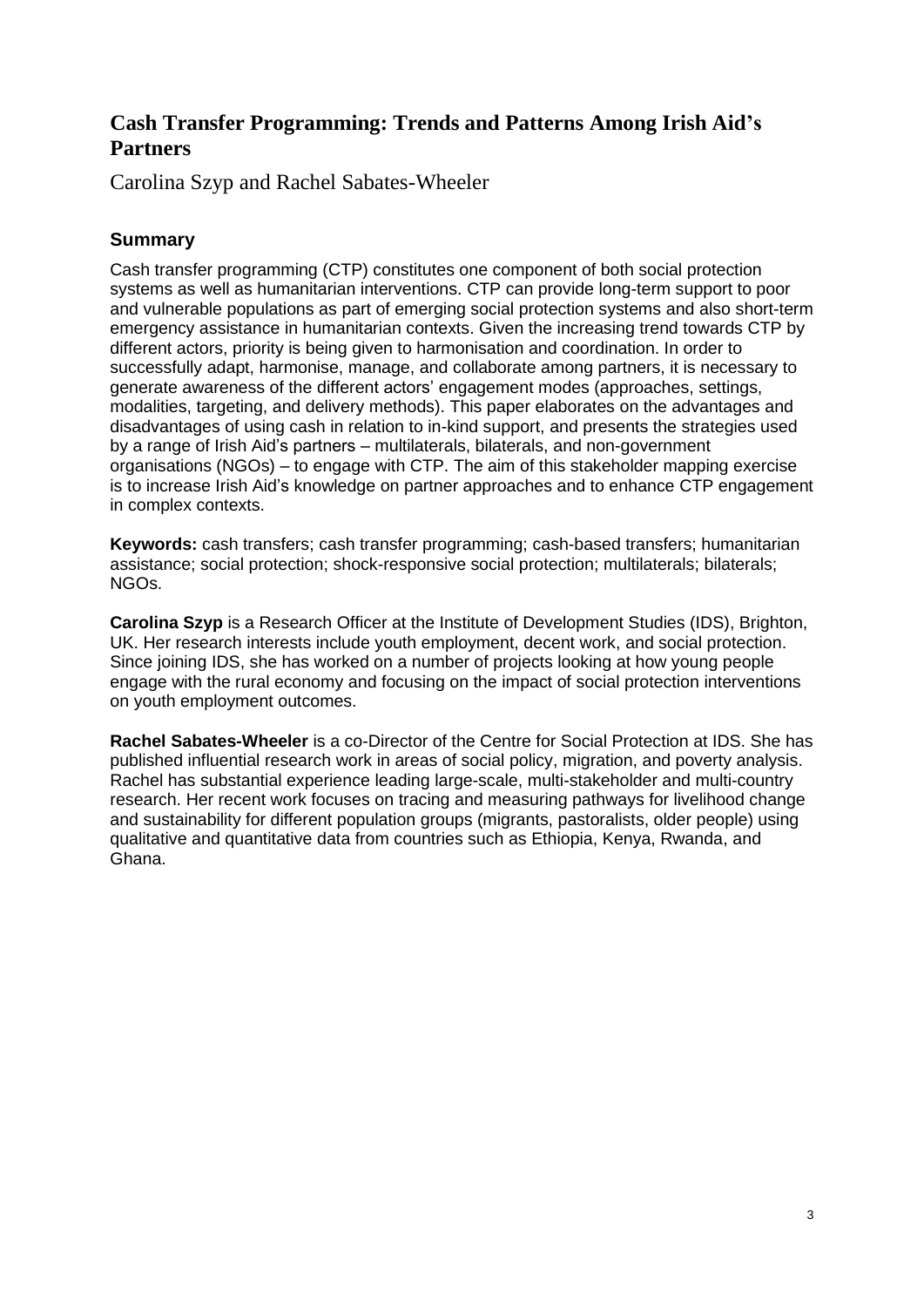# **Contents**

|   |     | Summary, keywords and author notes<br>Acknowledgements and acronyms                                          | $\mathsf 3$<br>$6\phantom{1}6$ |
|---|-----|--------------------------------------------------------------------------------------------------------------|--------------------------------|
| 1 |     | Introduction                                                                                                 | $\overline{7}$                 |
| 2 |     | Cash vs in-kind – advantages and disadvantages                                                               | 8                              |
| 3 |     | Challenge of establishing a baseline CTP spend                                                               | $\boldsymbol{9}$               |
| 4 |     | Irish Aid partners' mapping                                                                                  | 10                             |
| 5 |     | Comparative analysis: trends and patterns in CTP                                                             | 13                             |
|   | 5.1 | <b>CTP</b> settings                                                                                          | 13                             |
|   |     | 5.1.1<br>Stable/longer-term development context                                                              | 13                             |
|   |     | 5.1.2 Humanitarian/emergency context                                                                         | 14                             |
|   |     | 5.1.3 Shock-responsive social protection (SRSP) context                                                      | 14                             |
|   |     | 5.1.4<br>Irish Aid's partners' positions                                                                     | 15                             |
|   | 5.2 | CTP underlying approaches                                                                                    | 15                             |
|   |     | 5.2.1<br>Needs-based approach to CTP                                                                         | 15                             |
|   |     | 5.2.2<br>Rights-based approach to CTP                                                                        | 16                             |
|   |     | 5.2.3<br>Market-based approach to CTP                                                                        | 16                             |
|   |     | 5.2.4<br>Irish Aid's partners' positions                                                                     | 17                             |
|   | 5.3 | <b>CTP</b> modalities                                                                                        | 17                             |
|   |     | 5.3.1 Cash                                                                                                   | 17                             |
|   |     | 5.3.2 Vouchers                                                                                               | 19                             |
|   |     | 5.3.3 In-kind                                                                                                | 19                             |
|   |     | 5.3.4<br>Irish Aid's partners' positions                                                                     | 19                             |
|   | 5.4 | CTP targeting methods                                                                                        | 19                             |
|   |     | 5.4.1<br>Geographical-based                                                                                  | 19                             |
|   |     | 5.4.2 Categorical-based                                                                                      | 19                             |
|   |     | 5.4.3<br>Community-based                                                                                     | 20                             |
|   |     | 5.4.4 Means testing                                                                                          | 20                             |
|   |     | Proxy means testing<br>5.4.5                                                                                 | 20                             |
|   |     | 5.4.6 Self-targeting                                                                                         | 20                             |
|   |     | 5.4.7 Universalism                                                                                           | 20                             |
|   |     | 5.4.8 Irish Aid's partners' positions                                                                        | 21                             |
|   | 5.5 |                                                                                                              |                                |
|   |     | CTP delivery mechanisms<br>5.5.1                                                                             | 21                             |
|   |     | Electronic                                                                                                   | 21                             |
|   |     | 5.5.2 Indirect                                                                                               | 21                             |
|   |     | 5.5.3 Physical                                                                                               | 22                             |
|   |     | Irish Aid's partners' positions<br>5.5.4                                                                     | 22                             |
| 6 |     | Lessons for managing and collaborating with key partners for<br>successful CTP                               | 22                             |
|   |     | Annexe 1: Cash transfer programming: can we measure CTP spend as a<br>percentage of social protection spend? | 25                             |
|   |     | Annexe 2: Agency documents consulted to inform this paper                                                    | 27                             |
|   |     | <b>References</b>                                                                                            | 47                             |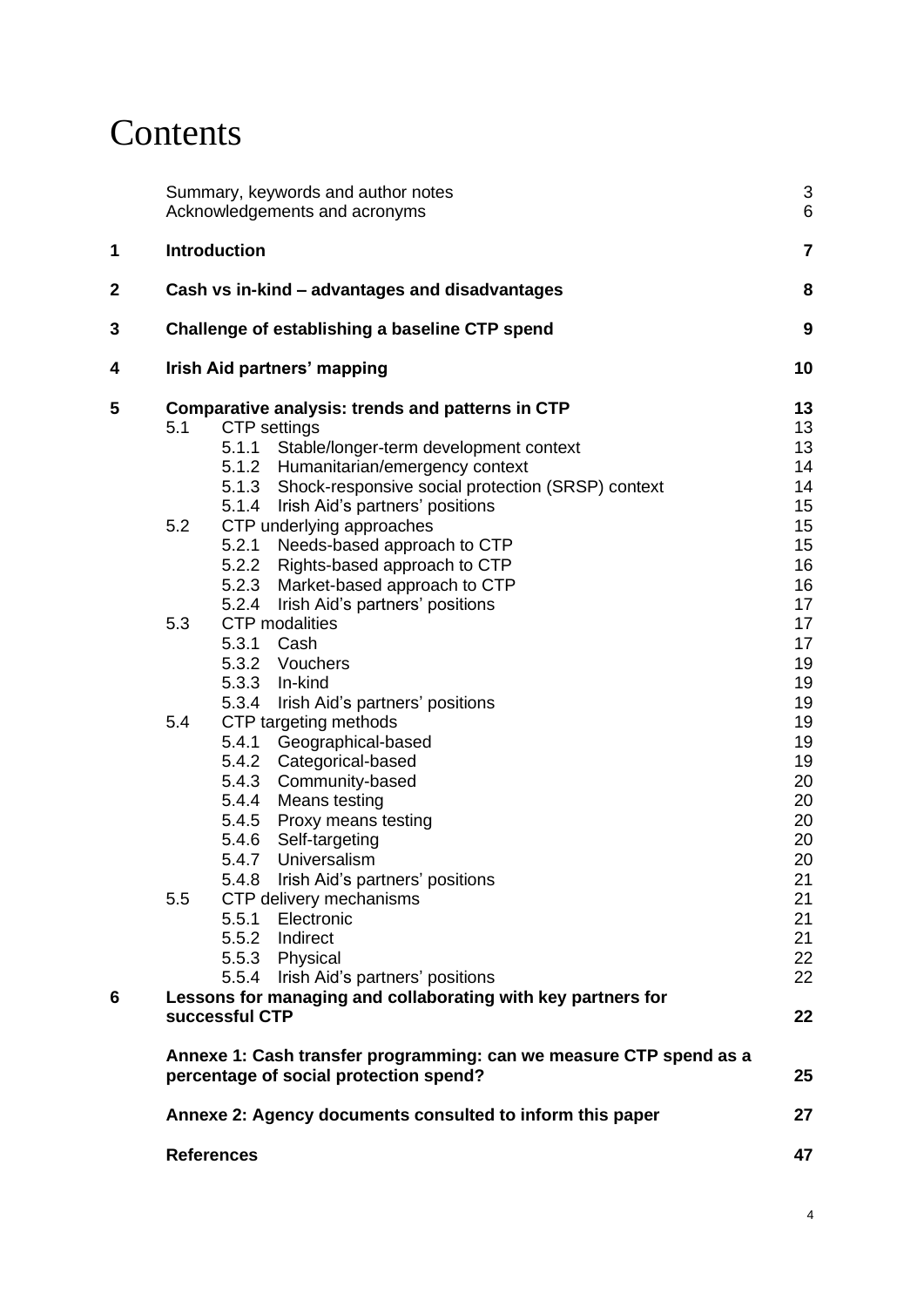## **Tables**

| Table 2.1 | Cash transfers and in-kind transfers: advantages and disadvantages | 8  |
|-----------|--------------------------------------------------------------------|----|
| Table 4.1 | Irish Aid multilateral partners' engagement with CTP               | 11 |
| Table 4.2 | Irish Aid bilateral partners' engagement with CTP                  | 12 |
| Table 4.3 | Irish Aid NGO partners' engagement with CTP                        | 13 |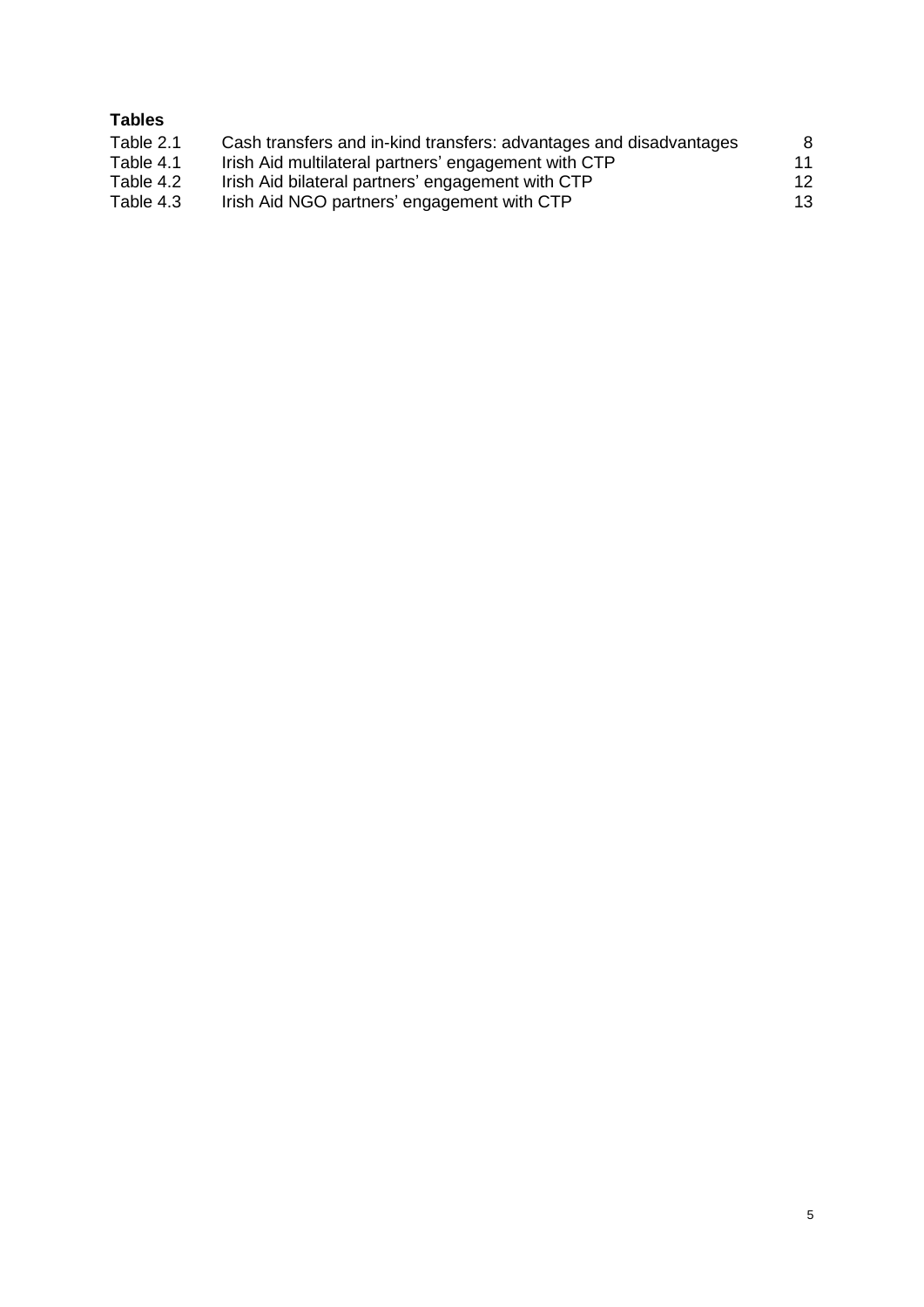# Acknowledgements

This paper has been produced thanks to funding by Irish Aid from the Government of Ireland. The authors would like to thank Mary McCarthy (Policy Lead – Research), Aidan Fitzpatrick (Senior Development Specialist) and Una Murray (Technical Consultant, Policy Unit) of Irish Aid for their review and valuable additions to this report.

## Acronyms

| ADB           | Asian Development Bank                                                 |
|---------------|------------------------------------------------------------------------|
| <b>BIG</b>    | <b>Basic Income Grants</b>                                             |
| CaLP          | The Cash Learning Partnership                                          |
| <b>CTP</b>    | Cash Transfer Programming                                              |
| <b>CCT</b>    | <b>Conditional Cash Transfer</b>                                       |
| <b>DCD</b>    | Development Co-operation Directorate (OECD)                            |
| <b>DFID</b>   | Department for International Development                               |
| DI            | Development Initiatives                                                |
| <b>ECHO</b>   | European Civil Protection and Humanitarian Aid Operations              |
| <b>FAO</b>    | Food and Agriculture Organization of the United Nations                |
| <b>FTS</b>    | <b>Financial Tracking Service</b>                                      |
| GIZ           | Gesellschaft für Internationale Zusammenarbeit (German Corporation for |
|               | International Cooperation GmbH)                                        |
| HH            | Household                                                              |
| <b>IATI</b>   | International Aid Transparency Initiative                              |
| <b>ILO</b>    | International Labour Organization                                      |
| <b>IRC</b>    | <b>International Rescue Committee</b>                                  |
| IT.           | Information Technology                                                 |
| <b>LMIC</b>   | Low- and Middle-Income Country                                         |
| M&E           | Monitoring and evaluation                                              |
| <b>NGO</b>    | Non-Governmental Organisation                                          |
| <b>ODA</b>    | <b>Official Development Assistance</b>                                 |
| ODI           | <b>Overseas Development Institute</b>                                  |
| <b>OECD</b>   | Organisation for Economic Co-operation and Development                 |
| <b>PSD</b>    | <b>Private Sector Development</b>                                      |
| <b>PW</b>     | <b>Public Works</b>                                                    |
| <b>SDC</b>    | Swiss Agency for Development and Cooperation                           |
| <b>SDG</b>    | Sustainable Development Goal                                           |
| <b>SIDA</b>   | Swedish International Development Cooperation Agency                   |
| <b>SP</b>     | <b>Social Protection</b>                                               |
| <b>SPF</b>    | <b>Social Protection Floor</b>                                         |
| <b>SRSP</b>   | <b>Shock-Responsive Social Protection</b>                              |
| <b>UBI</b>    | <b>Universal Basic Income</b>                                          |
| <b>UCT</b>    | <b>Unconditional Cash Transfer</b>                                     |
| UN            | <b>United Nations</b>                                                  |
| <b>UNDP</b>   | United Nations Development Programme                                   |
| <b>UNHCR</b>  | United Nations High Commissioner for Refugees                          |
| <b>UNICEF</b> | <b>United Nations Children's Fund</b>                                  |
| <b>UNOCHA</b> | United Nations Office for the Coordination of Humanitarian Affairs     |
| <b>USAID</b>  | United States Agency for International Development                     |
| <b>USP</b>    | <b>Universal Social Protection</b>                                     |
| <b>WFP</b>    | <b>World Food Programme</b>                                            |
| <b>WHS</b>    | <b>World Humanitarian Summit</b>                                       |
| <b>WVI</b>    | <b>World Vision International</b>                                      |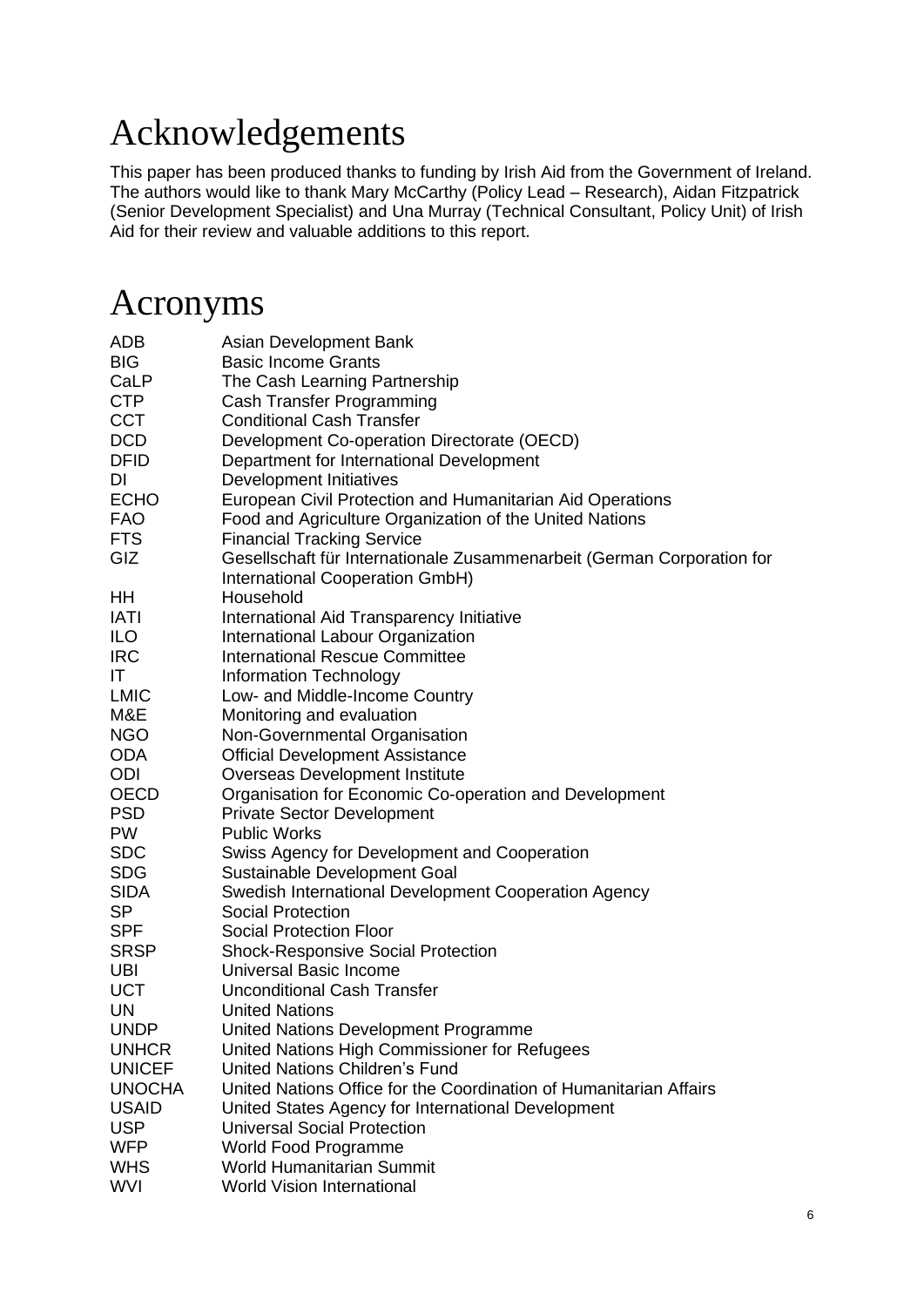# 1 Introduction

Following the trend towards increasing cash transfer programming (CTP) that led to the 2016 World Humanitarian Summit, the Grand Bargain agreement between more than 30 of the biggest donors<sup>1</sup> and humanitarian aid organisations identified CTP use and coordination as a priority. Both the development and humanitarian communities displayed widespread support for CTP, evidenced in a range of policy commitments<sup>2</sup> and targets signed up to by many multilaterals, bilaterals and non-government organisations (NGOs) that aim to increase awareness around the benefits of CTP.

This scoping study presents the strategies used by a range of Irish Aid's partners (multilaterals, bilaterals and NGOs) to engage with CTP. Approaches to CTP are outlined for 20 organisations: nine multilateral agencies; five bilateral agencies; and eight NGOs. The purpose of this stakeholder mapping is to increase knowledge within Irish Aid on partner approaches and to enhance CTP engagement in complex contexts. The impact that CTP has on beneficiaries and how it relates to other types of programmes also needs to be considered; however, we only briefly touch on this linkage as it is not the primary focus of this report.

CTP constitutes just one component of social protection systems and humanitarian interventions, in which cash (or vouchers) is the benefit modality. Other components (modalities) include food, vouchers, service delivery, credit and savings support, and sensitisation programmes. We use the terms 'cash transfer programming', 'cash-based interventions' and 'cash and voucher programming' somewhat loosely to refer to the use of any cash or voucher-based modalities in development and emergency/humanitarian contexts. 'Cash' without further modifiers refers to the transfer of money, whether physically or electronically, and vouchers that are denominated in currency.

This report will first elaborate on the advantages and disadvantages of using cash in relation to in-kind support for different stakeholders. Second, it will raise some of the challenges of establishing baseline data on CTP spending. Third, it will map out key Irish Aid partners' engagement mode with CTP, including their (1) preferred approach (rights-based, needsbased, market-based); (2) setting (in humanitarian, social protection or shock-responsive social protection (SRSP) contexts); (3) modality (cash, vouchers, in-kind); (4) targeting methodology (geographical-based, community-based, categorical-based, means testing, proxy means testing, self-targeting, universalism); and (5) delivery method (physical, electronic, indirect).<sup>3</sup> Fourth, it will analyse and discuss some of the key trends and patterns for each category (approach, setting, modality, targeting and delivery) and partner type (multilaterals, bilaterals and NGOs) emerging from the previous mapping. Finally, the report highlights lessons on managing and collaborating with key Irish Aid partners for successful CTP.

<sup>1</sup> Ireland has endorsed the Grand Bargain.

<sup>&</sup>lt;sup>2</sup> One such commitment agreed under the Grand Bargain is to 'Increase social protection programmes and strengthen national and local systems and coping mechanisms in order to build resilience in fragile contexts.'

<sup>&</sup>lt;sup>3</sup> For purposes of this report we draw on strategies, policies and position documents that were posted on the different organisations' websites at the time of the research. Where we felt that information was not adequate, we contacted key staff within the relevant organisation. For this reason, at the time of reading, the report may not represent the most up-to-date position of how each organisation defines and engages with CTP. Any errors or omissions are purely the oversight of the authors.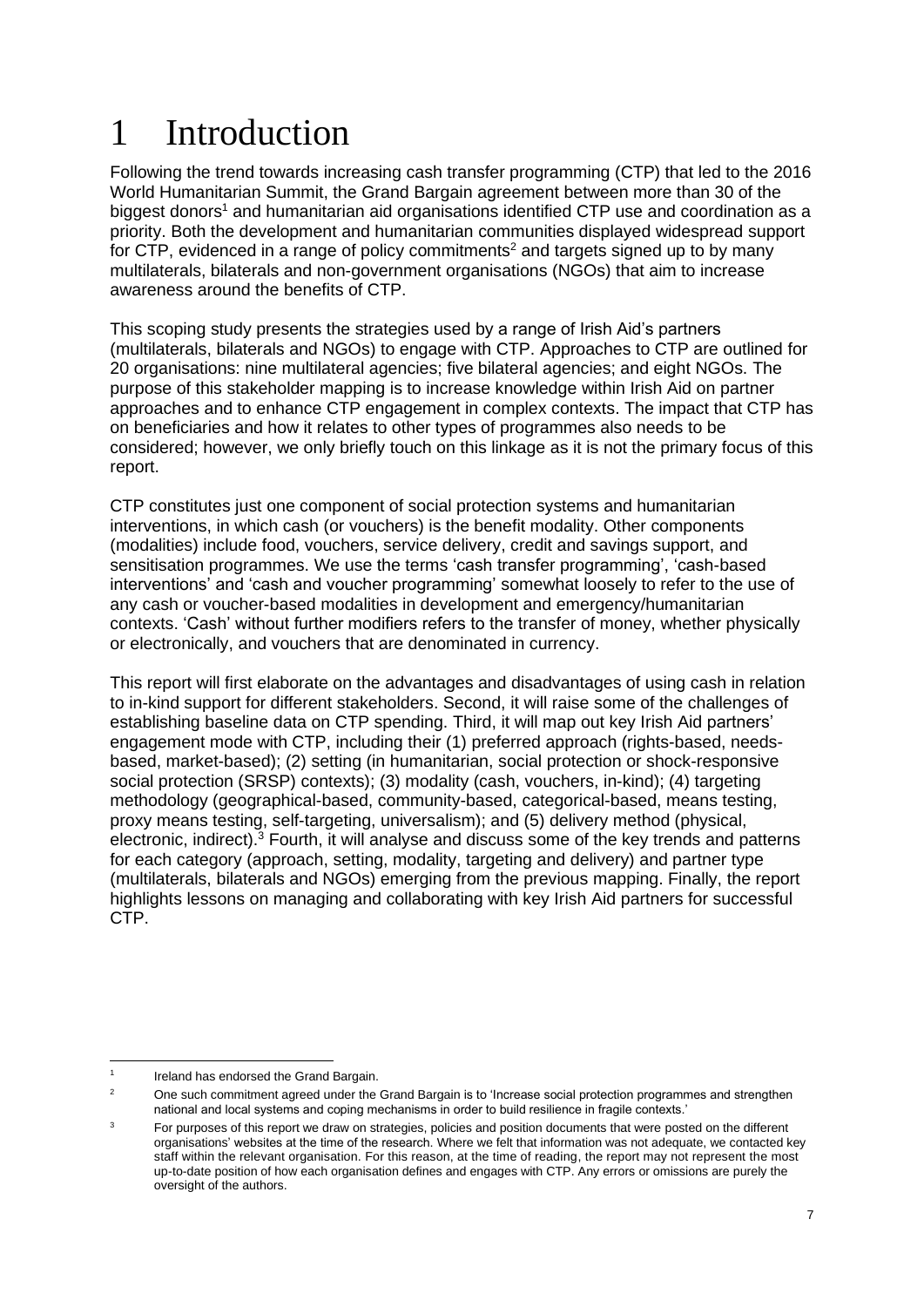# 2 Cash vs in-kind – advantages and disadvantages

A long-standing debate around social protection, humanitarian and SRSP settings concerns the modalities of assistance – that is, cash, food, assets, services or vouchers. Cash transfers provide people with money (restricted or not), while in-kind transfers include the distribution of commodities (e.g. food) or services. Conceptually, the dilemma is in the tradeoff between providing choice and encouraging a given externality. In-kind support can be seen as 'paternalistic' since it restricts recipients from making their own choice about how it is used. On the other hand, cash provides beneficiaries with choice (income and power) and this can have positive external spillovers on local food and labour markets (Bastagli *et al*. 2016; Levine and Bailey 2015; Gentilini 2014).

Current trends show a shift from a traditional dominant focus on in-kind aid towards an increasing preference for CTP. Recent evidence shows that the large majority of social assistance programmes use cash, while humanitarian assistance is still mainly provided in-kind (although that is changing fast) (The Cash Learning Partnership (CaLP) 2018; Development Initiatives 2018; Gordon 2018; Spencer, Parrish and Lattimer 2016).

It is important to note that the 'cash first' principle does not mean 'cash always'. In some contexts, cash (only) might not be appropriate, and in cases where cash cannot meet all beneficiaries' needs and rights, emerging cash-plus programmes are gaining prominence. These transfers have multiple objectives and often include other components (in addition to cash) such as linkages to services or in-kind support (Roelen, Longhurst and Sabates-Wheeler 2018). Assessments need to be undertaken (as well as monitoring) before choosing the most appropriate modality. Finally, CTP, especially in emergencies, can be seen as a riskier method. Nevertheless, studies show that cash has different, but not necessarily greater, risks than in‐kind assistance. For more details about the advantages and disadvantages of cash and in-kind transfers, see Table 2.1.

|                      | <b>Advantages</b>                                                                                                                                                                                           | <b>Disadvantages</b>                                                                                                                                                                                                                |
|----------------------|-------------------------------------------------------------------------------------------------------------------------------------------------------------------------------------------------------------|-------------------------------------------------------------------------------------------------------------------------------------------------------------------------------------------------------------------------------------|
| Cash<br>transfers    | Empowers through choice and dignity<br>Cost-effective<br>Inexpensive<br>Has a multiplier effect in local markets<br>Promotes financial inclusion<br>Increases accountability<br>Avoids disincentive effects | Carries risks: misuse, security, accessibility (to<br>bank, transportation), inflation, market supply<br>Gender/household (HH) dynamics can<br>possibly be disrupted<br>Digitisation requires literacy<br>Has higher scrutiny costs |
| In-kind<br>transfers | Entails control over the benefits<br>Avoids inflation risk<br>Respects status-quo, traditionally more<br>politically acceptable<br>Increases market supply<br>Enhances HH caloric intake                    | Can be more expensive (financially and timely)<br>Carries risks: storage, delivery, misuse<br>Entails a lack of customisation to beneficiaries<br>(allergies)                                                                       |

<span id="page-7-0"></span>**Table 2.1 Cash transfers and in-kind transfers: advantages and disadvantages**

Source: Authors' creation, based on Bastagli *et al*. (2016); Levine and Bailey (2015); Gentilini (2014).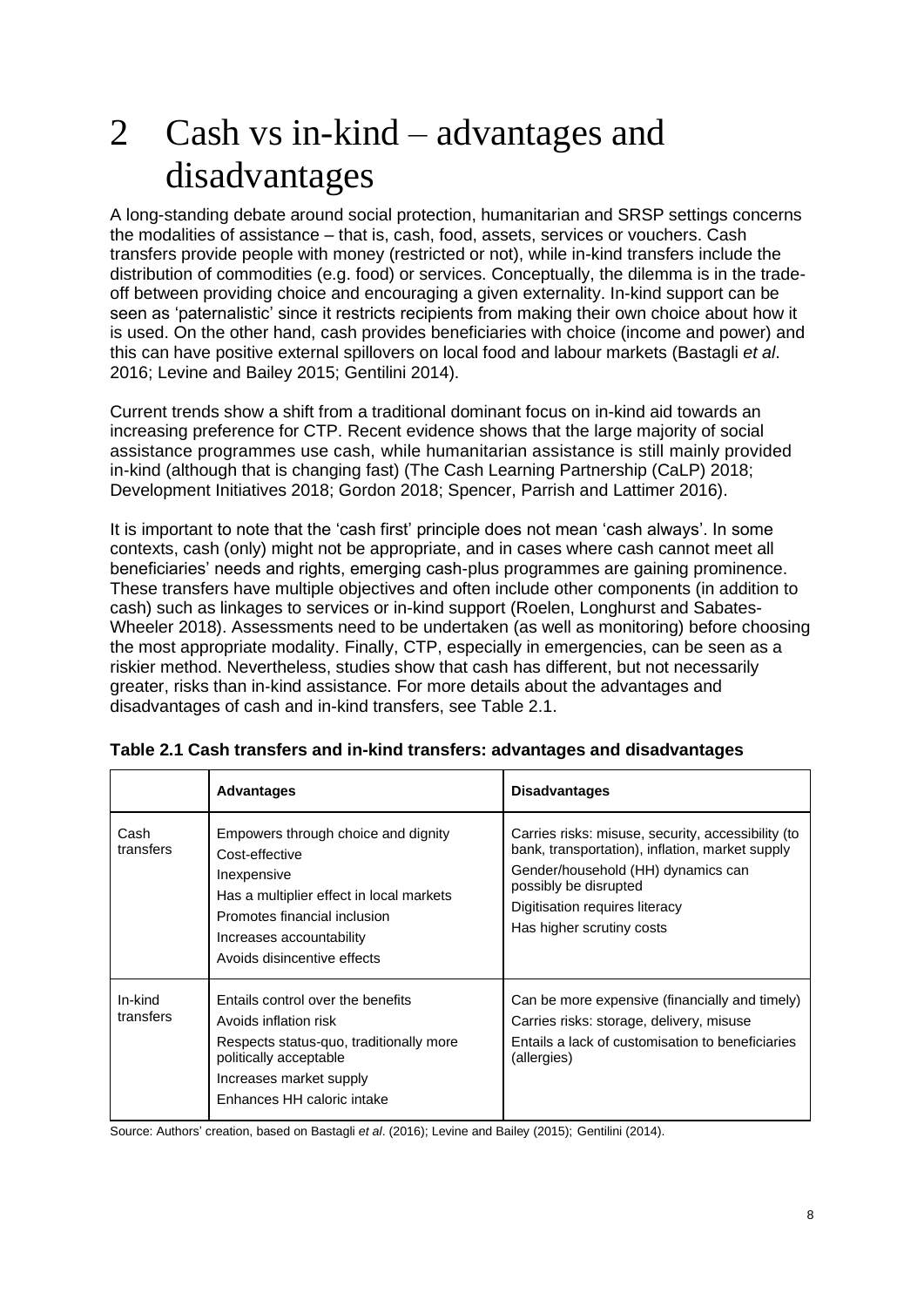In summary, transfer performance varies depending on the interactions among different factors (e.g. profile and 'initial conditions' of beneficiaries, capacity of local markets, and programme objectives and design), instead of inherent advantages of the transfer modality. Conceptually, the debate revolves around issues including trade-offs between fungibility and promoting a desired outcome, as well as the interpretation of concepts such as 'choice' and 'empowerment' (Gordon 2018). Furthermore, the political economy of transfer provision will play an important role in influencing what is provided to recipients. These tensions from the modality choice should not substitute for designing and advocating for assistance based on contextual evidence and performance. Additionally, providing a combination of both cash and food under the same programme has the potential to address beneficiaries' multiple needs.

# 3 Challenge of establishing a baseline CTP spend

Cash transfers have expanded from being a mechanism that solely alleviates poverty towards one that assists people to survive emergencies and humanitarian crises, as well as life-cycle and livelihood shocks. Irish Aid development partners, such as multilateral agencies, bilateral donors and NGOs, have engaged with CTP at different times and in different ways. Because CTP is still evolving, agencies have applied unique emphases and sometimes their own definitions, which tend to reflect their specific mandate. For instance, the World Bank focuses on social protection (including CTP) as a means of reducing poverty and enhancing pro-poor economic growth, UNICEF sees it as a tool for achieving child wellbeing and children's rights, while the International Labour Organization (ILO) emphasises extending social security coverage to all (Social Protection Floor (SPF)<sup>4</sup>) (Devereux and Roelen 2016).

Tracking CTP started receiving worldwide attention following the Grand Bargain (2016) and the World Humanitarian Summit (2016), which promote the cash-first approach and its scaling up – thus requiring CTP to be measured and reported. Other principles present in the Grand Bargain around transparency, harmonisation<sup>5</sup> and cost-efficiency reflect the increasing push towards better data.

Currently, data on cash transfer spend are collected by Development Initiatives (DI) and CaLP via self-reporting and data collection from United Nations (UN) agencies and other sources (Financial Tracking Service 2019; International Aid Transparency Initiative, n.d.). The tracking of this data established a baseline of \$2.8bn global CTP spend (including both cash and vouchers) in 2016 (Gordon 2018) – increasing from \$1.9bn in 2015 (Spencer *et al.* 2016). Nevertheless, this figure is heavily caveated:

It represents a total programming figure (including support costs), but is calculated based on some agencies providing only the amount transferred to beneficiaries (with support costs estimated based on an average ratio), while others could include only the total programming costs of programmes including a cash element. In addition, as some agencies were not able to report at all and prior to January 2017 the UN Financial

<sup>4</sup> Social Protection Floor (SPF) or Universal Social Protection (USP) aims to place governments as the central responsible actor for the promotion of four essential and universal quarantees (universal health care access, income security for children, elderly and disabled, and assistance for the unemployed, underemployed and poor), which would set the ground for a more comprehensive social protection system. USP 2030 partners, led by the ILO, work together to increase the number of countries that provide USP.

<sup>5</sup> Alongside the significant increase in humanitarian spending on CTP, advances have been made towards a harmonised delivery agenda for cash. See, for instance, the statement from UN Principals of the World Food Programme (WFP), UN Refugee Agency (UNHCR), UN Children's Fund (UNICEF) and UN Office for the Coordination of Humanitarian Affairs (OCHA) on creating a 'common cash system' (ReliefWeb 2018).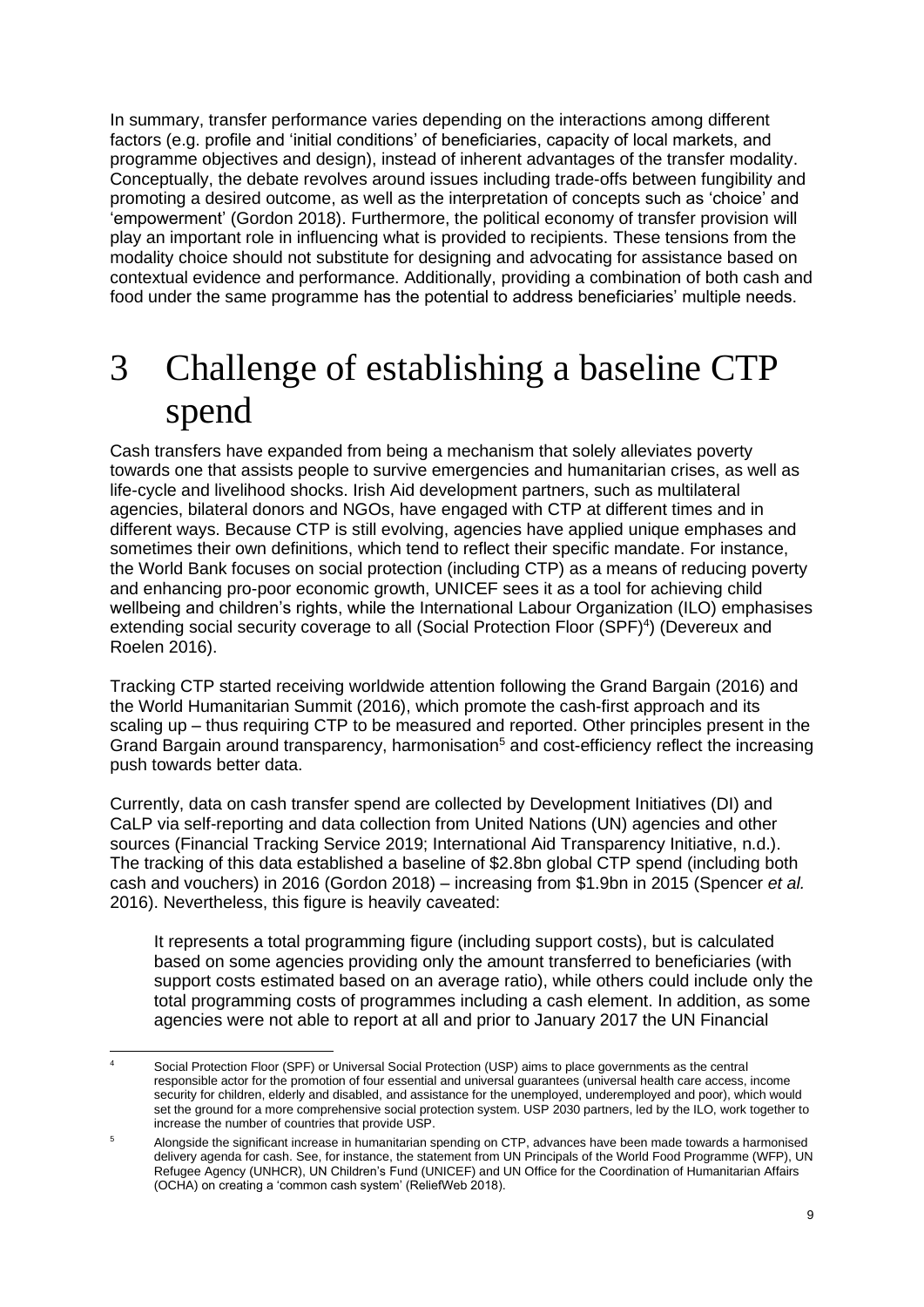Tracking Service did not formally track CTP, meaning relevant programmes could only be identified through a keyword search, some cash programmes are likely to have been excluded. (Gordon 2018: 10)

Built on previous reports, CaLP recommends the International Aid Transparency Initiative (IATI) and Financial Tracking Service (FTS) (*ibid.*) as the main sources that collect CTP data. However, **none of the available systems provide an immediate solution for tracking CTP** (see Annexe 1) (making CTP among overall social protection spending even more challenging to calculate), and in the interim, multiple approaches may be needed. This means that further work to motivate reporting from different agencies and enable multimodality data is required, which increases the need (and necessary incentives) for harmonisation of reporting among stakeholders. It is uncertain whether in the long term there will be a single system that will enable tracking of CTP without major change in processes, which acts as a **barrier to more coordinated efforts towards Universal Social Protection (USP) 2030**.

# 4 Irish Aid partners' mapping

Following a literature search and inputs gained from several key stakeholders, <sup>6</sup> we conducted a review of the most relevant strategic documents, position papers, evaluations, internal documents, 'lessons learned' reports and other relevant organisational papers from/about Irish Aid partners. The purpose of this review was to understand and summarise the selected partner approaches to CTP. We used secondary literature as well as email surveys to ensure that the most relevant documents and approaches were correctly captured. Tables 4.1, 4.2 and 4.3 illustrate the key findings for each organisation type: multilaterals, bilaterals and NGOs. The reference documents are listed, by stakeholder, in Annexe 2.

<sup>6</sup> Key stakeholders from these multilaterals, bilaterals and NGOs were contacted through email.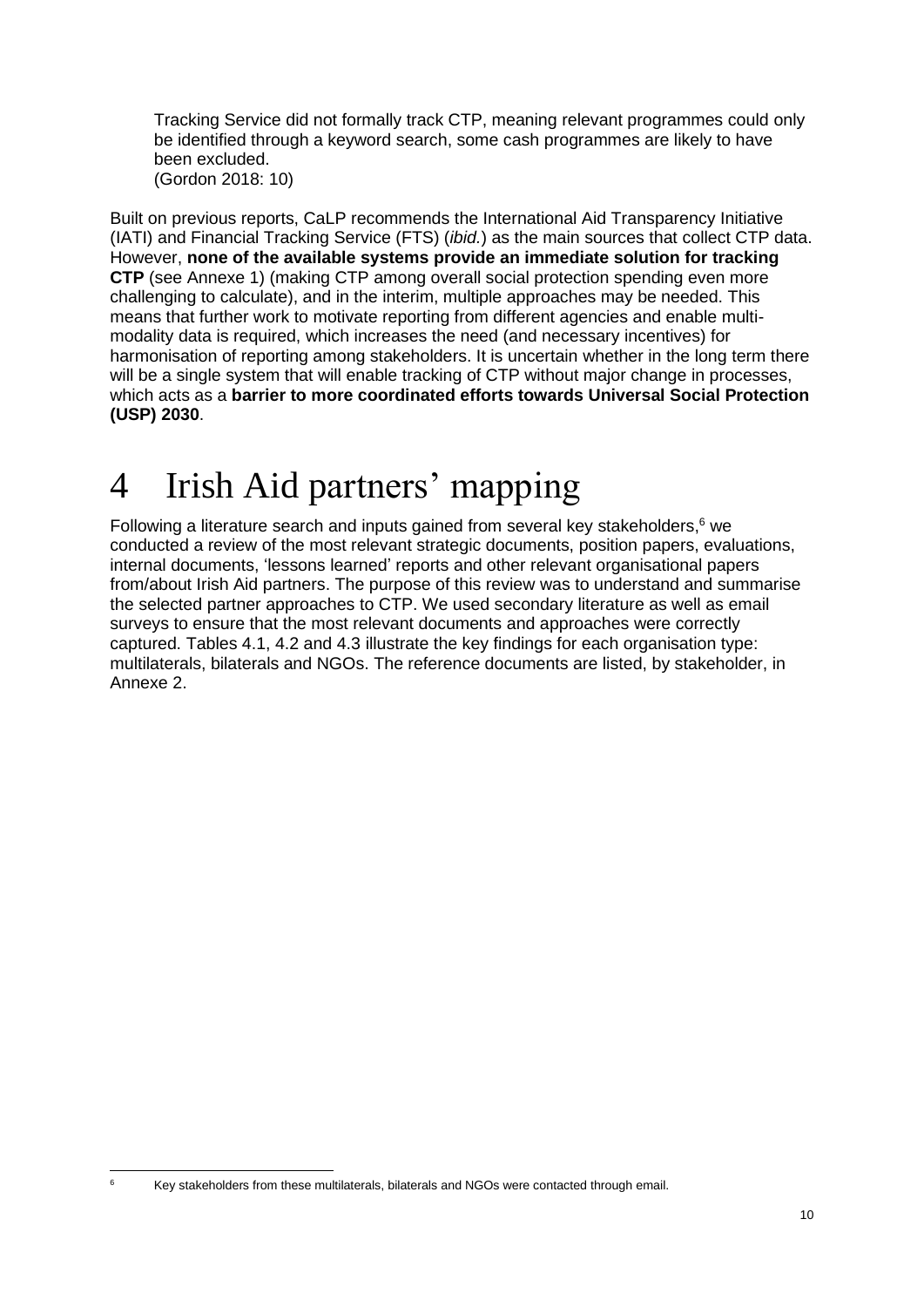| <b>Multilaterals</b> |                      | <b>Total</b>            | <b>ADB</b> | <b>ECHO</b> | <b>FAO</b> | <b>ILO</b> | <b>UNDP</b> | <b>UNHCR</b> | <b>UNICEF</b> | <b>WFP</b> | World<br><b>Bank</b> |
|----------------------|----------------------|-------------------------|------------|-------------|------------|------------|-------------|--------------|---------------|------------|----------------------|
| Setting              | Humanitarian         | 6                       |            | Y           | Υ          |            | Υ           | Υ            | Υ             | Y          |                      |
|                      | Development          | 8                       | Y          | $Y^*$       | Y          | Υ          | Υ           |              | Υ             | Y          | Y                    |
|                      | <b>SRSP</b>          | $\overline{4}$          | Y          |             | Y          |            |             | Y            |               | Y          |                      |
| Approach             | <b>Rights</b>        | 6                       |            | Y           | Y          | Y          | Υ           |              | Υ             | Y          |                      |
|                      | Needs                | 5                       | Y          | $Y^*$       |            |            |             | Y            |               | Y*         | Y                    |
|                      | Market               | $\mathbf{1}$            |            |             |            |            |             |              |               |            | $Y^*$                |
| Modality             | Cash (in<br>general) | $\mathbf 5$             |            | Υ           | Υ          | Υ          |             | Υ            |               | Υ          |                      |
|                      | <b>UCT</b>           | 5                       |            | Υ           | Υ          |            | Υ           | Y            | Y             |            |                      |
|                      | <b>CCT</b>           | 5                       | Υ          |             | Υ          | Υ          |             | Υ            |               |            | Υ                    |
|                      | PW                   | 6                       |            | Υ           | Υ          |            | $Y^*$       | Υ            |               | Υ          | Υ                    |
|                      | Voucher              | 5                       |            | Υ           | Υ          |            | $Y^*$       | Y            |               | Υ          |                      |
|                      | In-kind              | 6                       |            | Υ           | Y          |            | $Y^*$       | Υ            |               | Υ          | Y                    |
|                      | Services             | $\mathsf 0$             |            |             |            |            |             |              |               |            |                      |
|                      | Cash-plus            | 5                       |            |             | Υ          |            |             | Υ            | Υ             | Υ          | Y                    |
| Target               | Means                | $\mathsf 3$             |            |             | Υ          |            |             | Υ            |               |            | Υ                    |
|                      | Proxy-means          | $\overline{\mathbf{4}}$ | Υ          |             |            | Υ          |             | Υ            |               |            | Υ                    |
|                      | Community            | 6                       |            | Υ           | Υ          |            | Υ           | Y            |               | Y          | Y                    |
|                      | Geography            | 8                       | Υ          | Υ           | Υ          | Υ          | Υ           | Υ            |               | Υ          | Υ                    |
|                      | Categorical          | 8                       | Υ          | Υ           | Υ          |            | Υ           | Υ            | Υ             | Υ          | Υ                    |
|                      | Self                 | 5                       |            | Υ           | Υ          |            |             | Υ            | Υ             |            | Υ                    |
|                      | Universal            | 3                       |            |             |            |            |             | Y*           | Υ             |            | Υ                    |
| Delivery             | Physical             | $\overline{7}$          | Υ          | Υ           | Υ          |            |             | Υ            | Υ             | Υ          | Υ                    |
|                      | Electronic           | $\overline{7}$          | Υ          | Υ           | Υ          |            |             | Υ            | Υ             | Υ          | Υ                    |
|                      | Indirect             | 6                       | Υ          | Υ           | Υ          | Υ          |             | $Y^*$        | Υ             |            |                      |

## <span id="page-10-0"></span>**Table 4.1 Irish Aid multilateral partners' engagement with CTP**

Source: Authors' creation, based on partners' key documents listed in Annexe 2, under each multilateral's subsection.

Notes: Y = Mentioned explicitly in their **Strategic** documents (guidelines, manuals, frameworks) or **Other** relevant documents (evaluations, lessons learnt reports, or documents by other organisations); **\*** = Not explicitly stated but **Implicit**.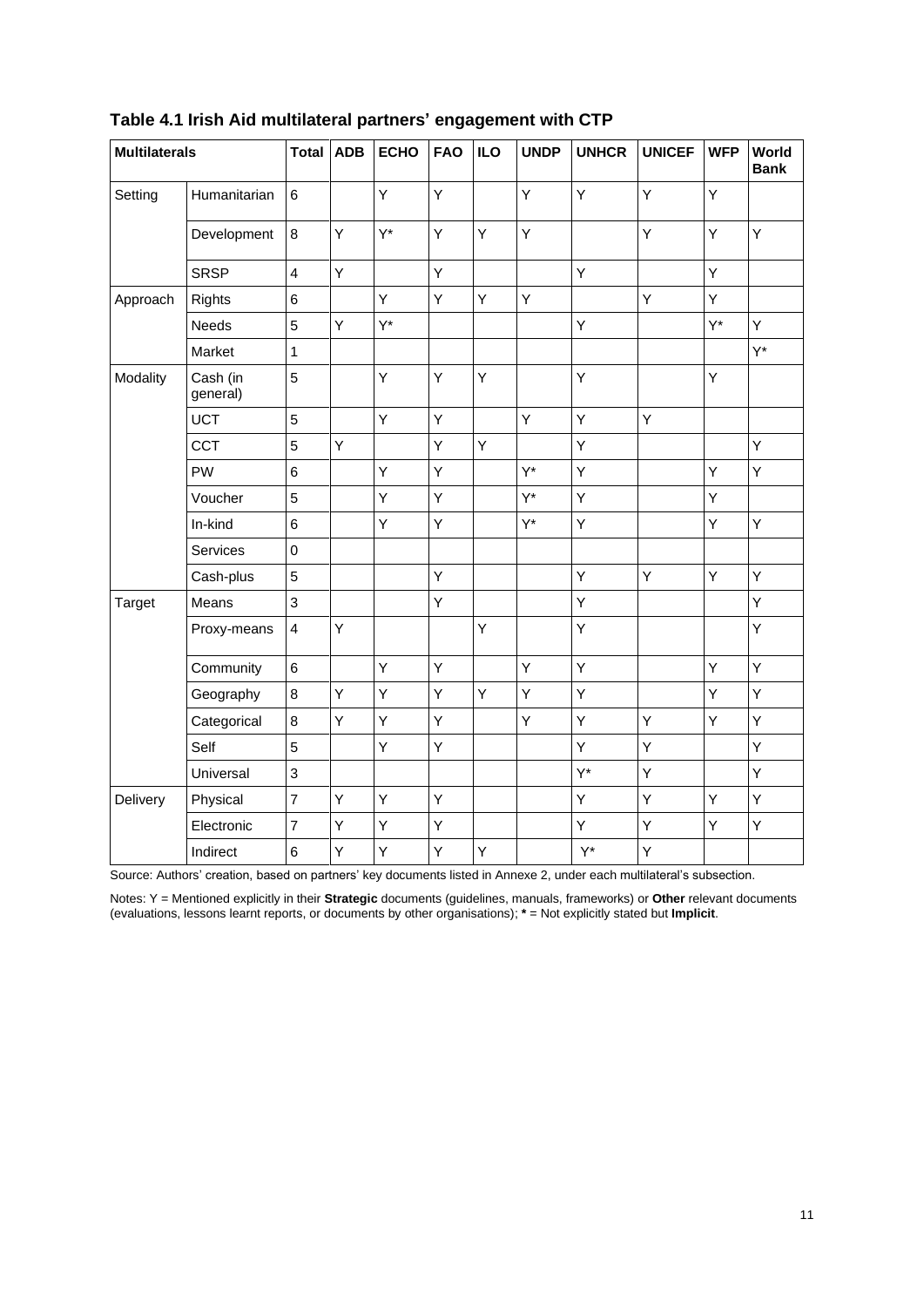| <b>Bilaterals</b> |                   | <b>Total</b>            | <b>DFID</b>    | GIZ | <b>SDC</b>     | <b>SIDA</b>    | <b>USAID</b>   |
|-------------------|-------------------|-------------------------|----------------|-----|----------------|----------------|----------------|
| Setting           | Humanitarian      | 5                       | $\overline{Y}$ | Ÿ   | $\overline{Y}$ | $\overline{Y}$ | Ÿ              |
|                   | Development       | $\overline{3}$          | Ÿ              | Ÿ   |                | $\overline{Y}$ |                |
|                   | <b>SRSP</b>       | 4                       | $\overline{Y}$ | Ÿ   |                | Ÿ              | Y              |
| Approach          | <b>Rights</b>     | $\overline{2}$          |                | Ÿ   | $\overline{Y}$ |                |                |
|                   | <b>Needs</b>      | 3                       | Y              |     |                | Y              | Y              |
|                   | Market            | $\mathbf{1}$            |                |     |                |                | Y              |
| Modality          | Cash (in general) | $\overline{4}$          | Y              |     | Y              | Y              | Y              |
|                   | <b>UCT</b>        | $\overline{2}$          | Y              | Y   |                |                |                |
|                   | <b>CCT</b>        | $\overline{1}$          |                |     |                |                | Y              |
|                   | PW                | $\overline{\mathbf{4}}$ | Y              | Y   | Y              |                | Ÿ              |
|                   | Voucher           | 4                       | $\overline{Y}$ |     | $\overline{Y}$ | $\overline{Y}$ | Ÿ              |
|                   | In-kind           | $\overline{4}$          | Ÿ              | Ÿ   |                | $\overline{Y}$ | Ÿ              |
|                   | Services          | $\overline{3}$          |                | Ÿ   | $\overline{Y}$ | $\overline{Y}$ |                |
|                   | Cash-plus         | $\overline{1}$          |                |     |                |                | $\overline{Y}$ |
| Target            | Means             | $\mathbf{1}$            | Y              |     |                |                |                |
|                   | Proxy-means       | $\overline{2}$          | Ÿ              |     | $\overline{Y}$ |                |                |
|                   | Community         | 3                       | Ÿ              | Y   |                | Ÿ              |                |
|                   | Geography         | $\overline{3}$          | Ÿ              | Ÿ   | $\overline{Y}$ |                |                |
|                   | Categorical       | $\overline{3}$          | $\overline{Y}$ | Ÿ   |                | $\overline{Y}$ |                |
|                   | Self              | $\overline{1}$          | Ÿ              |     |                |                |                |
|                   | <b>Universal</b>  | $\overline{1}$          | Ÿ              |     |                |                |                |
| Delivery          | Physical          | $\mathbf{1}$            |                |     |                |                | Ÿ              |
|                   | Electronic        | 5                       | Y              | Ÿ   | $\overline{Y}$ | $\overline{Y}$ | Ÿ              |
|                   | Indirect          | $\overline{4}$          | Ÿ              | Ÿ   | $\overline{Y}$ |                | Ÿ              |

## <span id="page-11-0"></span>**Table 4.2 Irish Aid bilateral partners' engagement with CTP**

Source: Authors' creation, based on partners' key documents listed in Annexe 2, under each bilateral's subsection.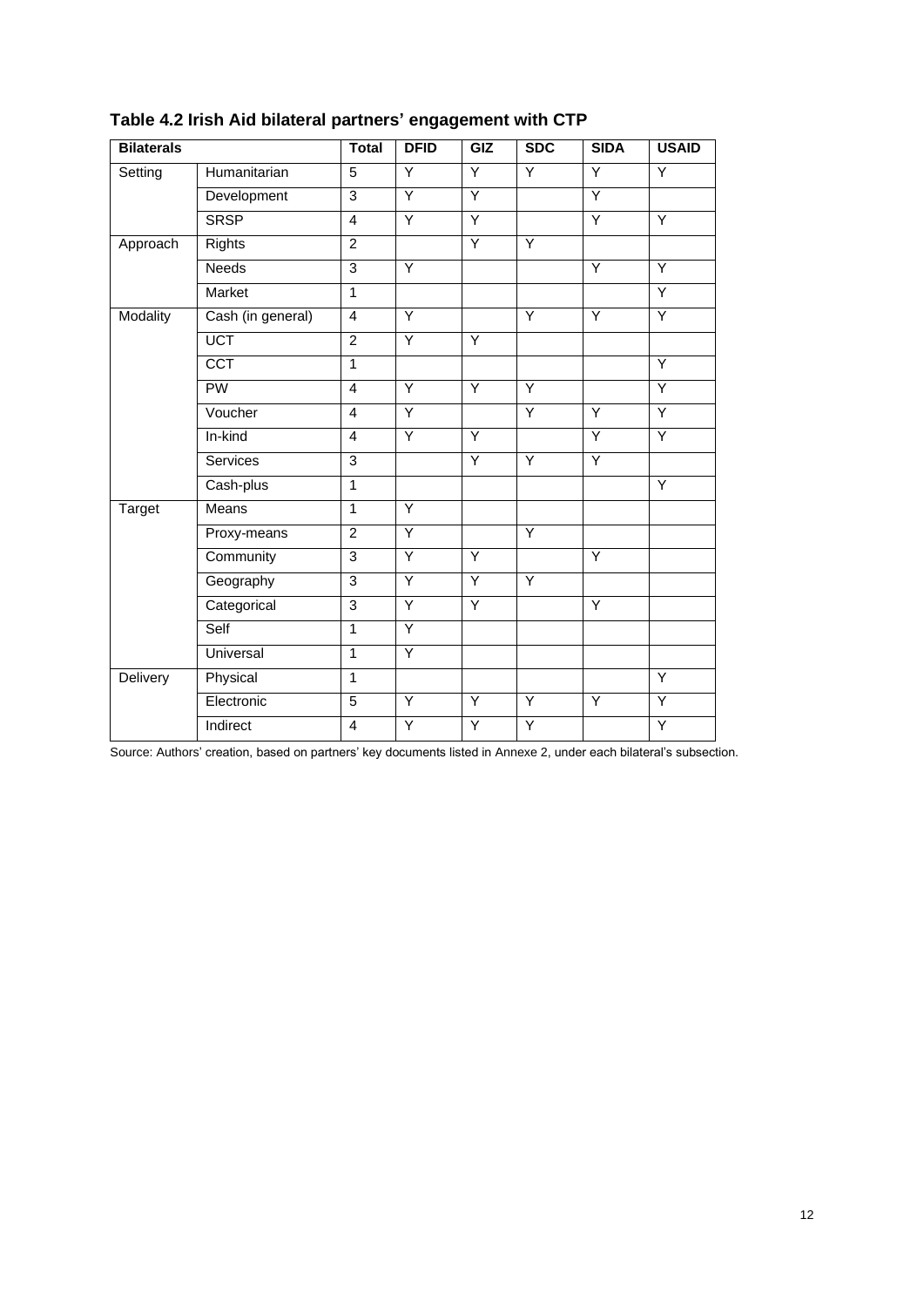| <b>NGOs</b>   |                      | <b>Total</b>   | <b>Action</b><br><b>VS</b><br><b>Hunger</b> | Care             | $\overline{IRC}$ | <b>Mercy</b><br><b>Corps</b> | <b>Oxfam</b>     | Red<br><b>Cross</b> | <b>Save</b><br>the<br><b>Children</b> | <b>WVI</b>     |
|---------------|----------------------|----------------|---------------------------------------------|------------------|------------------|------------------------------|------------------|---------------------|---------------------------------------|----------------|
| Setting       | Humanitarian         | 8              | $\overline{Y}$                              | $\overline{Y}$   | $\overline{Y}$   | $\overline{Y}$               | $\overline{Y}$   | $\overline{Y}$      | Y                                     | $\overline{Y}$ |
|               | Development          | $\overline{4}$ |                                             | $\overline{Y^*}$ |                  |                              | $\overline{Y^*}$ |                     | Ÿ                                     | Ÿ              |
|               | <b>SRSP</b>          | $\overline{2}$ |                                             | $Y^*$            |                  |                              |                  |                     | $Y^*$                                 |                |
| Approach      | Rights               | $\overline{5}$ |                                             | $\overline{Y}$   | $\overline{Y}$   |                              | $\overline{Y}$   |                     | Ÿ                                     | Ÿ              |
|               | <b>Needs</b>         | $\overline{3}$ | $\overline{Y}$                              |                  |                  | Y*                           |                  | $\overline{Y}$      |                                       |                |
|               | Market               | $\overline{2}$ |                                             |                  |                  | $\overline{Y}$               | Y                |                     |                                       |                |
| Modality      | Cash (in<br>general) | $\overline{7}$ | $\overline{Y}$                              | $\overline{Y}$   |                  | $\overline{Y}$               | $\overline{Y}$   | $\overline{Y}$      | Y                                     | $\overline{Y}$ |
|               | <b>UCT</b>           | $\overline{3}$ |                                             |                  | $\overline{Y}$   | $\overline{Y}$               |                  | $\overline{Y}$      |                                       |                |
|               | <b>CCT</b>           | $\overline{2}$ |                                             |                  |                  | $Y^*$                        |                  |                     | Ÿ                                     |                |
|               | <b>PW</b>            | $\overline{6}$ | Y                                           |                  | Y                | Y                            | Y                |                     | Y                                     | Ÿ              |
|               | Voucher              | $\overline{5}$ | $\overline{Y}$                              |                  | $\overline{Y}$   | $\overline{Y}$               | Y                |                     |                                       | Ÿ              |
|               | In-kind              | $\overline{6}$ | $\overline{Y}$                              | $\overline{Y}$   |                  | Ÿ                            |                  | Ÿ                   | $\overline{Y}$                        | Ÿ              |
|               | Services             | $\overline{4}$ |                                             |                  | Υ                |                              |                  | Y                   | Y                                     | $\overline{Y}$ |
|               | Cash-plus            | $\overline{7}$ | $\overline{Y}$                              | Ÿ                | Ÿ                | $\overline{Y}$               | $\overline{Y}$   | Ÿ                   | Ÿ                                     |                |
| <b>Target</b> | Means                | $\overline{3}$ | $Y^*$                                       |                  |                  | $\overline{Y^*}$             | $\overline{Y}$   |                     |                                       |                |
|               | Proxy means          | $\overline{3}$ | $Y^*$                                       |                  |                  |                              | $Y^*$            |                     | Υ                                     |                |
|               | Community            | 6              | Y                                           | Y                | Υ                | Y                            | $\overline{Y}$   |                     | Y                                     |                |
|               | Geography            | $\overline{5}$ |                                             |                  | $\overline{Y}$   | Y*                           | $\overline{Y}$   | Ÿ                   | Ÿ                                     |                |
|               | Categorical          | 6              | $\overline{Y^*}$                            | $\overline{Y}$   |                  | Y                            |                  | Y                   | Y                                     | Y              |
|               | Self                 | $\overline{3}$ | $Y^*$                                       |                  |                  |                              | $\overline{Y}$   |                     | $\overline{Y}$                        |                |
|               | Universal            | $\overline{4}$ | Ÿ                                           |                  |                  |                              | $\overline{Y}$   | $\overline{Y}$      | Ÿ                                     |                |
| Delivery      | Physical             | $\overline{4}$ |                                             | Y                |                  |                              | $\overline{Y}$   |                     | Y                                     | Y              |
|               | Electronic           | 8              | $\overline{Y}$                              | $\overline{Y}$   | Y                | Y                            | $\overline{Y}$   | Y                   | $\overline{Y}$                        | $\overline{Y}$ |
|               | Indirect             | $\overline{7}$ | $\overline{Y}$                              | $\overline{Y}$   | $\overline{Y}$   | Ÿ                            | $\overline{Y}$   | Ÿ                   | $\overline{Y}$                        |                |

## <span id="page-12-0"></span>**Table 4.3 Irish Aid NGO partners' engagement with CTP**

Source: Authors' creation, based on partners' key documents listed in Annexe 2, under each NGO's subsection.

## 5 Comparative analysis: trends and patterns in CTP

## **5.1 CTP settings**

## *5.1.1 Stable/longer-term development context*

The aim of social protection is to reduce vulnerability and provide regular and long-term basic income support to protect those living in poverty or in need of improved food security, health, education and livelihoods outcomes, among others. This is done through a range of mechanisms, including cash or in-kind benefits, contributory or non-contributory schemes, and programmes to enhance human capital, productive assets, and access to jobs. It includes provision of adequate transfers for all who need them, especially children, pregnant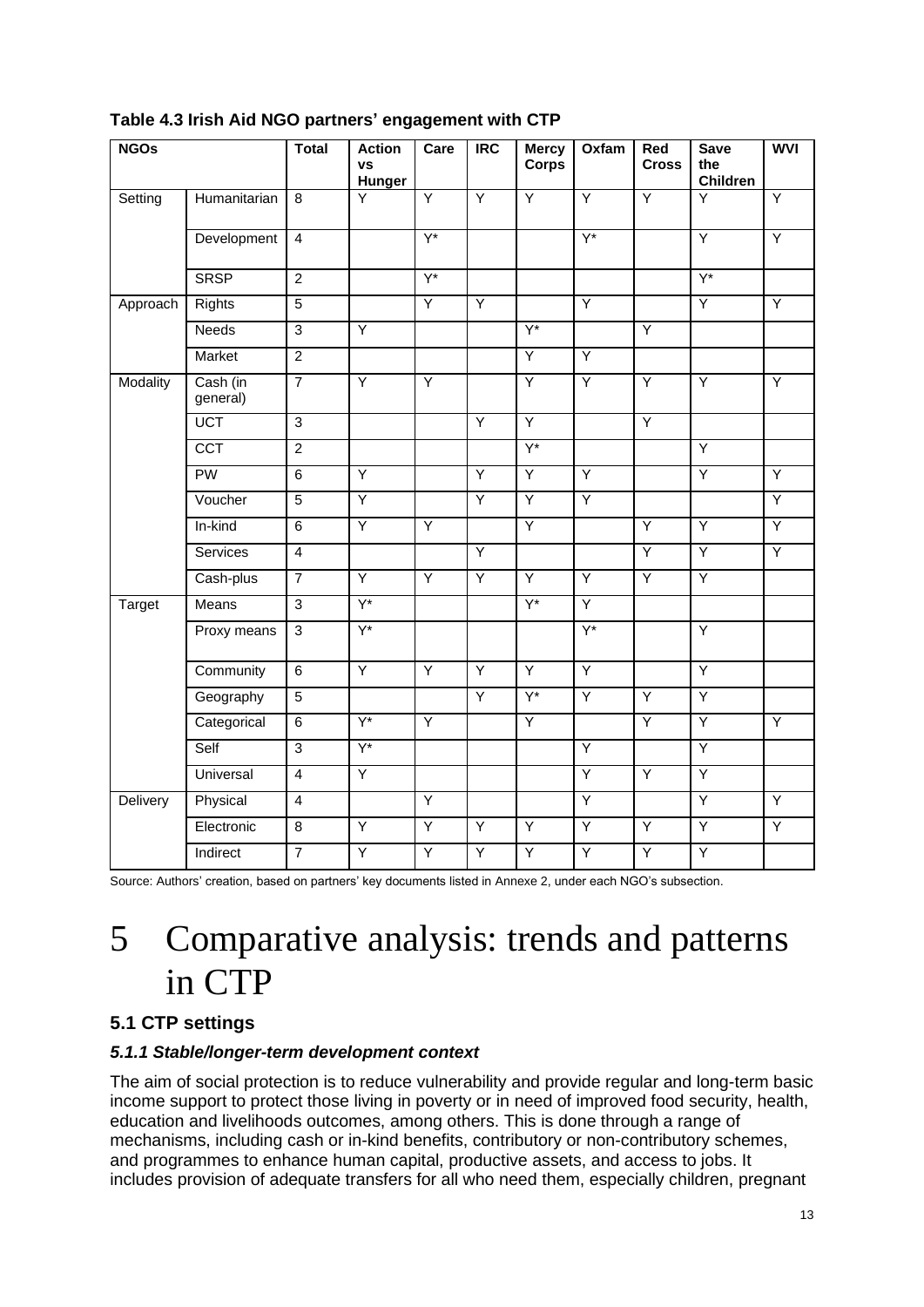women, people with disabilities, people with work injuries, unemployed people, and elderly people (World Bank and ILO 2016).

Interventions in these contexts are increasingly through CTP, in line with the 'cash-first' principle. They are mostly government-owned and led at national level. Co-financing, piloting and technical support is often provided by international development partners, including the Food and Agriculture Organization of the United Nations (FAO), ILO, the UN Children's Fund (UNICEF) and the World Bank.

#### *5.1.2 Humanitarian/emergency context*

The mandate is to save lives through timely life- and livelihood-saving support in response to conflicts or natural disasters, for all those affected, regardless of social or economic background. Humanitarian support accepts a shorter intervention term to prevent negative coping strategies, but faces a lack of long-term funding as many pledges are made on a year-to-year basis, furthering aid dependency. Transitional assistance usually focuses on basic needs provision and livelihoods, with preference being given to reaching a large number of people.

The responsibility to address chronic vulnerability has shifted from state actors towards humanitarian actors. More and more humanitarian actors now orientate their interventions to address chronic vulnerability or increase resilience among disaster-affected populations. Where a social protection system is non-existent due to conflict, NGOs and multilaterals might be the first and primary providers. As targeting and other elements of a system are developed, the classic humanitarian organisations (including UN agencies, international NGOs and bilateral agents such as the Swiss Agency for Development and Cooperation (SDC) and Gesellschaft für Internationale Zusammenarbeit (GIZ)) should begin to work with and facilitate government structures to take on the responsibility for targeting, information systems and delivery. The challenge is in the joining up and harmonisation of diverse government sectors and international agencies, which perceive themselves to have different mandates (Roelen *et al.* 2018). Interventions in these contexts are still predominantly in-kind (e.g. food-based).

### *5.1.3 Shock-responsive social protection (SRSP) context*

The mandate is to provide time-delimited consumption support in times of acute need and emergency by: (1) topping-up regular support for existing CTP beneficiaries; (2) expanding to food-insecure households not currently served by a social protection programme; and (3) providing support for small-scale idiosyncratic shocks (*ibid*.). The use of social protection systems to support chronic and acute needs of vulnerable people is becoming increasingly common in developing countries, and can provide a channel through which CTP can be delivered in response to shocks through established, scalable systems.

Within more mature social protection systems, the government should be the primary provider of SRSP and play the primary role in coordinating sectors to set up SRSP systems. However, social protection systems might not be flexible enough to adapt in case of a crisis to incorporate additional caseloads. Depending on the size of the disaster, the response may be deemed beyond the capacity of the national authorities, and international appeals may be issued. Currently, the main international actors in SRSP are the United Kingdom's (UK) Department for International Development (DFID) and the World Food Programme (WFP) (*ibid.*).

Given the rise in humanitarian emergencies triggered by climate-related risks and conflict, often in contexts of chronic poverty and vulnerability, the international community is calling for the better integration of short-term humanitarian assistance and longer-term development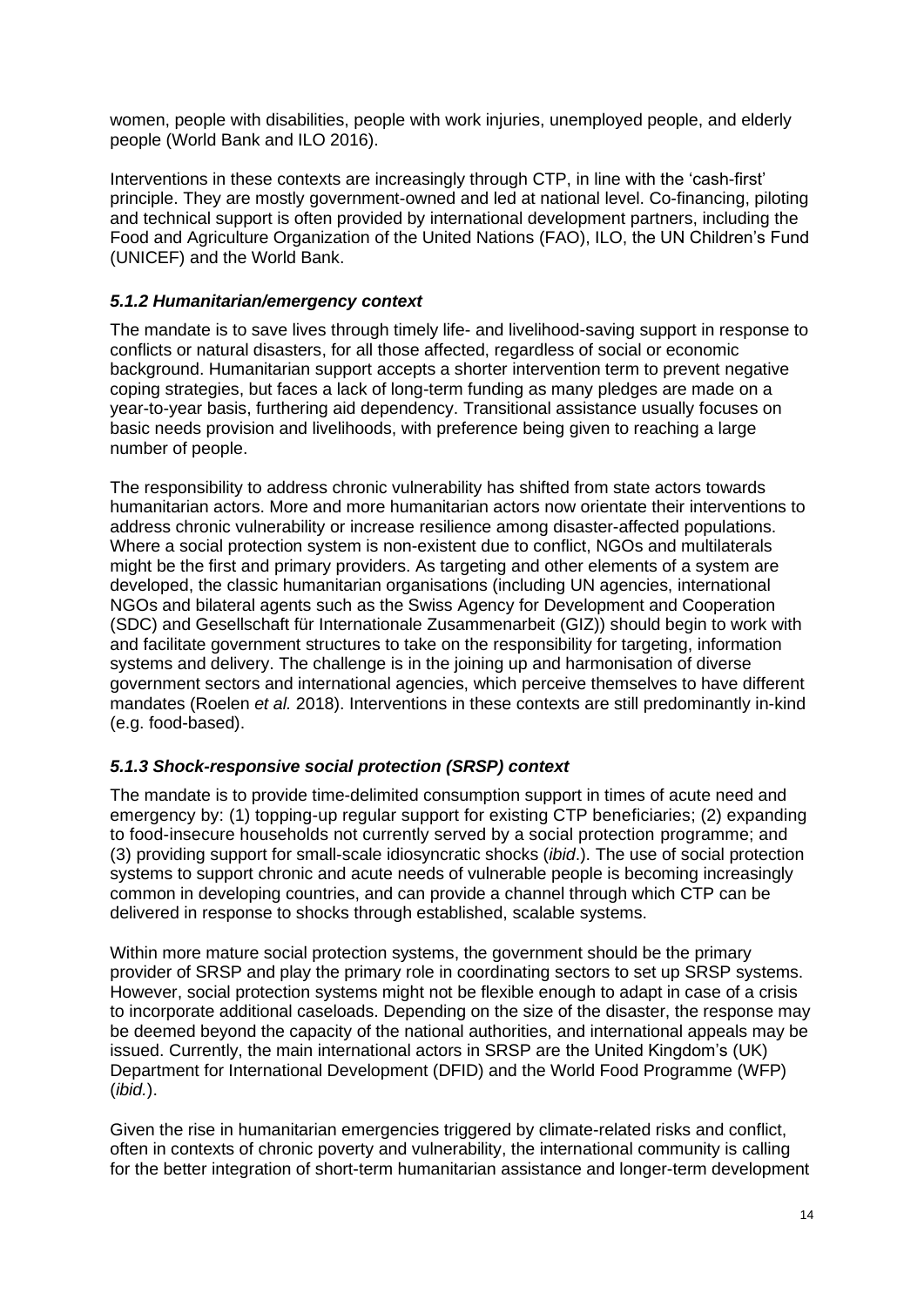interventions (Ulrichs and Sabates-Wheeler 2018). Although these two worlds have always shown relatively little interaction, the growing use of CTP in both areas presents an opportunity for the aid community to assess how best to use these tools together, and thus optimise resources by avoiding system duplication while also benefiting from each other's experiences.

## *5.1.4 Irish Aid's partners' positions*

Most of the multilaterals mapped in the report address both social protection and humanitarian contexts. Some exceptions include the World Bank,  $ILO<sup>7</sup>$  and Asian Development Bank (ADB), which mainly work in development settings, and UNHCR, which targets only emergency contexts.

Bilaterals and NGOs both address mainly humanitarian settings. Exceptions for bilaterals involve DFID and GIZ, which focus on both humanitarian and social protection settings and which also have an increasing focus on SRSP. Exceptions for NGOs include Oxfam, Care and World Vision International (WVI), which also focus on both humanitarian and social protection contexts. Bilaterals also support NGOs as they enable them to expand their options for operationalising their own priorities. NGOs are usually able to undertake fast and efficient responses in humanitarian crises and their emphasis on supporting civil society is consistent with donors' objectives to strengthen the role of civil society and to reduce poverty (Morton 2013).

## **5.2 CTP underlying approaches**

## *5.2.1 Needs-based approach to CTP*

The basic needs approach takes a humanistic view on development, focusing on the extent to which people's basic needs for health, nutrition, literacy, shelter, clothing, employment and security are met. The approach relies implicitly on Maslow's hierarchy of human needs (Maslow 1943). The programmatic response of a needs-based approach aims to fill in the gaps of unmet basic human needs by reaching the most people with the least amount of money (value for money). The approach aims to obtain additional resources to help vulnerable groups obtain access to these services.

This approach relies on the idea that people living in poverty deserve help and support, no matter who provides it and how long for. It does not imply the existence of a duty-bearer, therefore intends to avoid political economy implications. When demands for meeting needs have no object, nobody has a clear-cut duty to meet those needs, and rights are vulnerable to ongoing violation (Jonsson 2003).

As a deficit-filling approach to poverty alleviation, a needs-based focus tends to be remedial, and rarely leads to transformative change within a system that perpetuates the processes that reproduce poverty. To focus on the lowest decile of income distribution may give the poorest people enough resources to 'leapfrog' (Slater *et al.* 2009). Approaches relying on means-testing or the use of a poverty threshold are expensive as they need frequent data set updating, and they entail a trade-off between maximising either coverage or impact. Example organisations include the Swedish International Development Cooperation Agency (SIDA), the United States Agency for International Development (USAID) and the International Federation of Red Cross and Red Crescent Societies.

<sup>7</sup> An exception to this are the post-disaster programmes in the Philippines in 2013 after the Super Typhoon Yolanda (Typhoon Haiyan).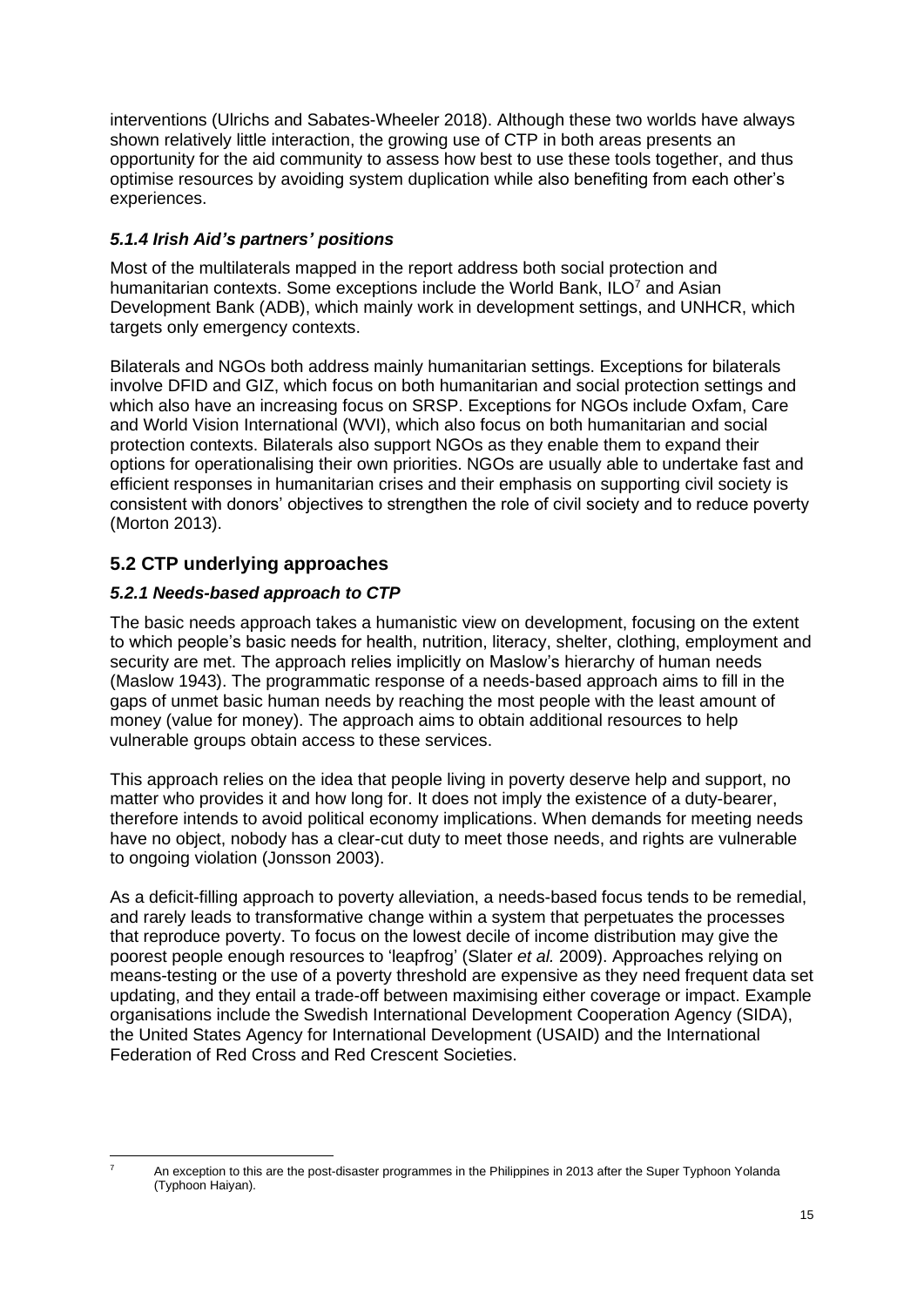#### *5.2.2 Rights-based approach to CTP*

A rights-based approach derives from a set of normative principles that promote human rights. This approach aims to address obligations, inequalities and vulnerabilities, and to tackle discriminatory practices and unjust distributions of power that undermine human rights. This approach intends to empower the group that does not exercise full rights (rightsholders) and strengthen the capacity of the institutions or governments obligated to fill these rights (duty-bearers).

Rights-holders do not have the ability to fulfill their rights. The rights-based approach identifies key systemic obstacles that keep people from fulfilling their rights and transforms power relations among stakeholders in order to ensure everyone's right to a livelihood, to basic services, to be safe from harm, to be heard and to be treated as equal. This approach ensures that the weakest citizens have access to essential services, minimising discrimination. It strengthens the concept of citizenship and gives people the means to improve their conditions (Broberg and Sano 2018). It is likely to be used after dictatorships/conflicts to avoid breaches of human rights.

A rights-based approach considers the complexity of enabling someone's rights at different levels (individual, household (HH), community, national and international). It also considers how to accomplish goals within existing resources and does not necessarily require resources that communities may not have.

There has been a shift from the basic needs to a rights-based approach in development, and many actors are reorienting their policies to an explicit rights value base. This can be explained by looking at the evolving methods of how different organisations, especially NGOs, address poverty. Most NGOs started as charities with philanthropic intentions. The evolution from the 'sentimental, paternalistic and privileged discourse of philanthropy and charity, to a more political, egalitarian and empowering ideology of rights and duties' (Slim 2002) challenges the very basis of charities and NGOs (Harris-Curtis 2003b).

The rights discourse is challenging because it asserts the individual person living in poverty as an active agent, rather than a passive recipient. Whereas previously the provider gave resources to 'the poor' from the 'goodness of their own heart', now their role has changed. In the rights context, the poor person has rights that can be asserted; philanthropy has been replaced by empowerment (Harris-Curtis 2003b). Or, to put it another way, the assertion of the individual's rights is political, whereas charity is (supposedly) apolitical. So the balance of power is being challenged.

This approach focuses less on service delivery and capacity building and more on enabling the duty-bearer (government) to respond to beneficiaries' claims (fulfilment of minimum core rights on health, education, housing and/or social security) (*ibid*.). Further challenges of the rights-based approach involve the multiple existing interpretations of the approach itself and its operationalisation, in addition to the potential implementation barriers. Interventions that use this approach are usually led by multilaterals and NGOs who have an explicit rightsbased mandate (e.g. UNICEF, ILO, the United Nations Development Programme (UNDP), Save the Children and Oxfam).

### *5.2.3 Market-based approach to CTP*

The market-based approach identifies economic opportunities for those in poverty, who are considered economic and entrepreneurial agents. It empowers the poor to participate in income-earning, market-driven, sustainable jobs or enterprises and by identifying and addressing constraints to participation. This approach addresses long-term economic needs with bottom-up and top-down investments, and a trickle-down that can potentially impact on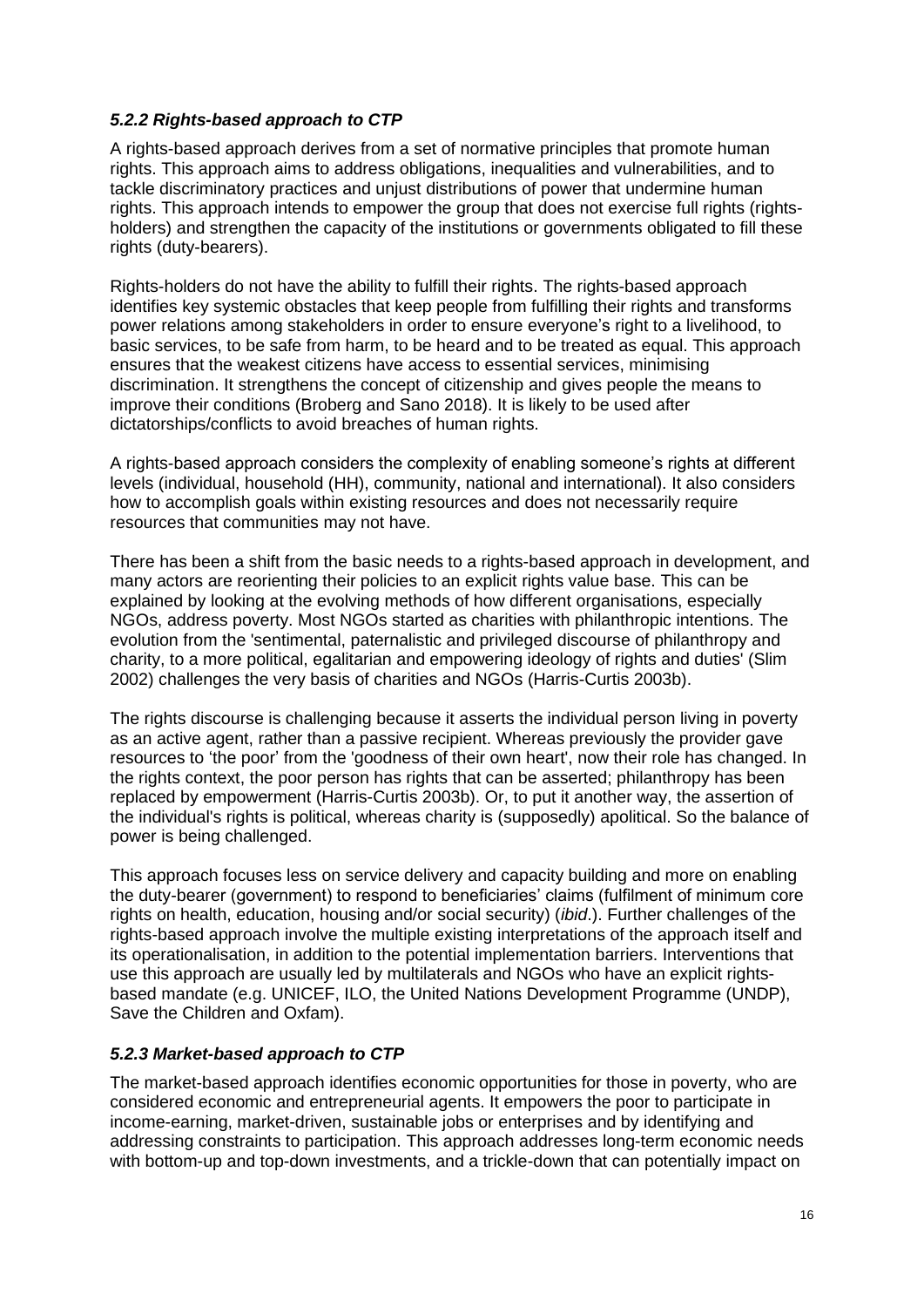all levels. Sustainability and minimum dependence on donor agencies is addressed through private sector development (CaLP 2017).

However, the market-based approach does not acknowledge diversity across individuals (e.g. starting points, ability to respond to market opportunities, physical location, market access, disability, vulnerability, etc.). Its focus on economic activities neglects the value of unpaid labour (e.g. domestic work performed by women and children), leading to a double burden (having to both work and care) and entailing market failures. Furthermore, interventions are designed at the macro level and lack the contextual understanding of potential implementation effects/outcomes on different levels. Example organisations include Mercy Corps and USAID.

### *5.2.4 Irish Aid's partners' positions*

The approaches presented above outline the underlying ideologies that emerge from reading the formal positions of the different Irish Aid partners. These approaches are often mandated. Comprehending them should promote awareness of the rules and practices and their rationale. The most prevalent approaches by organisation type are described below.

A general observation emerging from the mapping suggests that the rights-based approach is the most common for both multilaterals and NGOs; however, among bilaterals, the needsbased approach with a poverty reduction focus is still dominant. This may reflect the fact that many of the partners reviewed are UN organisations and there is a clear and explicit mandate to adhere to the universal principles of human rights. The ADB, World Bank and Red Cross (needs-based approach), in addition to GIZ and SDC (rights-based approach) constitute some of the few exceptions. Some organisations also introduce a market-based approach to development (e.g. USAID and Mercy Corps).

Multilateral agencies tend to be driven by mandates that determine their technical capacity and their ideological approaches to social protection and humanitarian assistance. The evolution of policy and practice in aid-receiving countries has reflected the dominance of influential agencies such as UNICEF (child rights) and the ILO (extending social security) (Devereux and Roelen 2016).

Bilateral agencies are under the influence of changing political regimes in their own country, which makes them unable to commit to financial support or even a consistent policy approach beyond a single electoral cycle – typically four to five years. With very few exceptions (e.g. DFID and possibly SIDA), bilateral agencies tend to provide financial support to policy formulation and implementation that targets the needs of the most vulnerable, as opposed to technical inputs and policy advice (*ibid*.).

Human rights organisations, development NGOs, and other advocates maintain belief in the importance of altering the balance of power through rights being asserted, recognised, and protected. Power is changed, not through revolution but through individuals' responsibility for themselves and for others (Harris-Curtis 2010). Identifying where Irish Aid partners sit in relation to CTP approaches is useful as a means of generating a baseline of current trends and patterns, but also as a way to track the legacy of donors if this exercise is revisited in the future.

### **5.3 CTP modalities**

#### *5.3.1 Cash*

Cash transfers are considered to be the most 'dignified' assistance modality as they allow recipients to address their needs according to their own preferences and choice. Cash is more cost efficient than in-kind assistance and its results at outcome level have been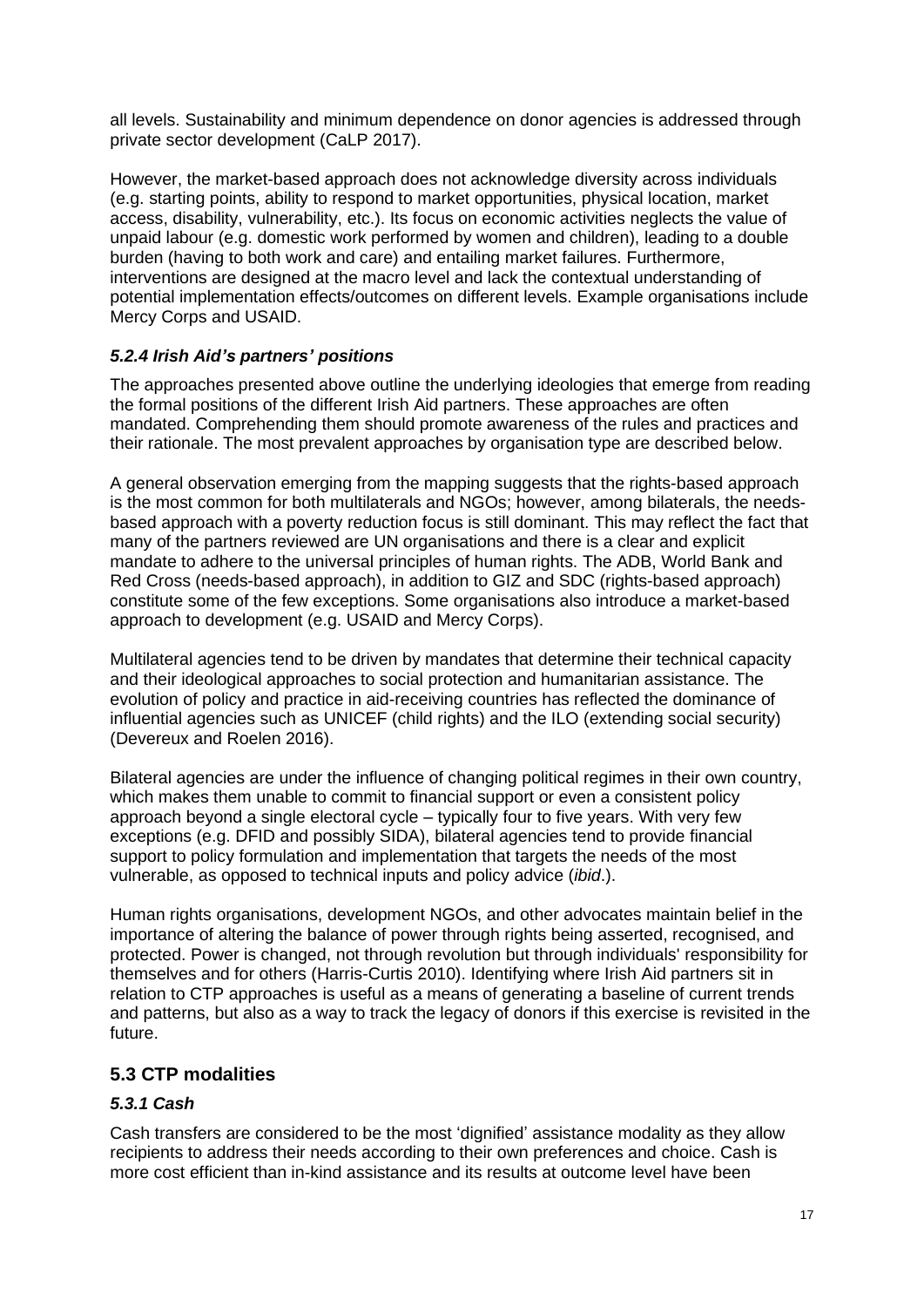encouraging in all sectors of intervention (food security, livelihood, resilience, health, education, etc.) (Kindler 2015). Cash can help revitalise the local economy and trade in crisis-affected areas. Cash transfers can also address the lack of dietary diversity of in-kind support among beneficiaries in order to help reduce malnutrition. Because of the minimum logistics involved in cash transfers, they can meet people's needs more quickly than commodity distribution.

However, cash is not a silver bullet, as it needs to consider the functioning of markets, availability of required goods and services, the cost-efficiency and effectiveness, beneficiary preference, and acceptability by local authorities (SDC 2015). While cash can provide an opportunity to support women's economic empowerment and financial inclusion, it can also (in some contexts) increase intra-household violence and add an additional burden on women in terms of workload and/or social pressure (CARE 2019).

- **Unconditional cash transfers (UCTs)** are generally appropriate as they entail minimum administrative burden, can be more cost-efficient than other methods and can promote economic and social empowerment of vulnerable groups.
- **Conditional cash transfers (CCTs)** can enhance human development outcomes through behavioural changes in the long term, which makes them more politically acceptable. However, they might have limited impact if they are implemented in service facilities where the quality of care provided is poor (not available, accessible or free).
	- **Public works (PW)**  PW programmes are one particular example of CCTs. PW can enhance community capacity to maintain assets and promote the transfer of skills. They can be used to favour local labour to build and maintain much-needed infrastructure in exchange of wages. However, they need to be adapted to the local context and plans. The employment–infrastructure nexus guided by a welldesigned PW programme can create local ownership, employment, income security and, at the same time, build the needed assets.

PW can provide livelihoods and needed income to the poorest and most vulnerable households, and if designed and targeted properly, can complement and support national social protection systems. They can reinforce income stability of informal workers and provide the extension to social protection in countries where these systems do not exist – creating multiplier benefits through alternative livelihoods, needed infrastructure, community works, skills for better employability, and dignity to work.

The number and complexity of crises in the world is increasing, originated from different causes of fragility, but still leading to the same devastating effect of loss of livelihoods, and damage to physical and natural infrastructure, assets and basic services. Most often this also leads to the displacement of large numbers of people who become refugees. Employment and income security can contribute with peace dividends to those most affected by conflicts (and slow onset disasters). Work opportunities can offer individuals the dignity they lost, the security they often need, and a real stake in the reconciliation and restoration of the community. Dialogue around productive work can also bring different stakeholders together to decrease tensions and focus on prioritising needs and taking ownership for rebuilding their communities together (Tsukamoto 2017).

However, under some social protection schemes, PW have been seen as unproductive, with the quality of the assets often being criticised and also believed to be competing against other cash transfer mechanisms. PW might not be appropriate in all situations. Schemes should ensure that the type of work offered is inclusive and allows all groups to participate, or provisions should be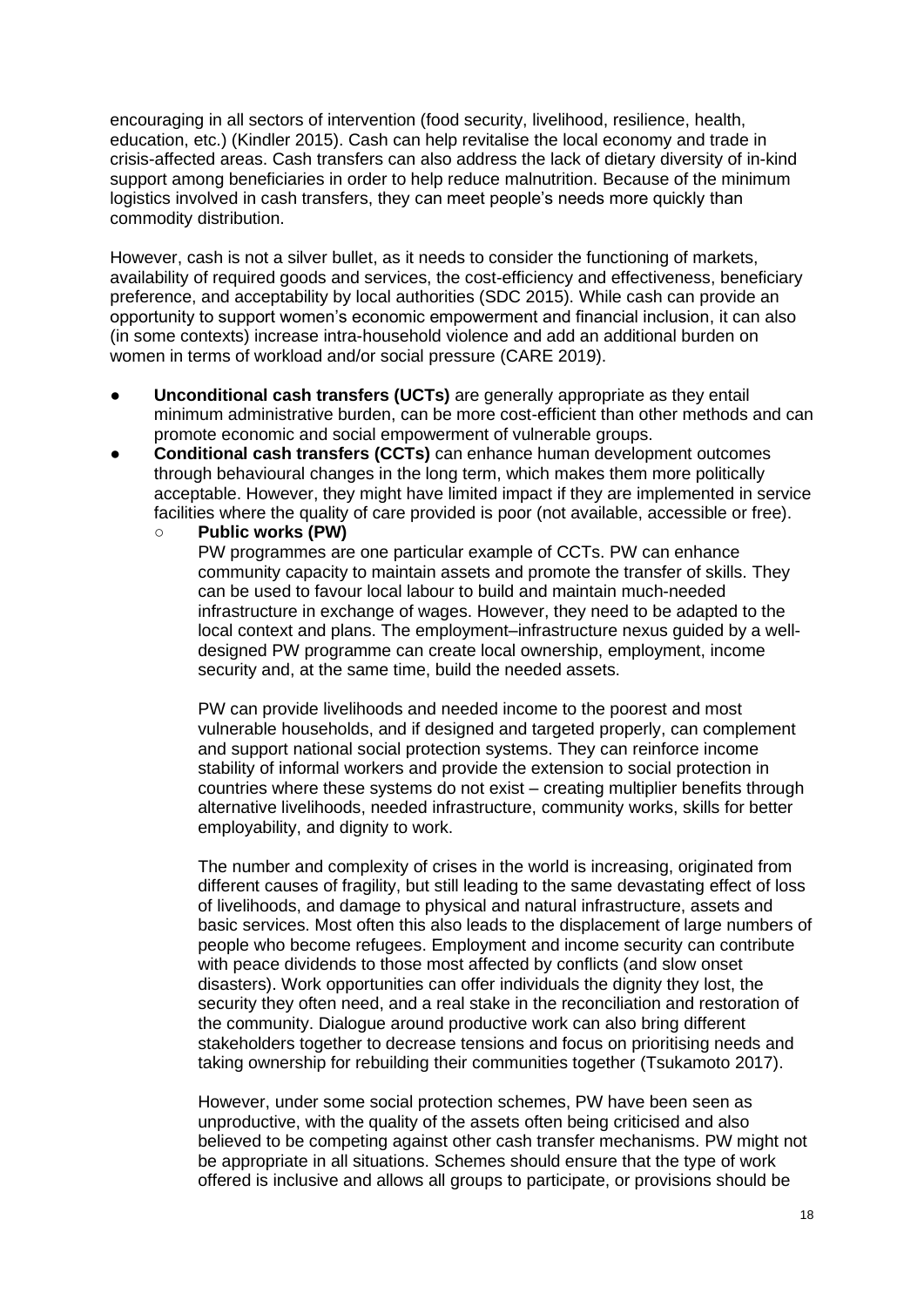made for UCTs to be offered to households unable to work (e.g. households with individuals who are disabled, elderly or traumatised).

#### *5.3.2 Vouchers*

Vouchers may reduce the risk of anti-social or unhelpful spending as the partner can influence choice and promote certain practices. Vouchers can also minimise security risks emerging from directly handling cash. Voucher transfers require more planning, preparation and sensitisation in comparison to multipurpose cash. Providing vouchers can influence the local market as the privileged traders involved in the transactions are empowered to control the prices (and beneficiaries do not have a choice on where to purchase).

#### *5.3.3 In-kind*

Where local markets are weak, during the lean season or when food is not available, in-kind or food-for-work interventions might be preferable. When markets have not yet recovered after a sudden shock, a partner might decide to begin aid provision with in-kind distributions (switching to cash in the future as a way to stimulate the recovering market).

Distribution of in-kind transfers is usually slower and more expensive than cash transfers or food vouchers, as procuring and shipping food commodities or delivering services is a more complex and lengthy process.

#### *5.3.4 Irish Aid's partners' positions*

Among multilateral partners, the most common transfers are made in cash and voucher forms, and entail PW, UCTs and CCTs. Some agencies mainly focus on UCTs (e.g. UNICEF and UNDP), others on CCTs (World Bank, ILO, ADB). However, much support is still provided in-kind, especially among humanitarian agencies (e.g. WFP, UNHCR, FAO, and the European Civil Protection and Humanitarian Aid Operations (ECHO)).

The trend among bilaterals also shows an increasing preference for CTP. In this case, PW (cash-for-work) and vouchers seem to be the most common modalities. Again, in-kind modality still plays a big role among these organisations.

NGOs working in partnership with Irish Aid show a broad preference for cash interventions, especially PW (cash-for-work) and vouchers. In-kind flows are still significant, particularly through food and services (e.g. WVI, Action Against Hunger and the International Rescue Committee (IRC)).

There is an explicit general agreement that interventions should be context-specific and respond to changing circumstances, as well as switched or combined depending on local needs (as cash alone is not considered a silver bullet). Therefore, multilaterals and NGOs (in particular) advocate for cash-plus programmes.

## **5.4 CTP targeting methods**

#### *5.4.1 Geographical-based*

This method targets geographical areas with high levels of poverty and vulnerability. It is a fairly simple method with low administrative costs but often goes hand-in-hand with high targeting errors (Roelen *et al.* 2018).

### *5.4.2 Categorical-based*

This method targets demographic groups that have a higher risk of poverty or are considered particularly vulnerable, such as children, older people and people with disabilities. Categorical targeting tends to be slightly more accurate than geographical targeting but is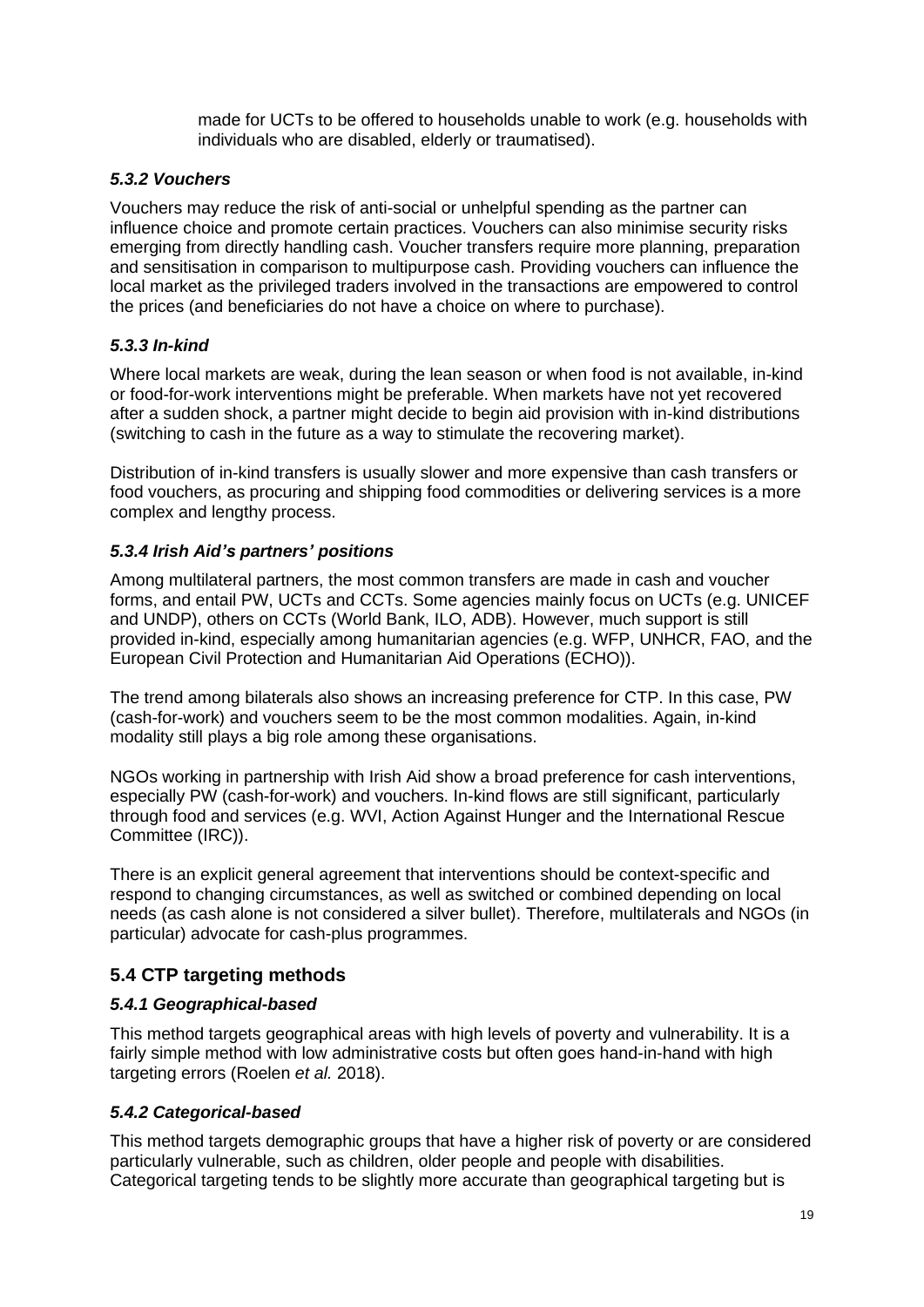still relatively simple. It is a popular method, particularly in combination with other methods (*ibid.*).

## *5.4.3 Community-based*

Community targeting asks community members to identify the most vulnerable and those eligible for cash transfers. It often involves a group of community representatives or elders using their local knowledge to inform decisions about who is to benefit from the transfers (and who is not). As most of the community mechanisms work on a voluntary basis, administrative costs are low. Results are mixed in terms of accuracy, and the potential for incurring social costs is relatively high (*ibid.*). The main benefit of this approach is general buy-in and acceptance from beneficiaries and non-beneficiaries alike.

This method helps communicate clearly with communities as the targeting criteria are outlined and the expectations associated with this targeting are set. It is unlikely to be successful when the community does not agree with the criteria or processes for beneficiary selection (Care 2019), or when the community representatives/members do not know each other well (e.g. due to resettlement, or in urban areas).

### *5.4.4 Means testing*

A means test aims to target based on an assessment of applicants' income, assets or wealth. It is axiomatic that there is a trade-off between targeting accuracy and administrative costs of targeting. Means testing is the most data-demanding and expensive targeting mechanism, and is assumed to be the most precise. In spite of its potential for accurate identification of poor beneficiaries in theory, means-tested programmes in practice carry high errors of exclusion and inclusion in implementation. Due to the high demands on data and administrative capacity for verification, it is rarely used in low- and middle-income countries (LMICs) (Roelen *et al*. 2018; Devereux *et al.* 2015).

### *5.4.5 Proxy means testing*

This method uses observable characteristics to obtain a score that proxies the available resources at household level. Commonly included indicators are housing materials, ownership of durable goods, and educational attainment of household members. Use of the proxy means testing method expanded rapidly in the late 1990s and early 2000s, with many CCTs adopting it as their targeting method of choice. It is considered to be more accurate than geographic or categorical targeting but is more demanding in terms of data and administrative capacity (Roelen *et al*. 2018).

### *5.4.6 Self-targeting*

This method relies on programme design for ensuring that only the most vulnerable and those in need benefit from the programme. It does so by offering low transfer levels or making it difficult to obtain transfers. It is most commonly used in PW programmes, such as by offering low wages for labour-intensive work. While considered effective, there may be considerable social and psychosocial costs associated with self-targeting (White 2017).

### *5.4.7 Universalism*

Proponents of universal benefits ground their arguments in the principle of equality and highlight issues of paternalism, exclusion and stigma as problematic features of targeting (Roelen *et al*. 2018). Arguments in favour of universality have gained more prominence in recent years with the emergence of the Social Protection Floor (SPF), Universal Basic Income (UBI) and Basic Income Grants (BIG) policy initiative being piloted across high- and middle-income countries. Some countries have indeed moved from targeted to more universal programmes, such as Uganda, where the old age pension was recently expanded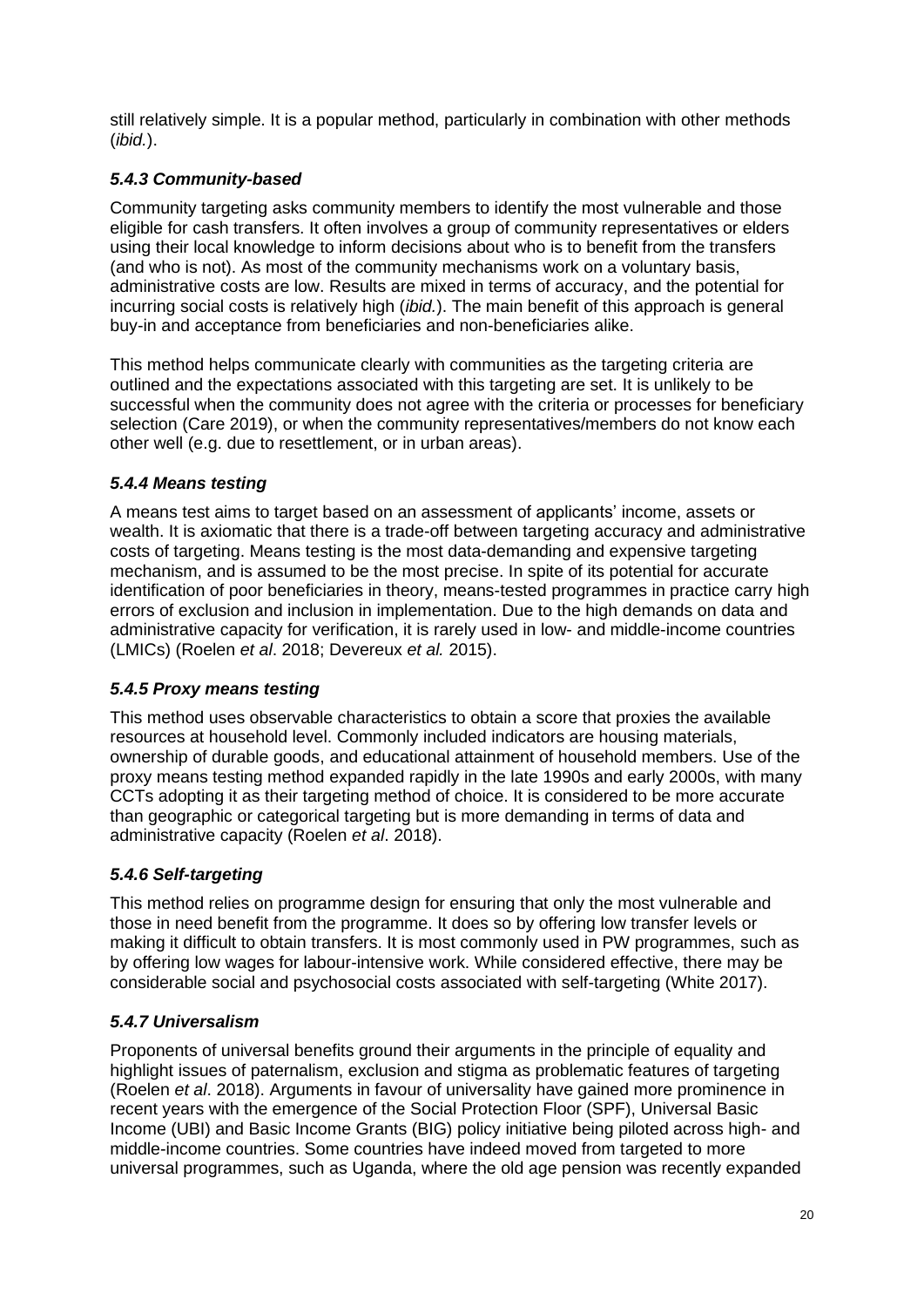to all people over 70 years of age. In many low-income countries, however, CTP remains targeted at the poorest and most vulnerable groups (*ibid*.).

This approach evidently reduces exclusion errors, creates social solidarity, and reduces the stigma associated with some targeting methods, while accounting for widespread vulnerability (UNICEF 2012). However, it can be costly, resource- and capacity-constrained, and dependent on the state of development of social protection systems in individual countries (*ibid.*). By definition, it is not tailored to the needs of specific groups.

## *5.4.8 Irish Aid's partners' positions*

Multilaterals rely on household data for targeting purposes, and usually phase in geographical and categorical targeting. Bilaterals prefer mainly a geographical-based method and also advocate for a combination of methods (e.g. with categorical/community) to reduce errors emerging from using either one on its own. For NGOs, community-based and categorical targeting is widely used (followed by geographical). Some also advocate for universalism instead of narrow targeting (Red Cross and Action Against Hunger).

There is a general awareness about context-specificity being essential to determine the targeting method. Combining methods may reduce inclusion and exclusion errors, which can lead to efficiency. Community-based targeting is broadly used by most Irish Aid partners, and is frequently combined with other methods as a way of validating and triangulating the target population. This can facilitate both transparency and acceptability (Evans, Holtemeyer and Kosec 2019). Evidence shows that the higher the method accuracy, the lower the practicality or the higher the costs of implementation, and vice versa (Houssou 2010).

## **5.5 CTP delivery mechanisms**

## *5.5.1 Electronic*

From the beneficiaries' perspective, e-payments can improve accessibility and flexibility of transfer payments. They can help bridge the digital divide and contribute to the financial inclusion of recipients due to their potential to reduce travel and waiting time, and prevent stigma (Oberländer and Brossmann 2014). Electronic transfers (including smart cards and mobile money) can provide support in a more cost-efficient and secure way. From a supplyside perspective, they include lower delivery costs and reduced risk of corruption (*ibid*.). Electronic transfers are suited for cooperation and partnerships with the private sector.

However, this method should not be regarded as a silver bullet to solve all challenges related to the delivery of CTP. In particular, it entails high up-front investments, needs strong financial and regulatory frameworks, is not totally foolproof, and its implementation in remote and sparsely populated areas may be difficult (*ibid.*). In emergency settings, the network capacity can be limited and unreliable due to damage to mobile infrastructure, and there may be institutional and operational barriers in place that generate additional costs to beneficiaries. Electronic transfers can represent a barrier for beneficiaries with low technical literacy and marginalised people that have no access to (for example) mobile phones (Care 2019).

### *5.5.2 Indirect*

Indirect transfers by third parties use already existing infrastructure in a country that can collect biometric data and provide additional security for the money. They include payment instruments to banks, post offices, remittance companies or via other agency points. This method is limited to interaction points at point of service agents and is dependent on their liquidity and availability. Recipients may or may not be in the formal financial sector.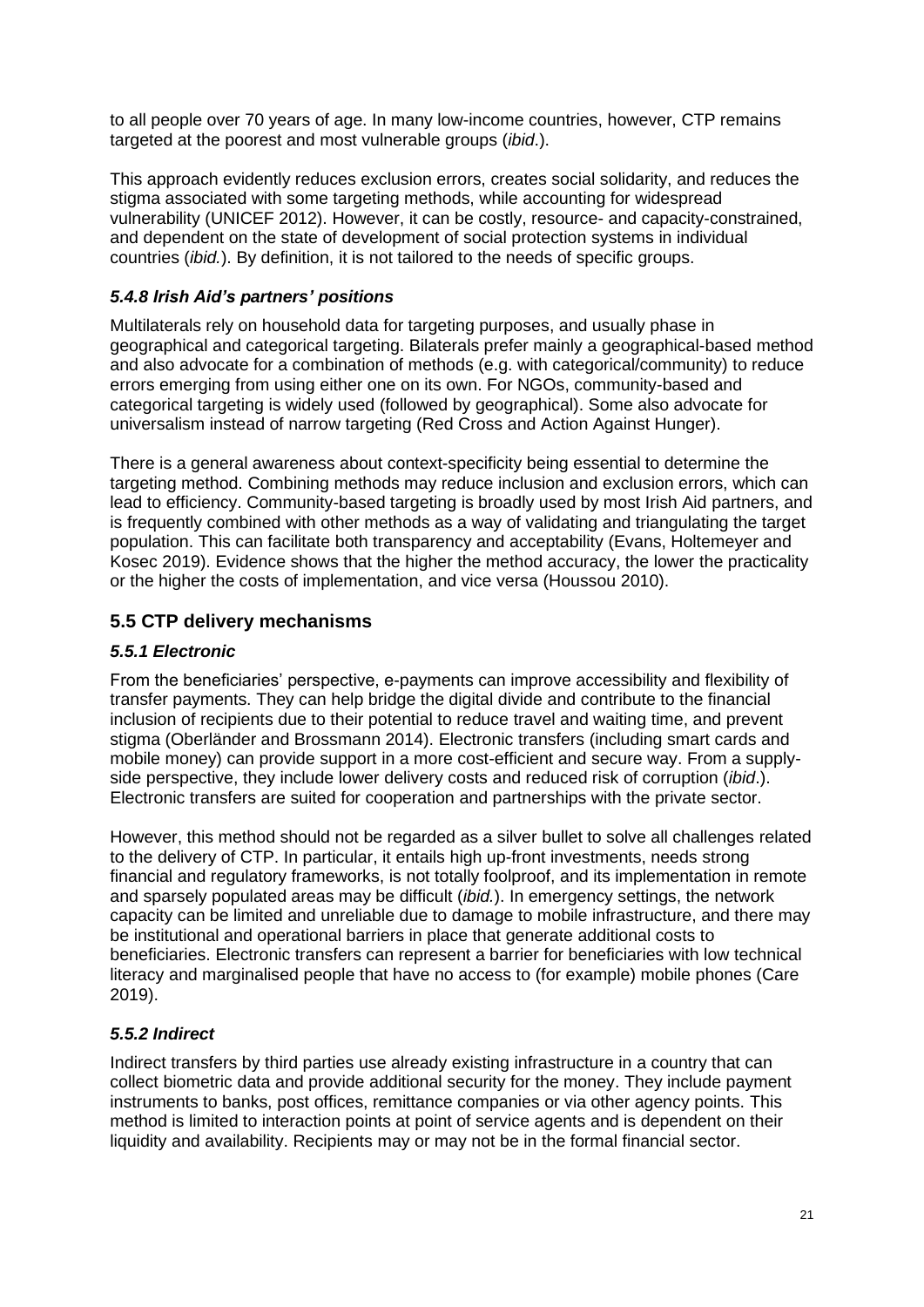#### *5.5.3 Physical*

The manual handling of cash involves pull systems, in which beneficiaries collect at a specified date and location. The advantage of this is that only limited infrastructure is needed and high visibility is guaranteed (Oberländer and Brossmann 2014). Programme staff are in direct contact with the beneficiaries at every disbursement and can assist when questions or problems arise (*ibid*.).

This method is expensive in terms of equipment and administrative staff time and can constitute a security risk, especially if the delivery schedule is widely known. Since cash passes through many sets of hands before reaching the final beneficiary, corruption and fraud are likely to occur (*ibid.*). Travelling to a designated paypoint on a specific day and queuing for several hours incurs considerable opportunity costs for recipients, as they cannot undertake other productive activities in that time. It can be inconvenient as elderly or sick people may not be able to collect their cash transfer on their own. Furthermore, licit identification of beneficiaries through queuing on payment days can have serious implications for their personal safety and lead to stigmatisation in the community (*ibid*.). Physical cash transfers can not easily be scaled up nor do they provide the opportunity to promote financial inclusion of beneficiaries (*ibid.*).

### *5.5.4 Irish Aid's partners' positions*

There is an increasing general preference for electronic cash/voucher delivery methods. Usage of indirect transfers is also common and enables access of non-financially included people (e.g. through third parties such as post offices or remittance companies).

Use of direct cash is usually considered as a method of last resort due to the security risks it entails. However, it can work in poor infrastructure settings and during the first stages of emergencies where a speedy response is essential. That is why a great majority of Irish Aid multilateral partners still deliver transfers in physical form (as well as electronic).

Partners agree on the relevance of building on existing national capacities and infrastructure. As one size does not fit all, it is essential to decide on the delivery method according to the local context.

## 6 Lessons for managing and collaborating with key partners for successful CTP

Various lessons can be drawn from this mapping analysis. First, the progressive incorporation of CTP as a viable intervention modality is part of a larger transformation process in the understanding of dynamics across development and humanitarian settings and corresponding effective responses. This requires multilaterals, bilaterals and NGOs (among others) to **adapt** at multiple levels: CTP is unique in its human resources type, costs and programme systems required for implementation. At the macro level, implementing entities have had their role reduced due to the increased demand for national ownership and the control transfer to beneficiaries.

Due to the current lack of cash coordination platforms, there is a demand for increased intersectoral (inter-setting) **coordination** in CTP since cash is a tool that works across sectors. Different international cash working groups that have emerged are trying to address this challenge (e.g. UN agencies' commitment to a harmonised common cash system (ReliefWeb 2018)). Because cash is just one way of transferring resources, any agency can build up its capacity and modify its systems to engage in CTP. Due to the multiplicity of actors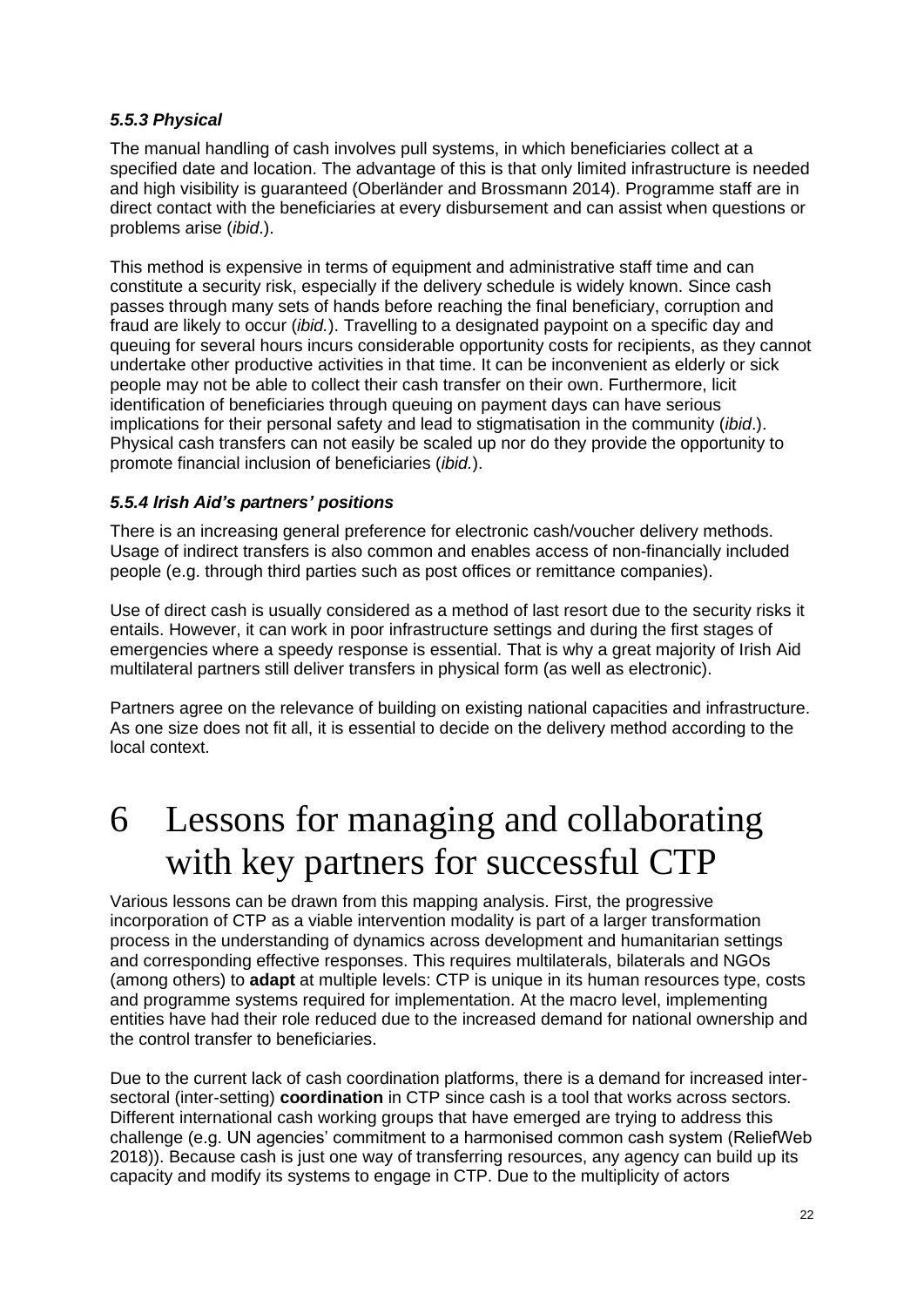(multilaterals, bilaterals and NGOs) engaged in this type of programming, and as a way of gaining efficiency, it is essential that they continue working together in order to **synergise**  their CTP efforts.

One way of doing this is through **SRSP**, as this system accounts for the overlap between social protection and humanitarian interventions. For example, in drought-induced foodinsecure settings where social protection CTP targets chronically food-insecure people, a shock response to seasonal food insecurity may involve top-ups or scale-ups. In these settings, the delivery and targeting methods of both humanitarian and social assistance could potentially be linked to maximise their total resources. Therefore, SRSP can support a greater **harmonisation** through coordinated transfer value, targeting mechanisms, use of social registries, and delivery systems. However, beyond the current capacity of SRSP, it is essential to address the harmonisation of a primarily food-based humanitarian response with a primarily cash-based social protection system.

CTP is gradually being preferred to in‐kind support. Even though originally introduced as an alternative to food aid, CTP is now used to meet basic needs (food and non‐food), mainly nutrition, livelihoods and health care, but also shelter, education, and water and sanitation, among others. Conceptually, the preference of **modality** dilemma is in the trade-off between providing choice and encouraging a given externality. CTP provides beneficiaries with choice (income and power) while stimulating local markets. As it avoids logistics and transport of commodities, it tends to be more cost-efficient and inexpensive than in-kind aid. The multiplier effects of cash in local markets can strengthen local livelihoods and businesses. Research and evidence have established its **effectiveness** in different contexts (Bastagli *et al.* 2016; Levine and Bailey 2015; Gentilini 2014).

Cash is increasingly used but still not at the level of in‐kind support. CTP tends **not to be scaled up** in terms of size (especially when the transfers are physical) and its targeting is often localised. Some exceptions come from large UN agencies and large-scale government programmes, from which lessons can be drawn.

CTP should always be **context-specific**, and not regarded as a silver bullet. Standardised approaches are neither advised nor possible. Design options are determined by need, local availability of commodities, market conditions, and social relationships, among other factors. Emergency contexts or remote areas with insufficient local market supply, for example, might be better off with in-kind interventions, at least during the first stages. In some contexts, cash (only) might not be appropriate, and in cases where cash is unable to meet all beneficiaries' needs and rights, emerging cash-plus programmes are gaining prominence. However, studies show that cash has different, but not necessarily greater, risks than in‐kind assistance, as many assumptions about CTP risks are not supported by evidence (e.g. spending on unwanted items or a reduced labour supply) (Shapiro 2019; Evans and Popova 2017; Izmalkov 2004). Assumptions about misuse of resources, corruption, and disruption to gender dynamics also differ between contexts.

Due to being context-specific, planning for CTP should be based on robust **needs and market assessments**. Household-level analysis provides information on needs, identifies livelihood opportunities, and sets the value for the transfers. Market analysis verifies locally available goods, and how their supply will respond to increased demand and the extra cash infusion. Market assessments should monitor and evaluate the size of supply and demand as well as any shocks that might change this balance. Due to the complexity of the contexts in which these programmes usually operate, a one-off assessment does not ensure success. It is essential that programmes build in flexibility to adapt to changes and new delivery systems, goods availability, and cost variation that might emerge from a continuous monitoring and evaluation (M&E) system. Assessments should also consider additional programmes operating simultaneously.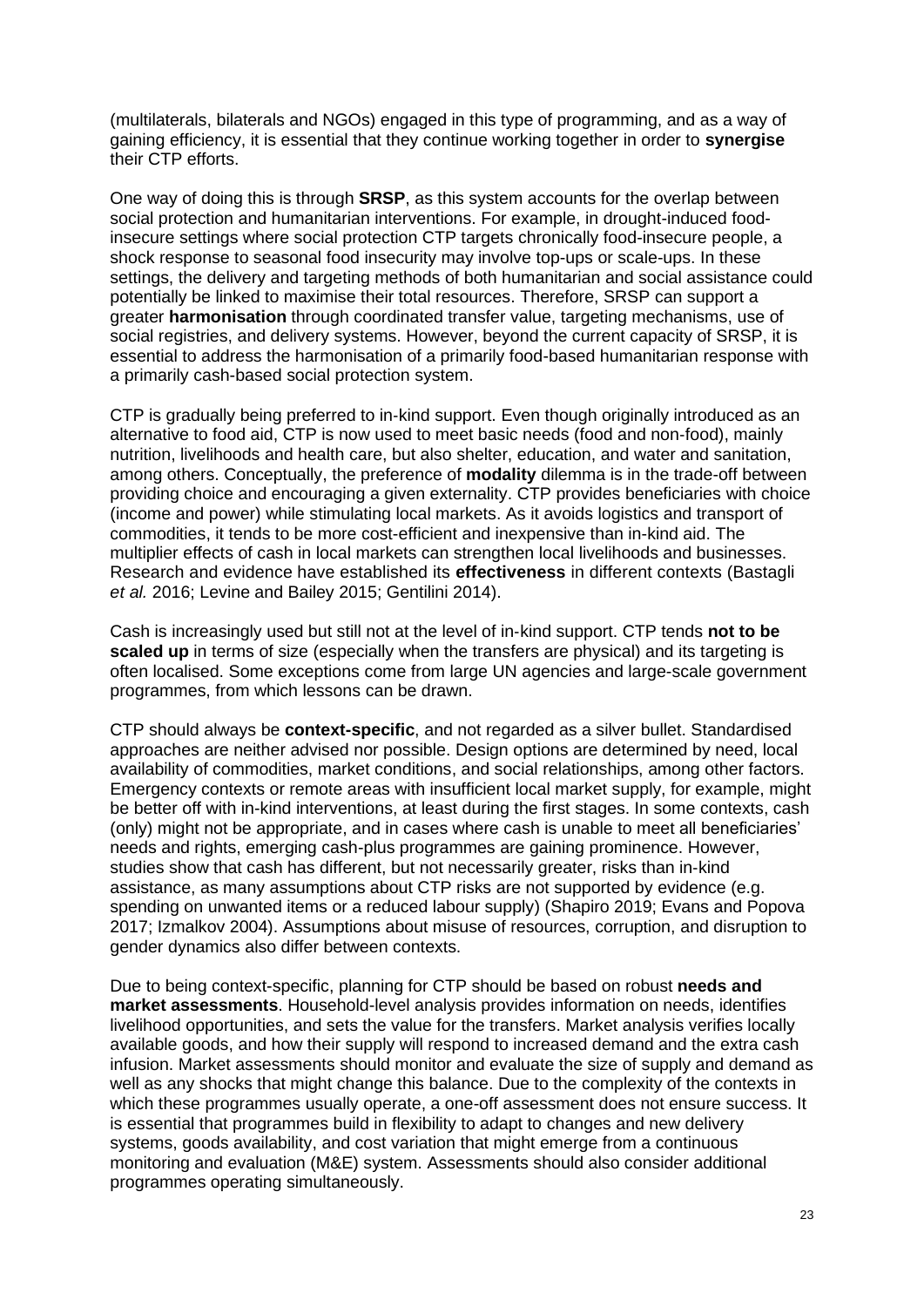A proper assessment will lead to specific interventions to accommodate needs with the available capacity. Generally, organisations' mandates and priorities are aligned with their **approach** to development cooperation and humanitarian assistance, which is reflected in their interventions. Traditionally, a deficit-filling (needs-based) approach to poverty alleviation has dominated the different spheres. However, following the Sustainable Development Goals (SDGs) and international human rights declarations, the rights-based approach has been gaining increasing support, especially among multilaterals and NGOs, as it is aligned with many organisations' political, egalitarian and empowering ideology of rights and duties. This new trend reflects a change in entities' mandates, which has impacted on programme modalities, targeting methods, and delivery mechanisms.

**Targeting** methods can differ based on the programme objective or principle, required response time, available budget and information, social dynamics, and trade-off between inclusion and exclusion errors. While poverty (common criteria for targeting) can correlate highly with food insecurity, this relationship is not always direct, especially following a shock (e.g. both rich and poor households can be affected by certain shocks). Beneficiary selection methods in social protection (such as by proxy means testing) usually focus on economic vulnerability without considering vulnerability to shocks or food insecurity – two common criteria for humanitarian agencies (Schnitzer 2016).

**Delivery** mechanisms can vary according to objectives and timeline (short-term versus longer-term support), geographic area, shock typology, functioning IT structures and markets, existing partnerships and agreements, and donor preferences. While social protection practitioners usually prefer working through government systems, humanitarian agencies commonly introduce alternative implementation design in coordination with the government, in order to protect the principles of independence, neutrality, and impartiality.

CTP can provide long-term support to poor and vulnerable populations as part of emerging social protection systems and can offer short-term emergency assistance in humanitarian contexts. The potential overlap in interventions, particularly their targeting and delivery methods, demand increased harmonisation efforts. Meanwhile, differences in objectives and principles, modes of delivery, and understanding of what works best in which context generate challenges in programme coordination. Emerging systems and tools, such as SRSP, can be instrumental in overcoming some of these obstacles.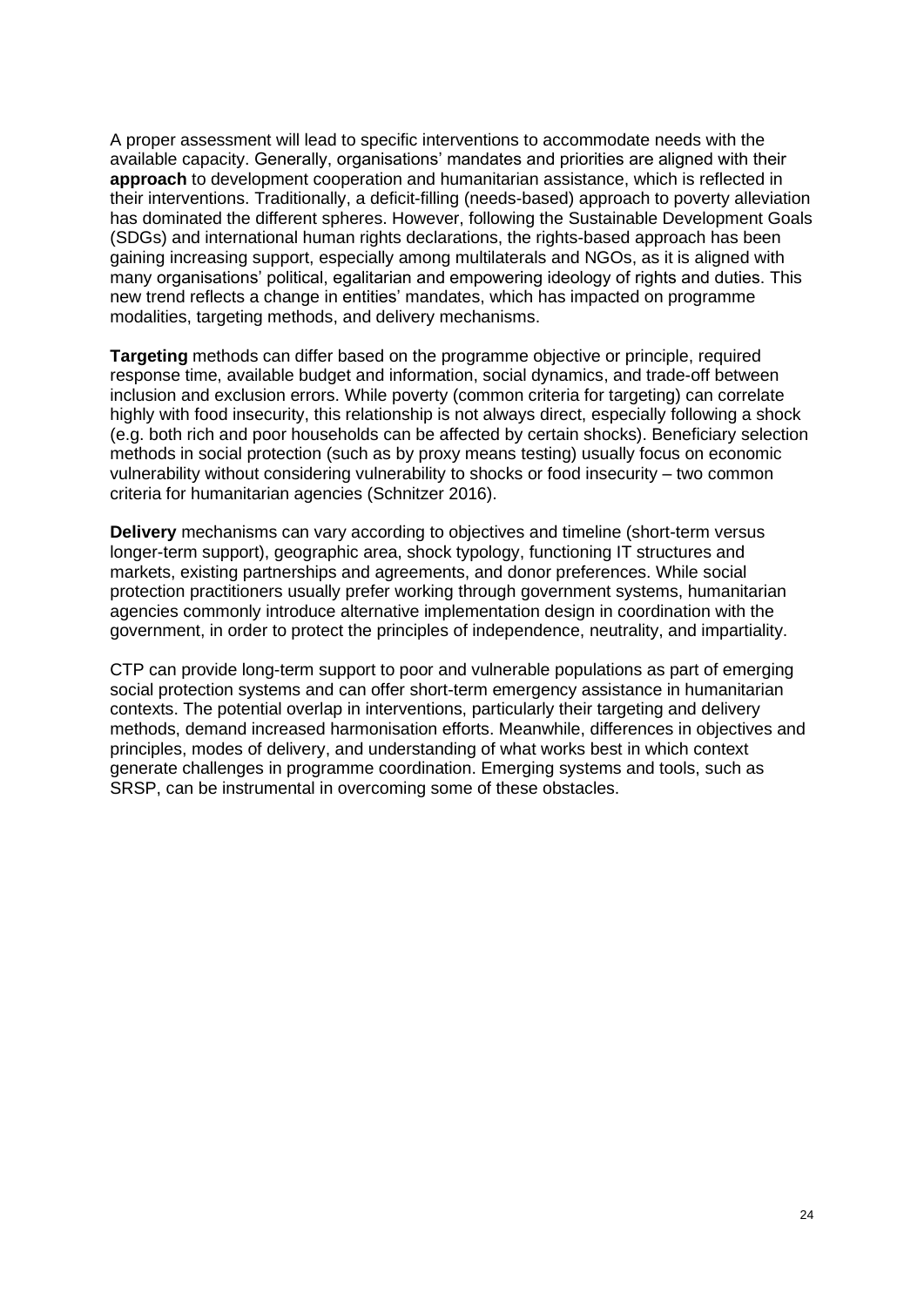# Annexe 1: Cash transfer programming: can we measure CTP spend as a percentage of social protection spend?

## **Measuring cash transfer programming (CTP) spend**

Following Irish Aid's additional request to attempt to track and capture the total social protection and cash transfers spend of the main partners/stakeholders, a brief scoping study was conducted to identify available information on measurement of social protection spending by multilaterals, bilaterals and NGOs. The main conclusion is that **none of the available systems or literature provide an immediate solution for tracking CTP spend**.

The original incentive to track CTP comes from the Grand Bargain (2016) and the World Humanitarian Summit, which promote the cash-first approach and its scaling up, and thus require CTP to be measured and reported. Other principles of the Grand Bargain, around transparency, harmonisation, and cost-efficiency, reflect the increasing push towards better data.

Currently, data on cash transfer spend are collected by Development Initiatives (DI) and CaLP (The Cash Learning Partnership) via self-reporting and data collection from United Nations (UN) and other sources (Financial Tracking Service 2019; International Aid Transparency Initiative, n.d.). The tracking of this data established a baseline of \$2.8bn global CTP spend (including both cash and vouchers) in 2016 (Gordon 2018) – increasing from \$1.9bn in 2015 (Spencer *et al.* 2016). Nevertheless, this figure is heavily caveated:

It represents a total programming figure (including support costs), but is calculated based on some agencies providing only the amount transferred to beneficiaries (with support costs estimated based on an average ratio), while others could include only the total programming costs of programmes including a cash element. In addition, as some agencies were not able to report at all and prior to January 2017, the UN Financial Tracking Service did not formally track CTP, meaning relevant programmes could only be identified through a keyword search, some cash programmes are likely to have been excluded.

(Gordon 2018: 10)

As a way to address some of these issues, in 2017, CaLP established a Measuring CTP Working Group, which includes specialist reporting initiatives like Development Initiatives,the Financial Tracking Service (FTS) and the International Aid Transparency Initiative (IATI) as well as donors and operational agencies. As of 2018, CaLP and the European Civil Protection and Humanitarian Aid Operations (ECHO) have been co-leading the 'measuring CTP action point' for the Grand Bargain Cash Workstream. CaLP's scoping study on measuring CTP from 2018 maps the different agencies' reporting systems and explains what information they can measure and provide. The current main tracking alternatives count CTP in different ways (Gordon 2018):

**UN Financial Tracking Service (FTS):** This tracks funding from donors to project level, and has recently introduced a cash marker, broken down by restriction and conditionality. A planned link to the parallel Online Project System will provide some detail on what proportion of the programme is CTP. However, FTS is not consistently used, especially by NGOs, creating gaps in the data. In addition, the Online Project System only records planned transfer values, not actuals, and it is not possible to capture the number of cash beneficiaries.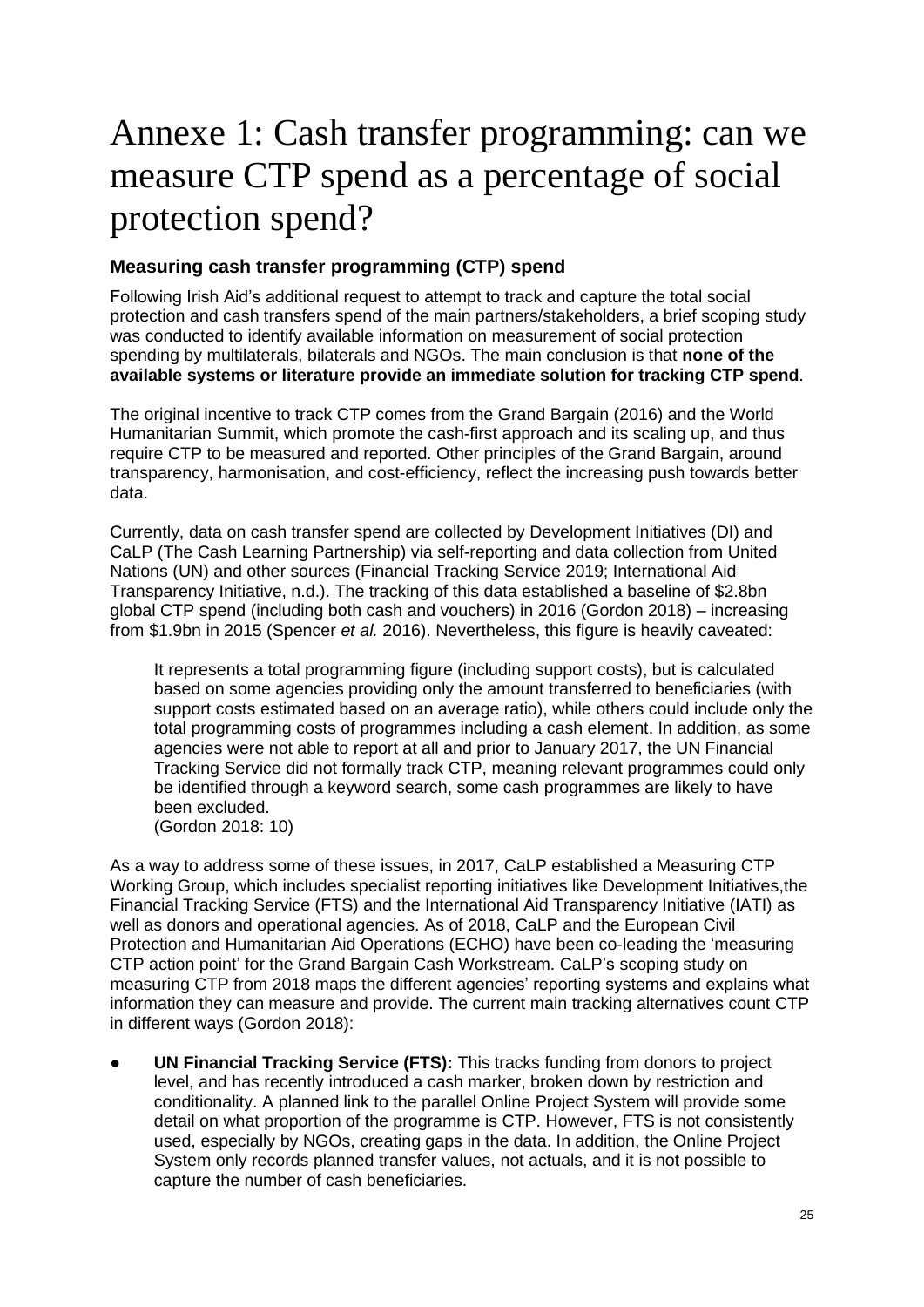- **International Aid Transparency Initiative (IATI) Standard:** This is a voluntary initiative that seeks to improve transparency by making available core information in standard formats. A larger range of data are collected than through FTS, and IATI plans to introduce codes to track CTP. Although there are no plans to track service delivery or in-kind programmes, similar coding could be introduced in future. Beneficiary numbers are, however, not available and the planned codes will only capture the overall programme-level costs, meaning that support costs and mixed modality programmes cannot be broken down. A further concern is that as IATI is a voluntary standard, not all agencies report, resulting in gaps in the data.
- **OECD-DAC** (Development Co-operation Directorate): Data are collected from donors to track trends in official development assistance (ODA). However, coding for humanitarian assistance does not detail how aid is used. A cash flag is being introduced but will not be broken down beyond the overall programme level, and the ultimate destination of block grants to UN agencies is not recorded. Changes to systems are slow, but OECD-DAC codes also form the basis for IATI categories. Advocating for a code for multi-sector assistance to allow CTP to be better reflected would therefore be valuable.
- **3Ws:** Coordination information collected at country level can now be shared globally by uploading data to the Humanitarian Data Exchange and the use of Humanitarian Exchange Language (HXL). CTP can be broken down by conditionality and restriction, and beneficiary numbers can be included. The format is highly flexible and could be adapted to include figures for in-kind and service-based assistance. Although different data are collected in each country, the UN Office for the Coordination of Humanitarian Affairs (UNOCHA) is encouraging the use of global templates – which may also provide opportunities to raise wider awareness of CTP. As with the FTS, however, the 3Ws are not implemented in countries with no OCHA office, so there will be gaps in the data.
- **Standalone System:** It is likely that it will not be possible to find an immediate solution to measure CTP, and that an interim solution will be needed. This could be led by Development Initiatives and would be consistent with the methodology used so far, but with the flexibility to incorporate additional information as partner and global systems improve. However, it continues to impose a cumbersome standalone system and limits potential spillover to the wider humanitarian system.

Building on previous reports, CaLP recommends IATI and FTS as the main sources that collect CTP data. However, further work is required with IATI to motivate more agencies to report and enable multi-modality programme breakdown and value-transferred, and with FTS to encourage reporting and include modality data through the link with the Online Project System. This means that **none of the available systems provide an immediate solution to track CTP** (making CTP spending even more challenging to calculate), and in the interim, multiple approaches may be needed. It is uncertain whether, in the long term, there will be a single system that will enable tracking of CTP without major change processes.

The volume of CTP is slowly being reported more consistently, but obstacles remain. In many contexts, cash working groups have emerged at an operational level; however, they are organised inconsistently by different actors, without stable resourcing or clear relationships with strategic oversight bodies. CTP must be integrated into the global systems used for tracking humanitarian aid (and social assistance) as well as organisations' internal systems.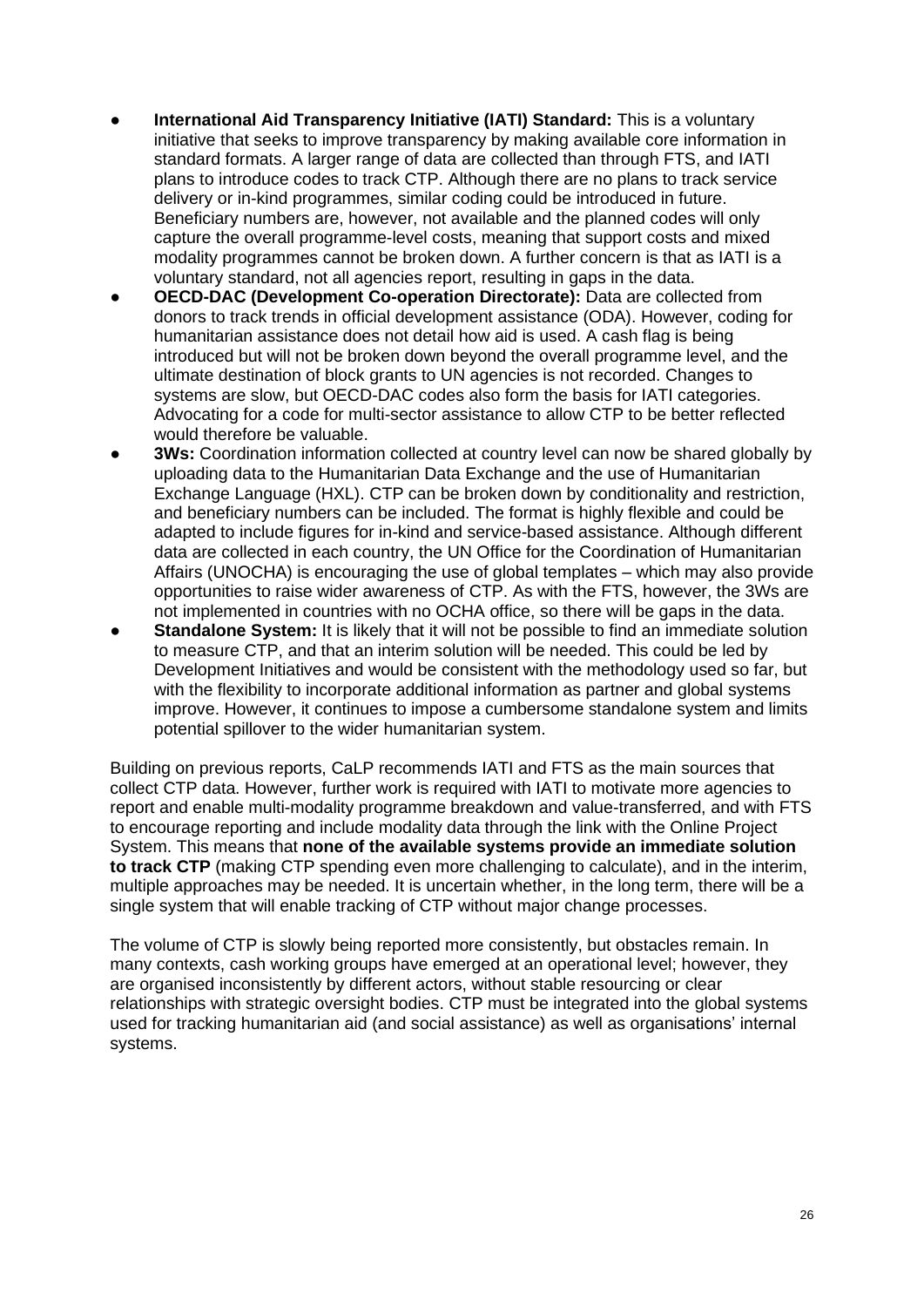# Annexe 2: Agency documents consulted to inform this paper

## **Multilaterals**

#### *Asian Development Bank*

- ADB (2018) *Strengthening Resilience Through Social Protection Programs*, *ADB Guidance Note,* Manila, Philippines: Asian Development Bank, www.adb.org/sites/default/files/institutional-document/412011/resilience-socialprotection-guidance-note.pdf (accessed 11 September 2019)
- ADB (2013) 'Conditional Cash Transfers (CCTs) in Asia to Reduce Poverty', *ADB,* 10 May, www.adb.org/features/transferring-cash-break-cycle-poverty (accessed 11 September 2019)
- Gassmann, F. and Handayani, S. (2017) *Closing the Gap: Potential Contribution of Social Assistance for Achieving Sustainable Development Goals*, ADB Brief, No. 80, Manila, Philippines: Asian Development Bank, www.adb.org/sites/default/files/publication/ 336006/adb-brief-80.pdf (accessed 11 September 2019)
- Handayani, S. and Buckley, C. (2009) *Social Assistance and Conditional Cash Transfers: Proceedings of the Regional Workshop*, Manila, Philippines: Asian Development Bank, www.adb.org/publications/social-assistance-and-conditional-cash-transfersproceedings-regional-workshop (accessed 11 September 2019)
- Son, H. and Florentino, J. (2008) *Ex-ante Impact Evaluation of Conditional Cash Transfer Program on School Attendance and Poverty: The Case of the Philippines*, ADB Economics Working Paper Series No. 142, Manila, Philippines: Asian Development Bank, www.adb.org/publications/ex-ante-impact-evaluation-conditional-cash-transferprogram-school-attendance-and (accessed 11 September 2019)
- Usui, N. (2011) *Searching for Effective Poverty Interventions: Conditional Cash Transfer in the Philippines*, Manila, Philippines: Asian Development Bank, www.thinkasia.org/bitstream/handle/11540/951/cct-philippines.pdf?sequence=1 (accessed 11 September 2019)

### *ECHO*

- DG ECHO (2013) *Cash and Vouchers: Increasing Efficiency and Effectiveness Across All Sectors*, DG ECHO Thematic Policy Document No. 3, Directorate-General for European Civil Protection and Humanitarian Aid Operations (ECHO), http://ec.europa.eu/echo/files/policies/sectoral/them\_policy\_doc\_cashandvouchers\_e n.pdf (accessed 17 September 2019)
- ECHO (2017) 'Guidance to Partners Funded by the Directorate-General for European Civil Protection and Humanitarian Aid Operations (ECHO) to Deliver Large-Scale Cash Transfers', ECHO, https://ec.europa.eu/echo/sites/echosite/files/guidance\_note\_cash\_23\_11\_2017.pdf (accessed 17 September 2019)
- ECHO (2016) *EU Cash Compendium: Scaling Up Cash-Based Assistance: The ECHO Experience*, ECHO, https://ec.europa.eu/echo/sites/echosite/files/doc\_eu\_cash\_compendium\_imp\_hd\_0.pdf (accessed 17 September 2019)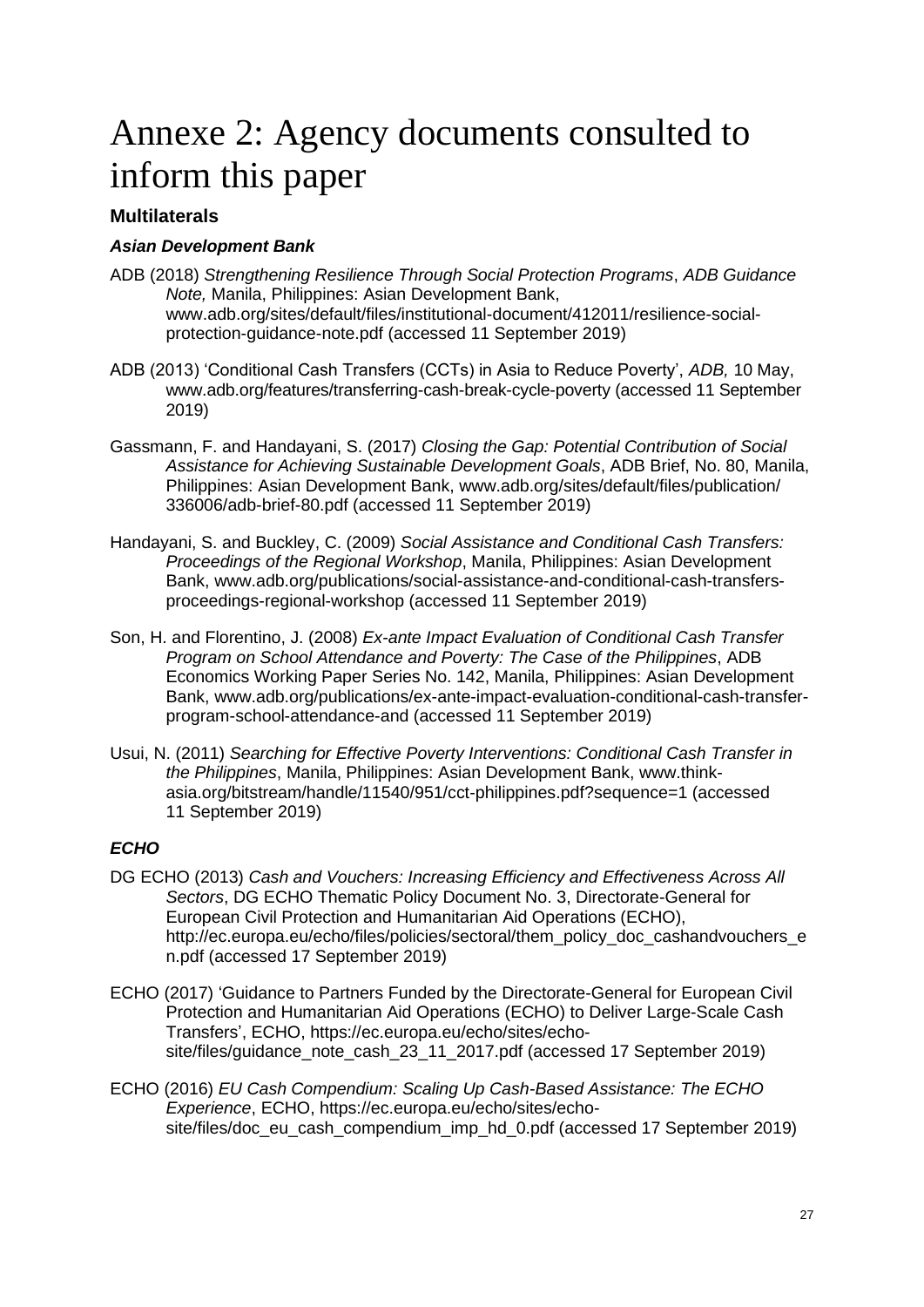- ECHO (2015a) '10 Common Principles for Multi-Purpose Cash-Based Assistance to Respond to Humanitarian Needs', ECHO, https://ec.europa.eu/echo/files/policies/sectoral/concept\_paper\_common\_top\_line\_pri nciples\_en.pdf (accessed 17 September 2019)
- ECHO (2015b) 'Council Conclusions on Common Principles for Multi-Purpose Cash-Based Assistance to Respond to Humanitarian Needs, 22 June, ECHO, http://data.consilium.europa.eu/doc/document/ST-10184-2015-INIT/en/pdf (accessed 17 September 2019)
- ECHO (2013) *The Use of Cash and Vouchers in Humanitarian Crises: DG ECHO Funding Guidelines*, ECHO, http://ec.europa.eu/echo/files/policies/sectoral/ECHO\_Cash\_Vouchers\_Guidelines.pd f (accessed 17 September 2019)
- Jepsen, C. (2019) *Cash Transfers and Vouchers, Facts & Figures*, 22 February, ECHO, https://ec.europa.eu/echo/printpdf/what/humanitarian-aid/cash-transfers-andvouchers\_en (accessed 17 September 2019)

#### *FAO*

- De, S. and Silvaleander, S. (2014*) Review of FAO Cash for Work Programme in Somalia,* Food and Agricultur Organization of the United Nations (FAO), www.cashlearning.org/downloads/user-submittedresources/2017/05/1496144113.CFW%20-%20Volume%20III%20- %20Financial%20Costing%20(2).pdf
- FAO (2018a) *Cash-Based Transfers: Increasing the Resilience of Agricultural Livelihoods*, Rome: FAO, www.fao.org/3/I9684EN/i9684en.pdf (accessed 17 September 2019)
- FAO (2018b) 'Cash-Based Transfers', Cash and Voucher Toolbox, Rome: FAO, www.fao.org/3/I7648EN/i7648en.pdf (accessed 17 September 2019)
- FAO (2018c) 'Cash Transfers', Cash and Voucher Toolbox, Rome: FAO, www.fao.org/3/I7647EN/i7647en.pdf (accessed 17 September 2019)
- FAO (2018d) *FAO and Cash+: How to Maximize the Impacts of Cash Transfers*, Rome: FAO, www.fao.org/3/I8739EN/i8739en.pdf (accessed 17 September 2019)
- FAO (2018e) *FAO Technical Guide 2: Integrating Gender into the Design of Cash Transfer and Public Works Programmes*, A Toolkit on gender-sensitive social protection programmes to combat rural poverty and hunger, Rome: FAO, www.fao.org/3/ca2038en/CA2038EN.pdf (accessed 17 September 2019)
- FAO (2017a) 'Cash-based transfers', FAO in Emergencies, FAO, www.fao.org/emergencies/fao-in-action/cash-and-vouchers/en/ (accessed 17 September 2019)
- FAO (2017b) *FAO Social Protection Framework: Promoting Rural Development For All*, Rome: FAO, www.fao.org/3/a-i7016e.pdf (accessed 17 September 2019)
- FAO (2016a) *The Role of Social Protection in Protracted Crises: Enhancing the Resilience of the Most Vulnerable*, Guidance Note, Rome: FAO, www.fao.org/3/a-i6636e.pdf (accessed 17 September 2019)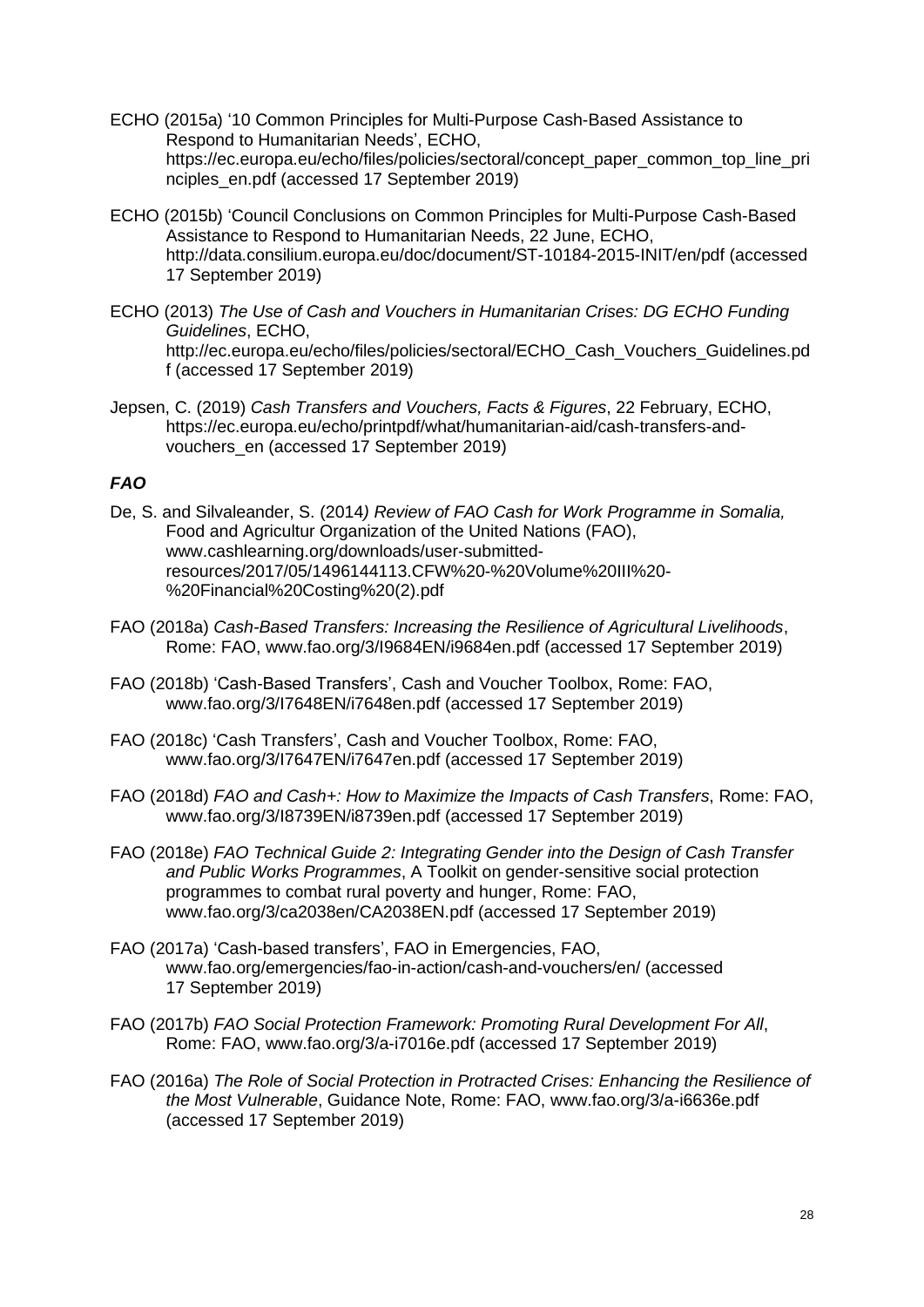- FAO (2016b) *Social Protection in Protracted Crises, Humanitarian and Fragile Contexts: FAO's Agenda for Action for Social Protection and Cash-Based Programmes*, Rome: FAO, www.fao.org/3/a-i5656e.pdf (accessed 17 September 2019)
- FAO (2015) *Evaluation of FAO's Resilience Sub-Programme in Somalia 2013-2015. Final Report*, FAO, www.fao.org/3/a-bd443e.pdf (accessed 17 September 2019)
- FAO (2013a) *Cash-Based Transfers in FAO's Humanitarian and Transition Programming*, FAO in Emergencies, Guidance Note, Rome: FAO, www.fao.org/emergencies/ resources/documents/resources-detail/en/c/198362/ (accessed 17 September 2019)
- FAO (2013b) *Guidelines for Input Trade Fairs and Voucher Schemes*, Rome: FAO, www.fao.org/3/aq418e/aq418e.pdf (accessed 17 September 2019)
- FAO (2013c) *Guidelines for Public Works Programmes: Cash-, Voucher- and Food-for-Work*, Rome: FAO, www.fao.org/3/aq419e/aq419e.pdf (accessed 17 September 2019)
- FAO (2012) *FAO Policy on Cash-Based Transfers*, Rome: FAO, www.fao.org/3/a-aq417e.pdf (accessed 17 September 2019)
- FAO (n.d.) 'The Right to Food', Rome: FAO, www.fao.org/worldfoodsummit/english/fsheets/ food.pdf (accessed 17 September 2019)
- Tessitore, S. (2013) *'Like a Good Trip to Town Without Selling your Animals': A Study of FAO Somalia's Cash for Work Programme*, Rome: FAO, www.fao.org/3/a-bd654e.pdf (accessed 17 September 2019)
- Winder Rossi, N.; Spano, F.; Sabates-Wheeler, R. and Kohnstamm, S. (2017) *Social Protection and Resilience: Supporting Livelihoods in Protracted Crises and in Fragile and Humanitarian Contexts*, FAO Position Paper, Rome: FAO, www.fao.org/3/ai7606e.pdf (accessed 17 September 2019)

#### *ILO*

- Fultz, E. and Francis, J. (2013) *Cash Transfer Programmes, Poverty Reduction and Empowerment of Women: A Comparative Analysis – Experiences from Brazil, Chile, India, Mexico and South Africa*, Working Paper 4, Geneva: International Labour Office, www.ilo.org/wcmsp5/groups/public/---dgreports/-- gender/documents/publication/wcms\_233599.pdf (accessed 17 September 2019)
- ILO (2016) *Building Social Protection Floors for All Global Flagship Programme Strategy (2016-20),* Geneva: International Labour Office, www.social-protection.org/gimi/ RessourcePDF.action?ressource.ressourceId=53284 (accessed 17 September 2019)
- ILO (2014) *The Employment Situation in Latin America and the Caribbean: Conditional Transfer Programmes and the Labour Market*, Chile: Economic Development Division of the Economic Commission for Latin America and the Caribbean (ECLAC), www.ilo.org/wcmsp5/groups/public/---americas/---rolima/documents/publication/wcms\_244281.pdf www.ilo.org/wcmsp5/groups/public/-- americas/---ro-lima/documents/publication/wcms\_244281.pdf (accessed 17 September 2019)
- ILO and WHO (2009) *The Social Protection Floor: A Joint Crisis Initiative of the UN Chief Executives Board for Co-ordination on the Social Protection Floor*, Geneva: International Labour Office/World Health Organization, https://ec.europa.eu/social/BlobServlet?docId=4361&langId=en (accessed 17 September 2019)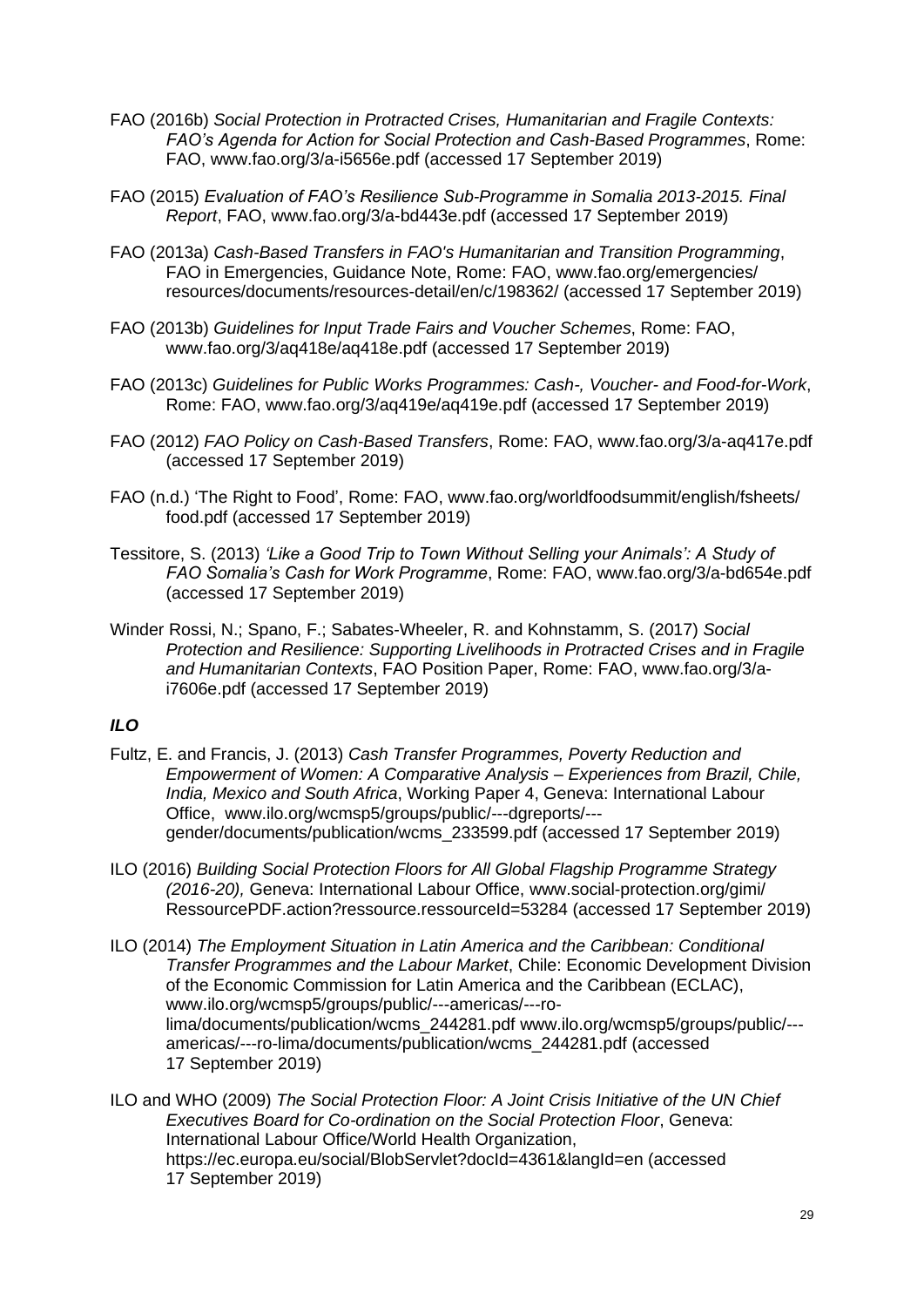- Ortiz, I.; Durán-Valverde, F.; Pal, K.; Behrendt, C. and Acuña-Ulate, A. (2017) *Universal Social Protection Floors: Costing Estimates and Affordability in 57 Lower Income Countries*, ESS (Extension of Social Security) Working Paper No. 58, Geneva: International Labour Office, www.ilo.org/wcmsp5/groups/public/---ed\_protect/-- soc\_sec/documents/publication/wcms\_614407.pdf (accessed 11 September 2019)
- Tsukamoto, M. (2017) 'Employment-Intensive Public Investments, a Catalyst for Poverty Reduction: Creating Jobs Through Employment, Environmental and Social Protection Policies and Strategies', UN Expert Group Meeting on Strategies for Eradicating Poverty to Achieve Sustainable Development for All, New York, 8–11 May, www.un.org/development/desa/dspd/wp-content/uploads/sites/22/2017/04/Mito-Tsukamoto-FINAL\_ILO\_Evaluating-Public-Investment-Policy.pdf (accessed 17 September 2019)

#### *UNDP*

- UNDP (2015a) 'Direct Cash Transfers and Reimbursements', UNDP, https://popp.undp.org/SitePages/POPPSubject.aspx?SBJID=156&Menu=BusinessUn it (accessed 17 September 2019)
- UNDP (2015b) 'The Impact of Cash Transfers on Local Economies', *Policy in Focus* 11.1, www.ipcundp.org/pub/eng/PIF31\_The\_Impact\_of\_Cash\_Transfers\_on\_Local\_Economies.pdf (accessed 17 September 2019)
- UNDP (2014a) *Discussion Paper: Cash Transfers and HIV Prevention*, New York: United Nations Development Programme, www.cashlearning.org/downloads/undp-cashtransfers-and-hiv-prevention-web-final.pdf (accessed 17 September 2019)
- UNDP (2014b) *Harmonized Approach to Cash Transfer (HACT) Framework*, United Nations Development Group, https://undg.org/wp-content/uploads/2016/09/HACT-2014- UNDG-Framework-EN.pdf (accessed 17 September 2019)
- UNDP (n.d.) *A Human Rights-Based Approach to Development Programming in UNDP – Adding the Missing Link*, UNDP, www.undp-aciac.org/publications/other/undp/hr/hrmissinglink-00e.pdf (accessed 17 September 2019)
- UNDP (n.d.) 'Social Cash Transfers', UNDP South Sudan, www.undp.org/content/dam/southsudan/library/Fact%20Sheets/UNDP-SS-Social-Cash-Transfers-flyer.pdf (accessed 17 September 2019)

#### *UNHCR*

- Harvey, P. and Pavanello, S. (2018) *Multi-Purpose Cash and Sectoral Outcomes: A Review of Evidence and Learning*, UNHCR, www.unhcr.org/5b28c4157.pdf (accessed 17 September 2019)
- UNHCR (2018) 'Cash Assistance', UNHCR Cash Facts, www.unhcr.org/5c5c5acc4.pdf (accessed 17 September 2019)
- UNHCR (2017) 'UNHCR Mapping of Social Safety Nets for Refugees: Opportunities and Challenges', UNHCR, www.unhcr.org/5ad5b4084.pdf (accessed 17 September 2019)
- UNHCR (2016a) 'Basic Needs Approach in the Refugee Response', UNHCR, www.unhcr.org/uk/protection/operations/590aefc77/basic-needs-approach-refugeeresponse.html (accessed 17 September 2019)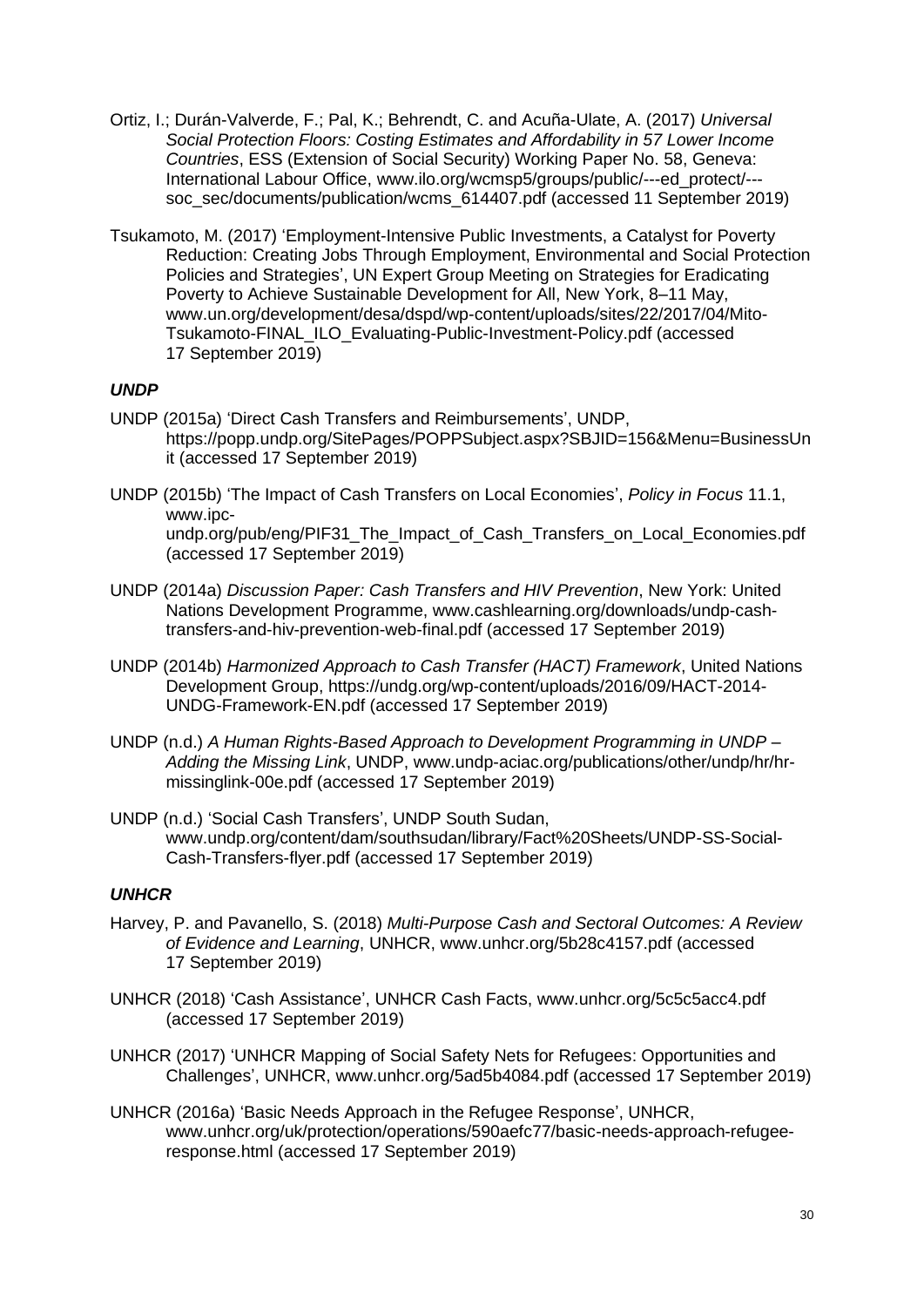- UNHCR (2016b) *Cash Delivery Mechanism Assessment Tool*, UNHCR, www.unhcr.org/5899ebec4.pdf (accessed 17 September 2019)
- UNHCR (2016c) *Policy on Cash-Based Interventions*, UNHCR, www.unhcr.org/581363414 (accessed 17 September 2019)
- UNHCR (2015) *Operational Guidelines for Cash-Based Interventions in Displacement Settings*, UNHCR, www.unhcr.org/uk/cash-based-interventions.html (accessed 17 September 2019)
- UNHCR (2012) *An Introduction to Cash-Based Interventions in UNHCR Operations*, Geneva: UNHCR, www.unhcr.org/uk/publications/operations/515a959e9/introduction-cashbased-interventions-unhcr-operations-march-2012.html (accessed 17 September 2019)

#### *UNICEF*

Collins, C. (2015) *Social Cash Transfers and Children's Outcomes: A Review of Evidence From Africa,* UNICEF Eastern and Southern African Regional Office (UNICEF-ESARO), www.unicef.org/esaro/Social Cash Transfer Publication ESARO December 2015. pdf (accessed 17 September 2019)

- Hedlund, K.; Majid, N.; Maxwell, D. and Nicholson, N. (2012) *Final Evaluation of the Unconditional Cash and Voucher Response to the 2011–12 Crisis in Southern and Central Somalia*, Nairobi: UNICEF Somalia, www.unicef.org/somalia/SOM\_resources\_cashevalfinep.pdf (accessed 17 September 2019)
- Jaspars, S.; Harvey, P.; Hudspeth, C. and Rumble, L. (2007) *A Review of UNICEF's Role in Cash Transfers to Emergency Affected Populations*, New York: UNICEF, www.odi.org/sites/odi.org.uk/files/odi-assets/publications-opinion-files/8219.pdf (accessed 17 September 2019)
- Roelen, K.; Devereux, S.; Abdulai, A.; Martorano, B.; Palermo, T. and Ragno, L. (2017) *How to Make 'Cash Plus' Work: Linking Cash Transfers to Services and Sectors*, Innocenti Working Paper 2017-10, Florence: UNICEF Office of Research – Innocenti, www.unicef-irc.org/publications/915-how-to-make-cash-plus-work-linking-cashtransfers-to-services-and-sectors.html (accessed 17 September 2019)
- Roelen, K.; Palermo, T. and Prencipe, L. (2018) '*Cash Plus': Linking Cash Transfers to Services and Sectors*, Florence: UNICEF Office of Research – Innocenti, www.unicefirc.org/publications/pdf/IRB-2018-19.pdf (accessed 17 September 2019)
- Tanzania Cash Plus Evaluation Team (2018) *A Cash Plus Model for Safe Transitions to a Healthy and Productive Adulthood: Baseline Report*, Florence: UNICEF Office of Research – Innocenti, www.unicef-irc.org/publications/943-a-cash-plus-model-forsafe-transitions-to-a-healthy-and-productive-adulthood-baseline.html (accessed 17 September 2019)

UNICEF (2015) *Cash Transfer as a Social Protection Intervention: Evidence from UNICEF Evaluations 2010-2014*, New York: UNICEF, www.unicef.org/evaluation/files/Social\_Protection\_Evaluation\_Synthesis\_Final.pdf (accessed 17 September 2019)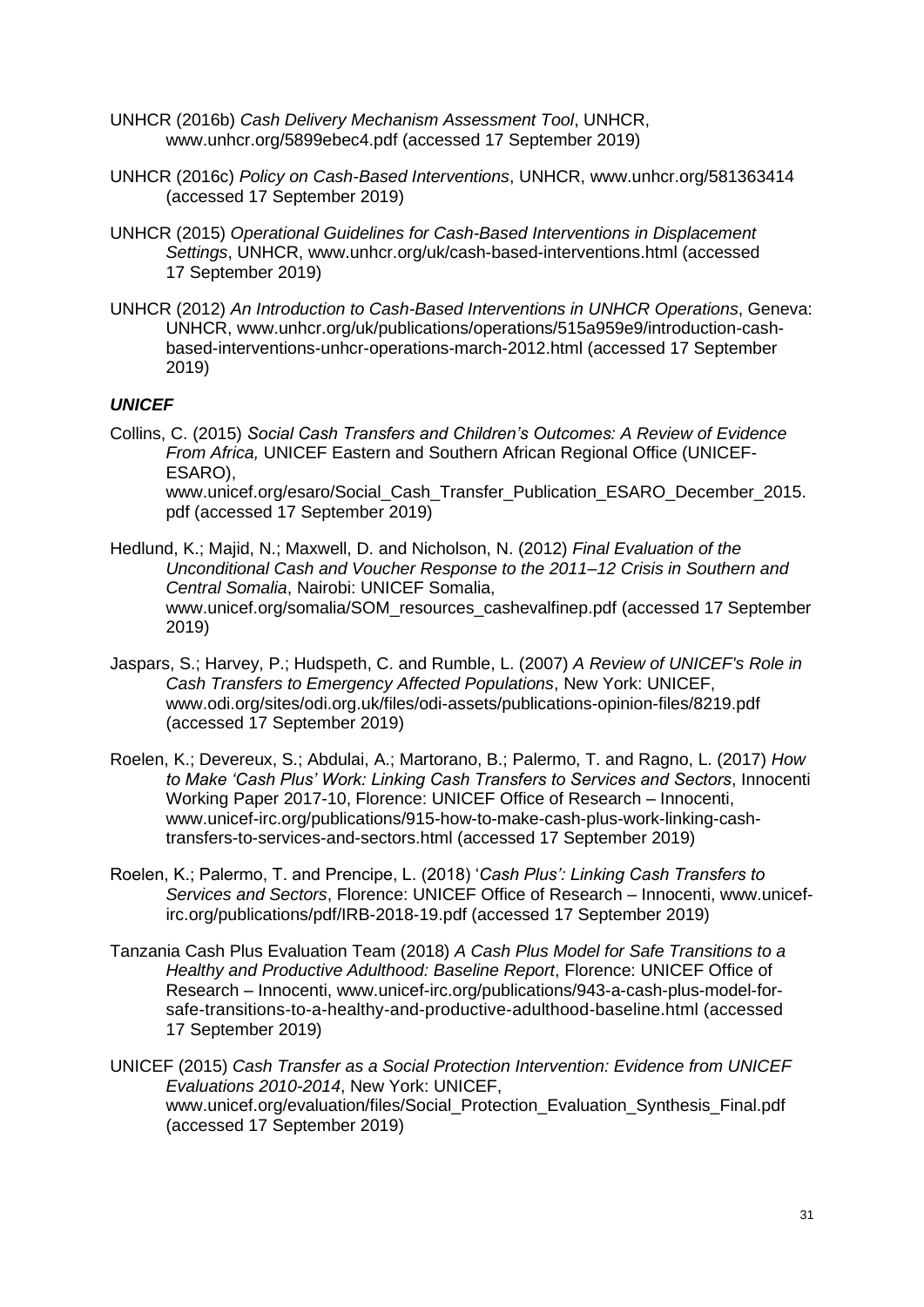UNICEF (2012) *Integrated Social Protection Systems: Enhancing Equity for Children*, New York: UNICEF,

www.unicef.org/socialpolicy/files/UNICEF\_SPSFramework\_whole\_doc\_(1).pdf (accessed 17 September 2019)

UNICEF (2011) *Cash Grant to Emergency Affected Households – Technical Note*, New York: UNICEF,

www.unicefinemergencies.com/downloads/eresource/cash\_in\_emergencies.html (accessed 11 September 2019)

UNICEF (2009) *Child Poverty: A Role for Cash Transfers? West and Central Africa*, Dakar, Senegal: UNICEF West and Central Africa Regional Office www.unicef.org/wcaro/ wcaro\_UNICEF\_ODI\_3\_Cash\_Transfers.pdf (accessed 17 September 2019)

#### *WFP*

- Gelders, B. (2018) *Assessment of the Geographical and Community-Based Targeting of WFP's Cash and Food for Assets Programme in Kenya, Final Report,* Nairobi: WFP, www.developmentpathways.co.uk/publications/assessment-of-the-geographical-andcommunity-based-targeting-of-wfps-cash-and-food-for-assets-programme-in-kenya/ (accessed 17 September 2019)
- Gilligan, D.; Hoddinott, J.; Quisumbing, A. and Sharma, M. (2005) 'Assessing the Effectiveness of CommunityBased Targeting of Emergency Food Aid in Bangladesh, Ethiopia, and Malawi', Washington DC: International Food Policy Research Institute and WFP,

www.unscn.org/web/archives\_resources/files/Assessing\_the\_effectiveness\_of\_comm \_716.pdf (accessed 17 September 2019)

Ramacciato, J. (2017) *Cash-Based Transfers: Analytical Paper on WHS Self-Reporting on the Agenda for Humanity*, WFP, www.alnap.org/system/files/content/resource/files/ main/cash.pdf (accessed 17 September 2019)

WFP (2017a) 'Cash Based Transfers (CBTs)', WFP,

https://assets.publishing.service.gov.uk/government/uploads/system/uploads/attachm ent\_data/file/635691/FOI\_0041-17\_Factsheet\_6-6.pdf (accessed 17 September 2019)

- WFP (2017b) *Communication for WFP Food Assistance Targeting in North-Eastern Nigeria*, WFP, https://fscluster.org/sites/default/files/wfp\_nigeria\_communication\_strategy\_on\_targeti ng.pdf (accessed 17 September 2019)
- WFP (2017c) 'WFP Yemen Emergency Food Assistance: Prioritization and Targeting Strategy', WFP, https://reliefweb.int/sites/reliefweb.int/files/resources/WFP-0000019205.pdf (accessed 17 September 2019)
- WFP (2015a) *Cash-Based Transfers: Latest Developments and Emerging Opportunities*, WFP, https://docs.wfp.org/api/documents/WFP-0000037757/download/(accessed 17 September 2019)
- WFP (2015b) 'Who is Eligible for WFP Assistance? Targeting: Identifying the Most Vulnerable People in Lebanon', WFP, https://data2.unhcr.org/en/documents/download/44656 (accessed 17 September 2019)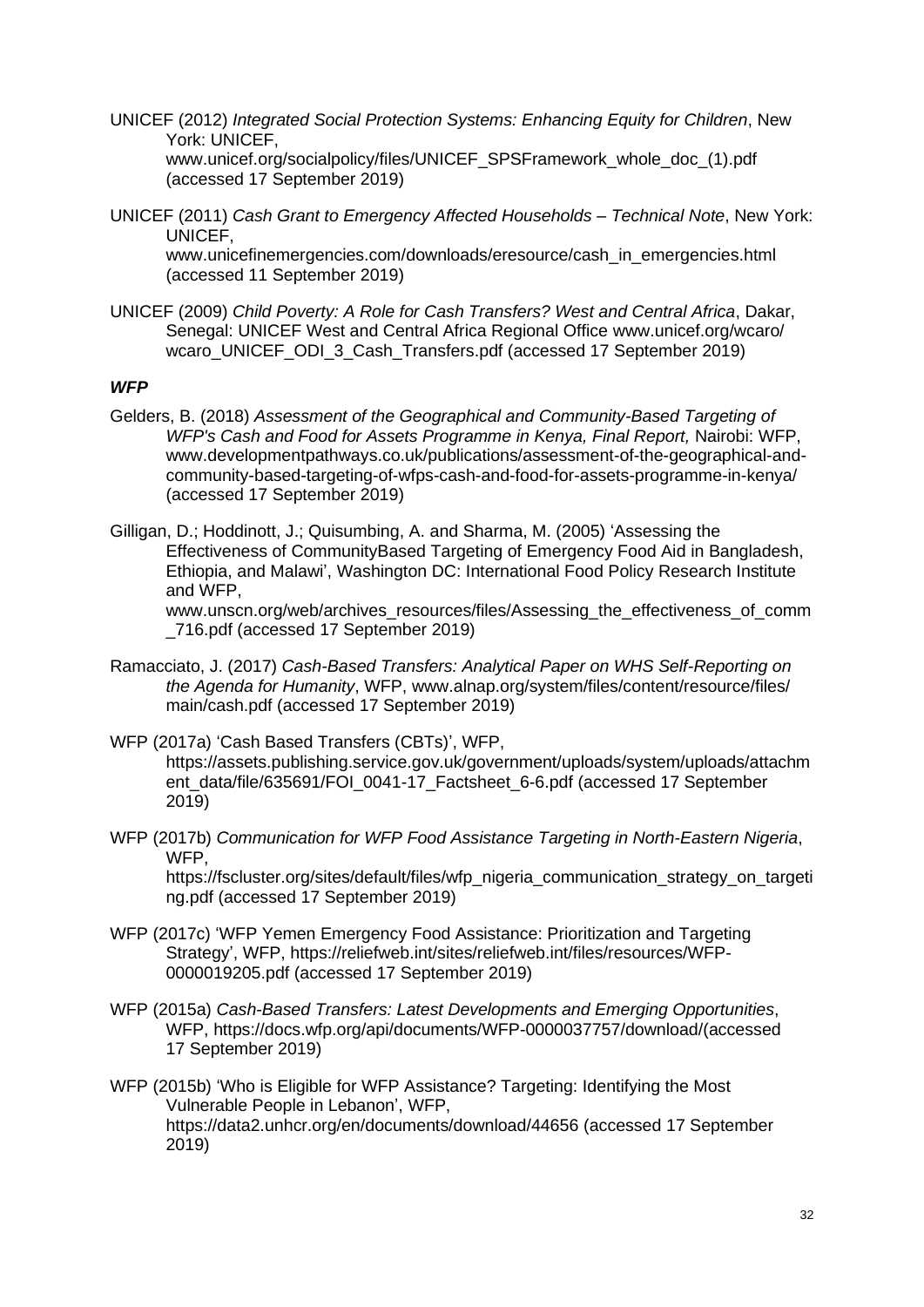- WFP (2014) 'Cash and Vouchers Manual Second Edition 2014', Rome: WFP, https://documents.wfp.org/stellent/groups/public/documents/newsroom/wfp274576.pd f (accessed 18 September 2019)
- WFP (2006) *Targeting in Emergencies*, Executive Board First Regular Session Rome, 20–23 February 2006, Policy Issues, Agenda Item 5, WFP, https://www.wfp.org/ publications/targeting-emergencies (accessed 17 September 2019)

#### *World Bank*

- Fiszbein, A.; Schady, N.; Ferreira, F.H.G.; Grosh, M.; Kelleher,N.; Olinto, P. and Skoufias, E. (2009) *Conditional Cash Transfers: Reducing Present and Future Poverty*, Washington DC: World Bank, https://siteresources.worldbank.org/INTCCT/Resources/5757608- 1234228266004/PRR-CCT\_web\_noembargo.pdf (accessed 18 September 2019)
- Lindert, K. (2014) *Cash Transfers: Introduction & Overview*, Social Safety Nets Core Course, World Bank, https://olc.worldbank.org/sites/default/files/Lindert%20- %20%20Overview%20of%20Cash%20Transfers%20%281%29.pdf
- World Bank (2016) *Strategic Note: Cash Transfers in Humanitarian Contexts*, Washington DC: World Bank, http://documents.worldbank.org/curated/en/697681467995447727/Strategic-notecash-transfers-in-humanitarian-contexts (accessed 18 September 2019)
- World Bank (2015) *The State of Social Safety Nets 2015*, Washington DC: World Bank, http://documents.worldbank.org/curated/en/415491467994645020/The-state-ofsocial-safety-nets-2015 (accessed 18 September 2019)
- World Bank (2011) *Control and Accountability in Conditional Cash Transfer Programs in Latin America and the Caribbean: Key Topics and Areas for Further Improvement*, Washington DC: World Bank, http://siteresources.worldbank.org/EXTSAFETYNETSANDTRANSFERS/Resources/ CCTs Accountability Note Web.pdf (accessed 18 September 2019)
- World Bank (2010) 'Making Payments', Safety Nets How To, Washington DC: World Bank, http://siteresources.worldbank.org/SAFETYNETSANDTRANSFERS/Resources/2819 45-1291746977764/4-makingpayments.pdf (accessed 18 September 2019)

### **Bilaterals**

### *DFID*

- Arnold, C.; Conway, T. and Greenslade, M. (2011) *Cash Transfers: Literature Review*, London: DFID Policy Division, https://webarchive.nationalarchives.gov.uk/20141210160537/http://r4d.dfid.gov.uk/PD F/Articles/cash-transfers-literature-review.pdf
- Bastagli, F.; Hagen-Zanker, J.; Harman, L.; Barca, V.; Sturge, G.; Schmidt, T. and Pellerano, L. (2016) *Cash Transfers: What Does the Evidence Say? A Rigorous Review of Programme Impact and of the Role of Design and Implementation Features*, London: Overseas Development Institute, www.odi.org/sites/odi.org.uk/files/resourcedocuments/11316.pdf (accessed 18 September 2019)
- DFID (2016) *Rising to the Challenge of Ending Poverty: The Bilateral Development Review 2016*, London: Department for International Development, https://assets.publishing. service.gov.uk/government/uploads/system/uploads/attachment\_data/file/573889/Bila teral-Development-Review-2016.pdf (accessed 18 September 2019)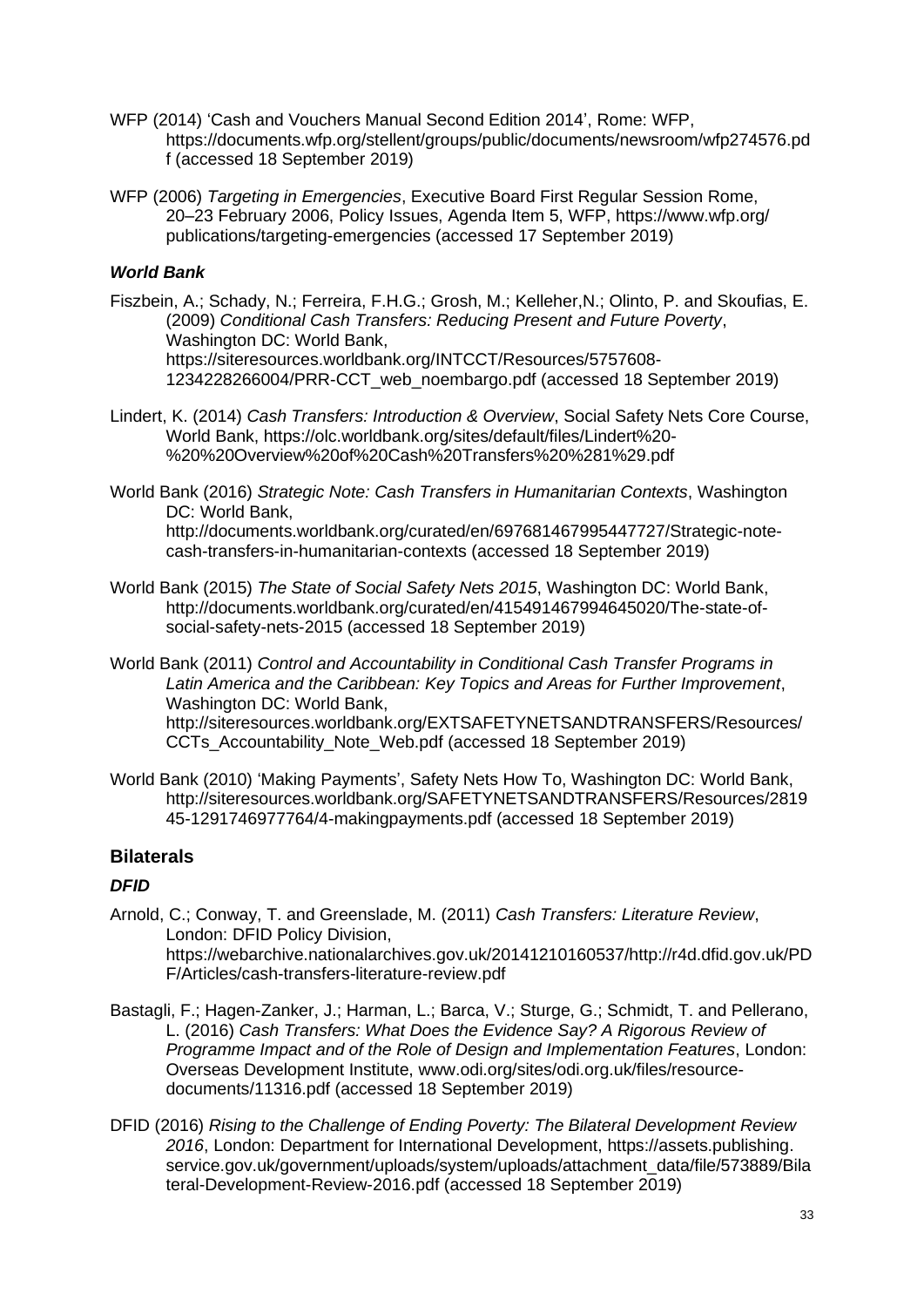- DFID (2013) 'Humanitarian Guidance Note: Cash Transfer Programming', London: Department for International Development, www.cashlearning.org/downloads/dfid- cash-transfer-programming-humanitarian-guidance-note.pdf (accessed 18 September 2019)
- House of Commons Committee of Public Accounts (2012) *DFID: Transferring Cash and Assets to the Poor*, Sixty-Fifth Report of Session 2010–12, HC 1695, https://publications.parliament.uk/pa/cm201012/cmselect/cmpubacc/1695/1695.pdf (accessed 18 September 2019)
- Independent Commission for Aid Impact (2017) *The Effects of DFID's Cash Transfer Programmes on Poverty and Vulnerability: An Impact Review*, London: Independent Commission for Aid Impact, https://icai.independent.gov.uk/report/cash-transfers/ (accessed 18 September 2019)
- National Audit Office (2011) *Transferring Cash and Assets to the Poor*, HC 1587 Session 2010–2012, London: The Stationery Office, www.nao.org.uk/wpcontent/uploads/2011/11/10121587.pdf (accessed 18 September 2019)
- O'Brien, C.; Scott, Z.; Smith, G.; Barca, V.; Kardan, A.; *et al.* (2018) *Shock-Responsive Social Protection Systems Research: Synthesis Report*, Oxford: Oxford Policy Management, www.opml.co.uk/files/Publications/a0408-shock-responsive-socialprotection-systems/srsp-synthesis-report.pdf?noredirect=1 (accessed 18 September 2019)
- Social Protection Inter-Agency Cooperation Board (n.d.) 'Leaving No One Behind: How Linking Social Protection and Humanitarian Action Can Bridge the Development-Humanitarian Divide', A Joint Statement of Social Protection Actors to the World Humanitarian Summit, Social Protection Inter-Agency Cooperation Board, www.ipcundp.org/pub/sites/default/files/SPIACBstatementWHS.pdf (accessed 18 September 2019)
- White, P.; Hodges, A. and Greenslade, M. (2013) *Guidance on Measuring and Maximising Value for Money in Social Transfer Programmes – Second Edition*, London: Department for International Development, www.gov.uk/government/publications/ guidance-for-dfid-country-offices-on-measuring-and-maximising-value-for-money-incash-transfer-programmes (accessed 18 September 2019)

### *GIZ*

- Bennett, J. (2017) Poverty Targeting Primer: Concepts, Methods and Tools, Bonn: Deutsche Gesellschaft für Internationale Zusammenarbeit GmbH (GIZ), www.giz.de/de/downloads/Poverty%20Targeting%20Primer\_Full%20Version.pdf (accessed 18 September 2019)
- Camacho, L. and Kreibaum, M. (2017) Cash Transfers, Food Security and Resilience in Fragile Contexts: General Evidence and the German Experience, Bonn: German Development Institute, www.die-gdi.de/uploads/media/DP\_9.2017.pdf (accessed 18 September 2019)
- Curry, F. (2017) *Linking Social Protection with Productive Inclusion*, Bonn: GIZ
- Federal Ministry for Economic Cooperation and Development (BMZ) (2009) 'Sector Strategy on Social Protection', Federal Government of Germany, Ministry for Economic Cooperation and Development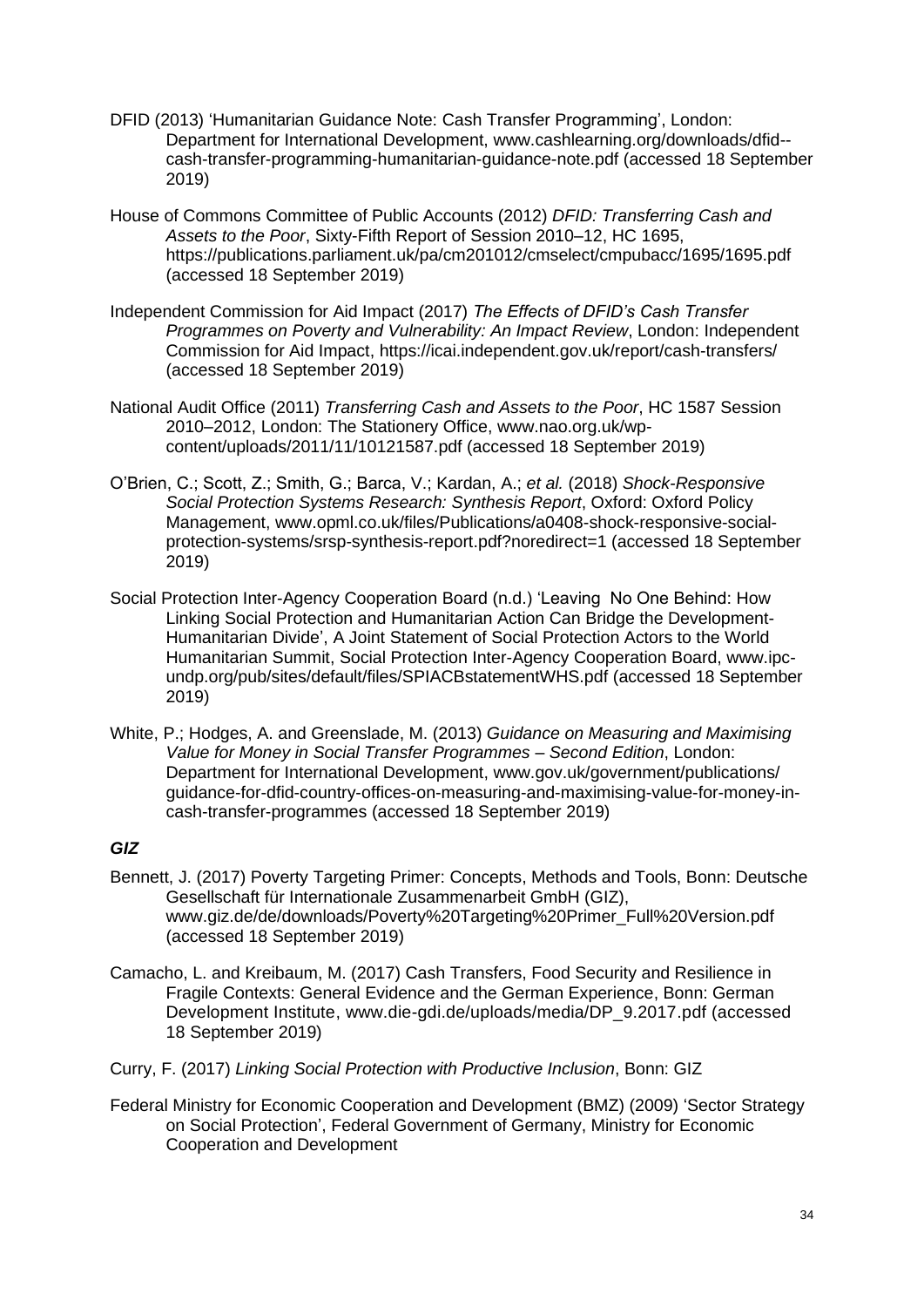- GIZ (2009) *The Human Rights-Based Approach in German Development Cooperation*, Eschborn: GIZ, www.institut-fuer-menschenrechte.de/uploads/tx\_commerce/hrbased\_approach\_in\_dc\_short\_version.pdf (accessed 18 September 2019)
- GIZ (n.d.) From Field to Parliament (F2P): Strengthening Social Protection Systems to Leave No One Behind! The Case of Malawi's National Social Support Programme, www.giz.de/en/worldwide/65183.html (accessed 18 September 2019)
- Oberländer, L. and Brossmann, M. (2014) *Electronic Delivery Methods of Social Cash Transfers*, Eschborn: GIZ
- Ramkissoon, S. (2016) *Integrated Public Service Delivery for Social Protection*, Eschborn: GIZ
- Schäfer, M. (2010*) Using Conditional Cash Transfers to Control Sexual Transmitted Infections and HIV*, Eschborn: GIZ, http://star-www.giz.de/dokumente/bib-2010/gtz2010-0392en-social-protection-cash-transfers.pdf accessed 18 September 2019)
- Schüring, E. (2011) *Cashing In: How Cash Transfers Shore Up Zambian Households Affected by HIV,* Eschborn: GIZ, http://health.bmz.de/ghpc/casestudies/Cashing\_in/Social\_cash\_long\_EN.pdf (accessed 18 September 2019)
- Ziegler, S. (2016) *Adaptive Social Protection – Linking Social Protection and Climate Change Adaptation*, Eschborn: GIZ, www.semanticscholar.org/paper/Adaptive-Social-Protection-%E2%80%93-linking-social-and-Ziegler/726877b071ab5bd8448f02839de6924c5358cc0b (accessed 25 September 2019)

#### *SDC*

- Rauch, E. and Scheuer, H. (2007) Cash Workbook: A Practical User's Guide for the Preparation and Implementation of Cash Projects, Swiss Agency for Development and Cooperation (SDC), http://doc.rero.ch/record/305292/files/24- SDC\_Cash\_Workbook\_2007.pdf (accessed 18 September 2019)
- Rutishauser, T. (2017) *SDC Issue Paper on Social Protection*, SDC, www.shareweb.ch/site/Poverty-Wellbeing/currentpovertyissues/Documents/sdcissue-paper-social-protection\_EN.pdf (accessed 18 September 2019)
- SDC (2017a) *Introduction to Cash Transfer Programming*, SDC, www.shareweb.ch/site/Cash-Transfer-Programming/Documents/Introduction%20presentation.pdf (accessed 18 September 2019)
- SDC (2017b) *Operational Concept Note for CTP 2017–2020*, SDC, www.shareweb.ch/site/Cash-Transfer-Programming/Documents/CTP%20Operational%20Concept%202017-2020.pdf (accessed 18 September 2019)
- SDC (2017c) 'SDC Factsheet, Cash Transfer Programming', SDC, www.shareweb.ch/site/ Cash-Transfer-Programming/Documents/Cash%20Factsheet%20March%202017.pdf (accessed 18 September 2019)
- SDC (2015a) *Cash Transfer Programming Newsletter 3*, SDC*,* www.shareweb.ch/site/Cash-Transfer-Programming/Documents/CTP%20newsletter%203\_final.pdf (accessed 18 September 2019)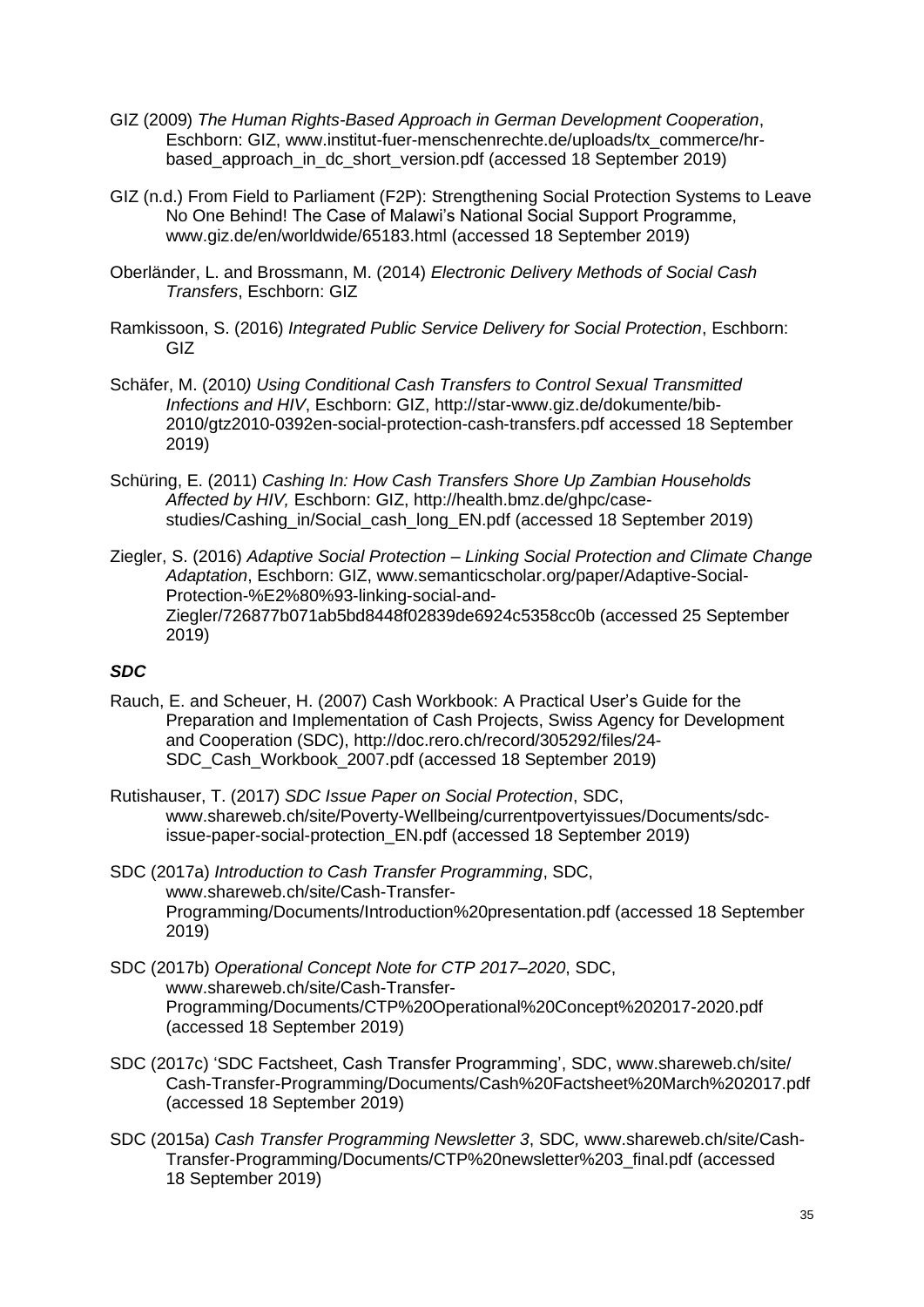- SDC (2015b) 'Cash Transfer Programming SDC Factsheet', SDC, www.shareweb.ch/site/Cash-Transfer-Programming/Documents/Factsheet\_CTP\_ Mai%202015.pdf (accessed 18 September 2019)
- SDC (2014a) 'Cash for Hosting SDC Factsheet', SDC, www.shareweb.ch/site/Cash-Transfer-Programming/Documents/Factsheet\_Cash%20for%20Hosting%20 approach.pdf (accessed 18 September 2019)
- SDC (2014b) *Cash Transfer Programming Newsletter 1*, SDC*,* www.shareweb.ch/site/Cash-Transfer-Programming/Documents/CTP%20newsletter%201\_Sept%202014.pdf (accessed 18 September 2019)
- SDC (2012) 'Human Rights Based Approach of SDC', SDC, https://www.shareweb.ch/site/Conflict-and-Human-Rights/tools/Documents/Huser-Corinne-Concept-HRBA-Sept-2012.pdf (accessed 18 September 2019)
- SDC (2006) *SDC's Human Rights Policy: Towards a Life in Dignity. Realising Rights for Poor People*, Berne: SDC, www.eda.admin.ch/dam/deza/en/documents/publikationen/Diverses/25225 menschenrechtspolitik\_EN.pdf (accessed 18 September 2019)

#### *Sida*

Australia, Canada, Denmark, EU/DG ECHO, Germany, Norway, Sweden, Switzerland, UK, USA (2019) *Common Donor Approach for Humanitarian Cash Programming*, www.cashlearning.org/news-and-events/news-and-events/post/524-key-donorspublish-common-donor-approach-to-humanitarian-cash-programming---read-thestatement-in-full-here (accessed 18 September 2019)

Buhl-Nielsen, E.; Dastgeer, A.; Spear, A.; Masri-Pedersen, N. and Norén, J. (2015) *Evaluation of the Swedish Development Cooperation in the MENA Region 2010- 2015. Final Report*, Stockholm: Sida, www.sida.se/contentassets/c749e7acc7b546f09a88284dd561db98/abb3bd2f-a206- 40a6-913b-8717399921ed.pdf (accessed 18 September 2019)

- Mowjee, T. and Randel, J. (2010) *Evaluation of Sida's Humanitarian Assistance. Final Synthesis Report*, Stockholm: Sida, https://www.sida.se/Svenska/Publikationer-ochbilder/publikationer/2011/maj/evaluation-of-sidas-humanitarian-assistance/ (accessed 18 September 2019)
- Mowjee, T. and Sweeney, H. (2010) *Evaluation of Sida's Humanitarian Assistance. Case Study Report Kenya*, Stockholm: Sida, www.alnap.org/system/files/content/resource/files/main/2010-16-evaluation-ofsida%27s-humanitarian-assistan.pdf (accessed 18 September 2019)
- Myhrman, T. (2018) *Sida Contribution to Comprehensive Refugee Response Framework (CRRF)*, Stockholm: Sida, www.globalcrrf.org/wp-content/uploads/2018/12/FINAL-SIDA-PAPPER-Sida-contriubtion-CRRF-20180829.pdf (accessed 18 September 2019)
- Sida (2019) 'Sida's Priorities Within Social Protection Support', Stockholm: Sida
- Sida (2018) 'Swedish International Development Cooperation Agency's Examples of Operationalizing HUM DEV Nexus', Sida, www.ghdinitiative.org/assets/files/ workstream/humanitarian-development-nexus/Sample%20-%20Donor%20Specific-Sweden.pdf (accessed 18 September 2019)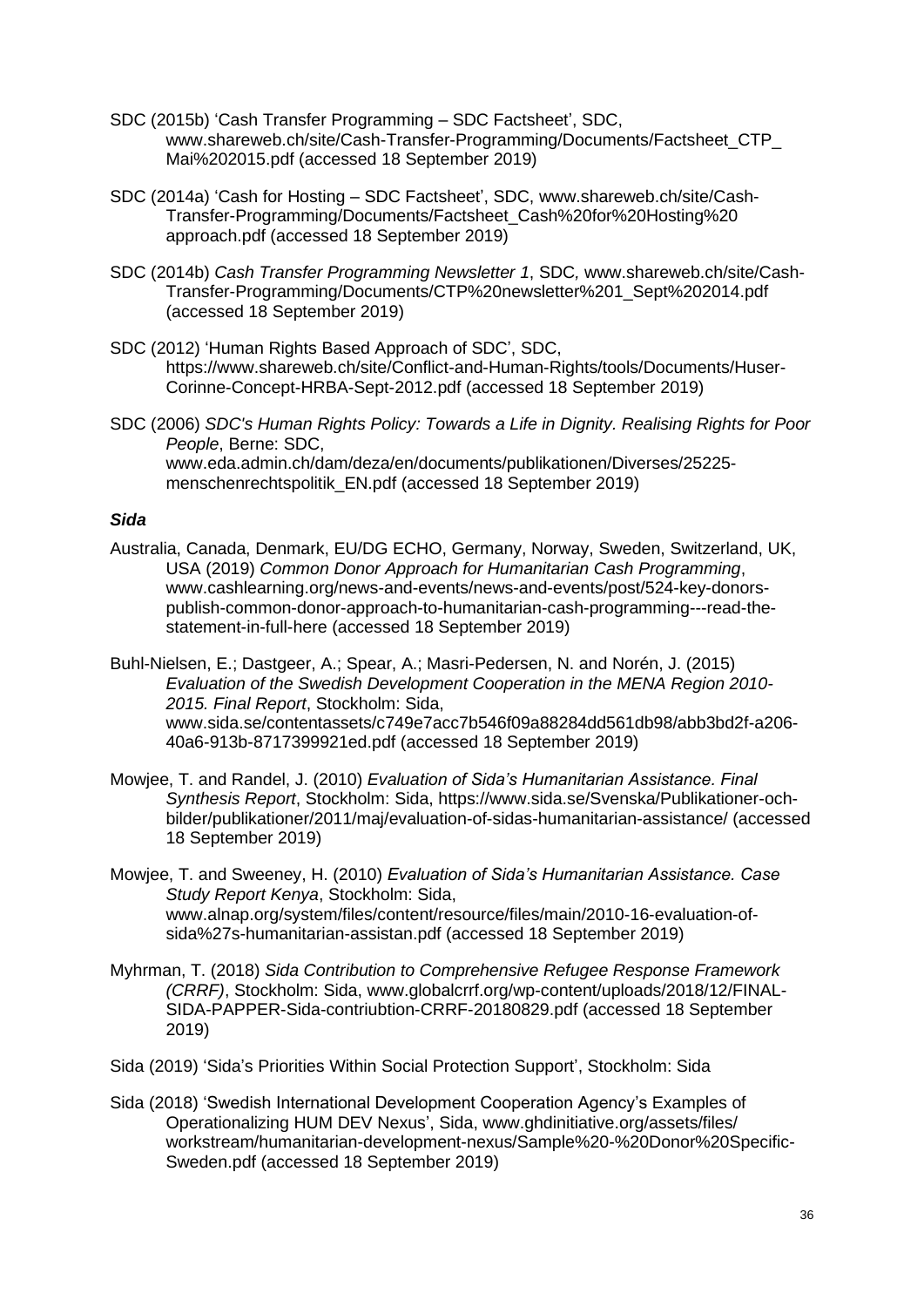Sida (2017) *Strategy for Sweden's Humanitarian Aid Provided Through the Swedish International Development Cooperation Agency (Sida) 2017–2020*, Stockholm: Sida, www.government.se/494ab9/contentassets/70eebc1992ae40b69318e430c93aefcf/str ategy-for-swedens-humanitarian-aid-provided-through-the-swedish-internationaldevelopment-cooperation-agency-sida-20172020.pdf (accessed 18 September 2019)

#### *USAID*

- Casey, A. (2018) *US International Food Assistance: An Overview*, Washington DC: Congressional Research Service, https://fas.org/sgp/crs/row/R45422.pdf (accessed 18 September 2019)
- FHI 360 and USAID (2012) *Making the Case for Mobile Money: A Look at Social Cash Transfers for Development*, FHI 360 and United States Agency for International Development (USAID), www.fhi360.org/resource/field-brief-no-19-making-casemobile-money-look-social-cash-transfers-development (accessed 18 September 2019)
- Rose, S. and Glassman, A. (2018) *More Results for the Money: Cash Benchmarking at USAID*, Center for Global Development blog, 13 September, www.cgdev.org/blog/ more-results-money-cash-benchmarking-usaid (accessed 18 September 2019)
- United States Government Accountability Office (2015) *International Cash-Based Food Assistance: USAID Has Developed Processes for Initial Project Approval but Should Strengthen Financial Oversight*, Washington DC: Government Accountability Office (GAO), www.gao.gov/assets/670/669255.pdf (accessed 18 September 2019)
- USAID (2018) *USAID Policy Framework (Draft for Public Comment)*, USAID, www.usaid.gov/sites/default/files/documents/1870/DRAFT-USAID-PolicyFramework\_For-Public-Comment.pdf (accessed 18 September 2019)
- USAID (2017a) 'Approaches to Food Assistance Fact Sheet', USAID, 15 February, www.usaid.gov/what-we-do/agriculture-and-food-security/food-assistance/quickfacts/new-approaches-food-assistance (accessed 18 September 2019)
- USAID (2017b) 'Beneficiary Targeting and Verification Guide for FFP Emergency Food Security Activities', USAID, www.usaid.gov/sites/default/files/documents/1866/Beneficiary Targeting Verification \_guideforEmergency\_April2017.pdf (accessed 18 September 2019)
- USAID (2011) *Analysis of Effectiveness and Cost-Effectiveness of Adding Collaborative Improvement to a Conditional Cash Transfer Program in Guatemala, Washington DC:* USAID, www.usaidassist.org/sites/default/files/costeffectiveness\_adding\_qi\_cct\_guatemala\_aug2011.pdf (accessed 18 September 2019)
- USAID (n.d.) 'Transforming Food Assistance Fact Sheet', USAID, www.fsa.usda.gov/Internet/FSA\_File/usaid\_factsheet.pdf (accessed 18 September 2019)
- USAID and United States Department of Agriculture (USDA) (2015) *US International Food Assistance Report FY 2015*, Washington DC: USAID, www.usaid.gov/sites/default/ files/documents/1867/PA00MHDH.pdf (accessed 18 September 2019)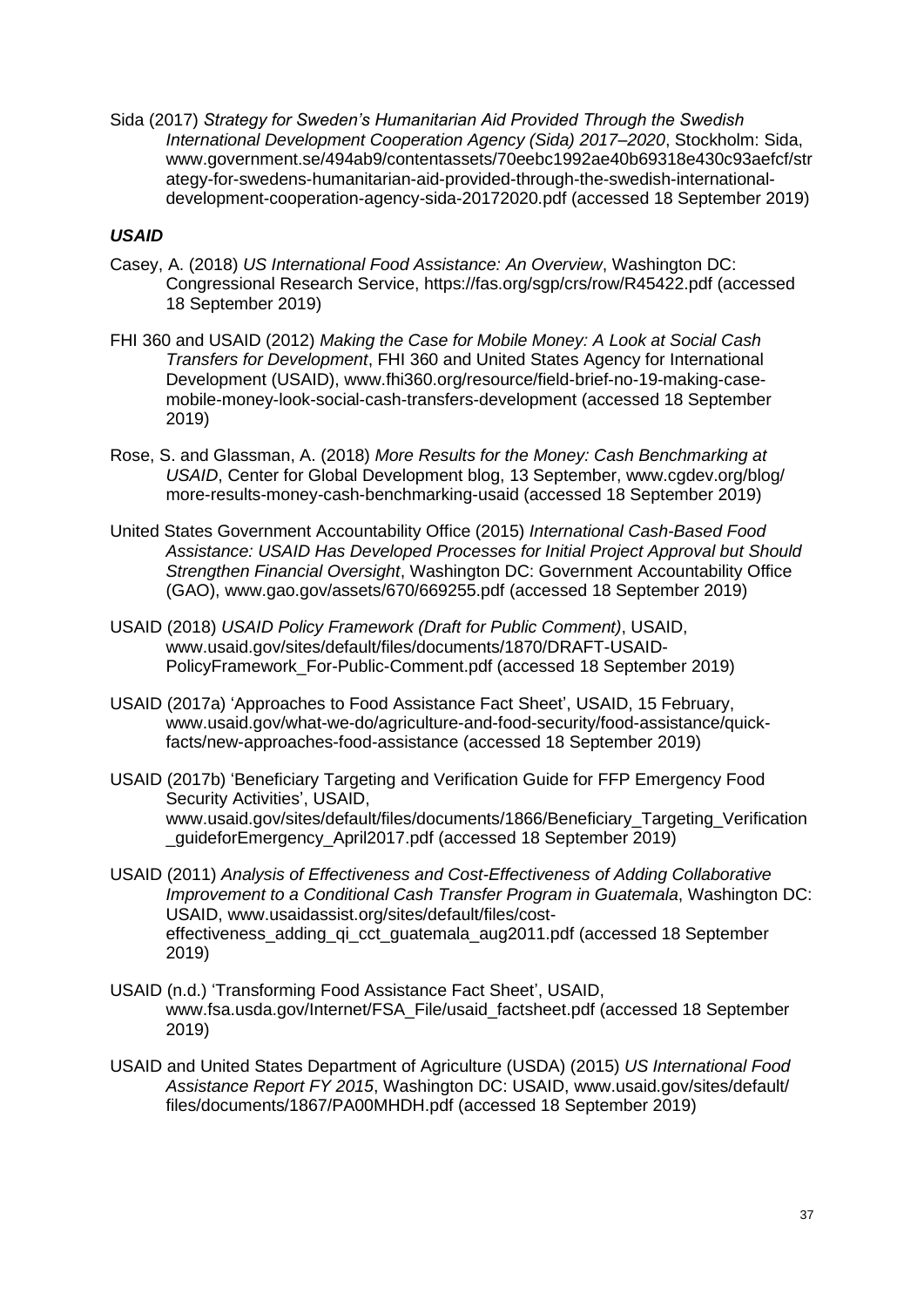## **NGOs**

#### *Action Against Hunger*

- Action Against Hunger (2017) *Learning Review 2017*, Action Against Hunger, www.actionagainsthunger.org.uk/sites/default/files/publications/learningreview\_2017. pdf (accessed 18 September 2019)
- Action Against Hunger (2016) *Learning Review 2016*, Action Against Hunger, www.actionagainsthunger.org.uk/sites/default/files/publications/2016 acf learning re view\_reduced\_size.pdf (accessed 18 September 2019)
- Action Against Hunger (2014) *Project KACHE*: *Kit for Autonomous Cash Transfer in Humanitarian Emergencies*, Action Against Hunger, www.actionagainsthunger.org/sites/default/files/tenders/KACHE\_TOR\_ACF.pdf (accessed 18 September 2019)
- Action Against Hunger (2012a) *Cash Transfers a Successful Antidote to Sahel Emergency*, Action Against Hunger blog, 7 March, www.actionagainsthunger.org/blog/cashtransfers-successful-antidote-sahel-emergency (accessed 18 September 2019)
- Action Against Hunger (2012b) *Logistics and Administration Guideline for Cash Based Interventions*, Action Against Hunger, www.cashlearning.org/downloads/resources/guidelines/acf-logadmin-cbi-guideline-2012.pdf (accessed 18 September 2019)
- Action Against Hunger (2012c) *New Cash Transfer Technologies to Attend to Basic Emergency Needs*, Action Against Hunger (ACF) Philippines, www.actionagainsthunger.org/sites/default/files/publications/ACF\_Phillipines\_Cash\_C ase\_Study\_Jan\_2012.pdf (accessed 18 September 2019)
- Action Against Hunger (2007) *Implementing Cash-Based Interventions A Guideline for Aid Workers*, Action Against Hunger (ACF) International, www.actionagainsthunger.org/ sites/default/files/publications/Implementing\_cash-based\_interventions\_A\_guideline\_ for aid workers 10.2007.pdf (accessed 18 September 2019)
- Action Against Hunger (2006) *Cash-Based Interventions*, ACF Position Paper, Action Against Hunger, www.actionagainsthunger.org/sites/default/files/publications/Cash\_Based\_Interventio ns\_06.2006.pdf (accessed 18 September 2019)
- CaLP (2019) Action Against Hunger/ACF International, CaLP, www.cashlearning.org/members/acf-international (accessed 18 September 2019)
- Creti, P. and Jaspars, S. (2006) *Cash-Transfer Programming in Emergencies*, Oxford: Oxfam GB*,* https://policy-practice.oxfam.org.uk/publications/cash-transfer-programming-inemergencies-115356 (accessed 18 September 2019)

### *CARE*

- CARE (2019) *Care Emergency Toolkit, Cash and Voucher Assistance*, London: CARE International, www.careemergencytoolkit.org/topics-issues/27-cash/ (accessed 18 September 2019)
- CARE (2017a) *Adaptable and Effective: Cash in the Face of Multi-Dimensional Crisis. Lessons From Zimbabwe*, London: CARE International*,* https://insights.careinternational.org.uk/media/k2/attachments/CARE\_CTP-lessonsfrom-Zimbabwe-summary\_2017\_web.pdf (accessed 18 September 2019)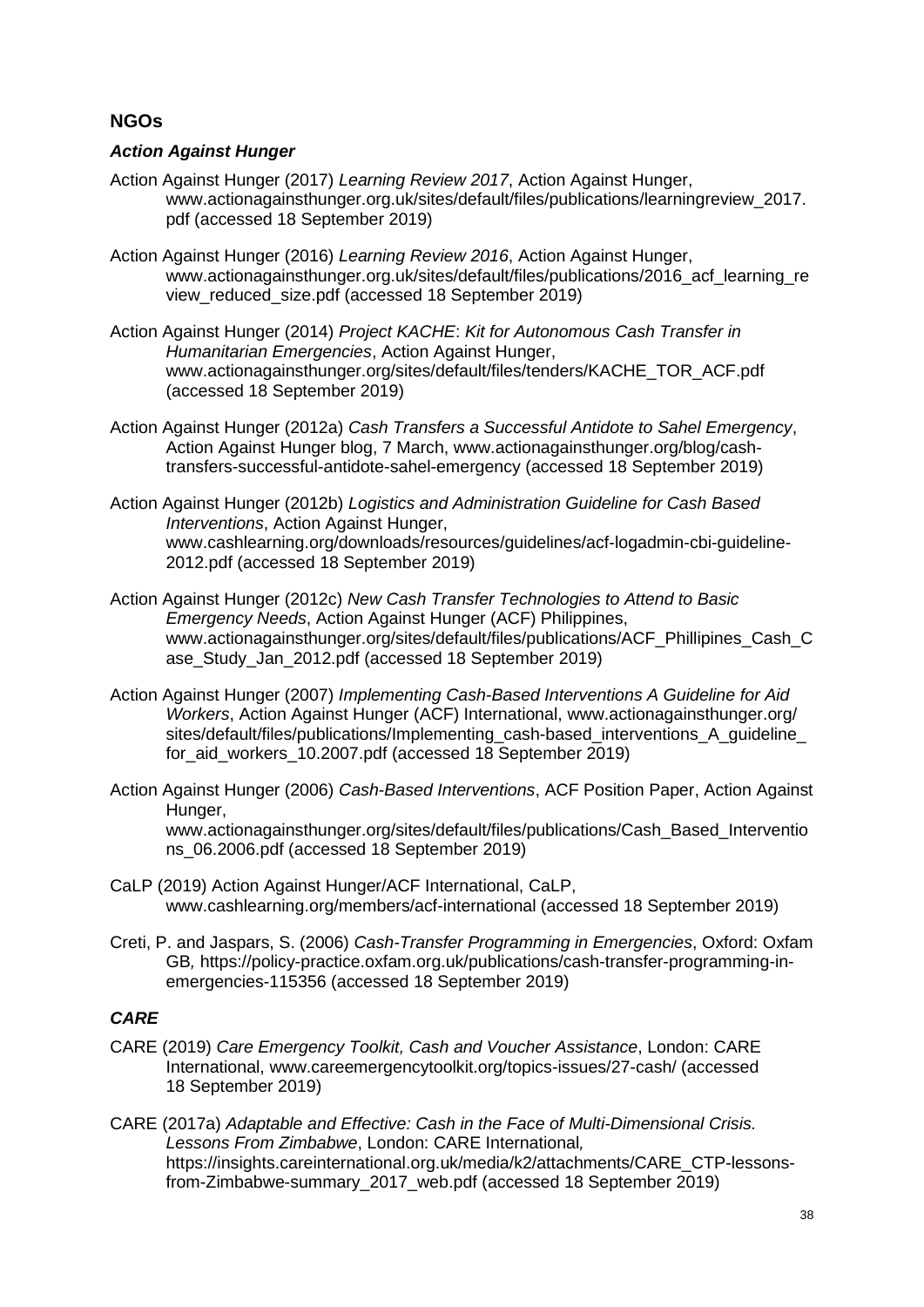- CARE (2017b) *Cash in Crisis: The Case of Zimbabwe's 'Cash First' Humanitarian Response*, London: CARE International*,* https://insights.careinternational.org.uk/media/k2/attachments/CARE\_Cash-in-crisispolicy-brief\_19-July-2017.pdf (accessed 18 September 2019)
- CARE (2017c) *A Common Vision, A Shared Mission: CARE Reflections and Recommendations on EU Humanitarian Aid and Partnership*, Belgium: CARE International EU Office*,* www.careinternational.org/files/files/201709%20ECHO%20position%20publisher%20version% 20final.pdf (accessed 18 September 2019)
- CARE (2017d) *CTP II Phase Zimbabwe: Internal Final Evaluation*, London: CARE International*,* https://insights.careinternational.org.uk/development-blog/download/ 337\_488590d939d85b7d21eaa74bb4e168c0 (accessed 18 September 2019)
- CARE (2017e) *The Impact of Cash Transfers on Resilience: A multi-Country Study*, London: CARE International UK*,* https://insights.careinternational.org.uk/media/k2/attachments/CARE\_The-impact-ofcash-transfers-on-resilience\_2017.pdf (accessed 18 September 2019)
- CARE (2017f) *Targeting Vulnerable Households for Humanitarian Cash Transfers: Using a Community-Based, Participatory Approach to Target the Most Vulnerable in Zimbabwe's Cash-First Response*, London and Harare: CARE International UK and CARE International in Zimbabwe*,* https://insights.careinternational.org.uk/publications/targeting-vulnerable-householdsfor-humanitarian-cash-transfers (accessed 18 September 2019)
- Harris-Curtis, E.; Marleyn, O. and Bakewell, O. (2005) *The Implications for Northern NGOs of Adopting Rights-Based Approaches*, Occasional Papers Series No: 41, Oxford: INTRAC (International NGO Training and Research Centre), www.intrac.org/wpcms/wp-content/uploads/2017/09/OPS-41-Implications-for-Northern-NGOs-of-Adopting-Rights-Based-Approaches.pdf (accessed 18 September 2019)

Jovanovic, V. (2017) *Monitoring and Evaluation of Cash Transfer Programmes for Resilience*, London: CARE International UK, *,* https://insights.careinternational.org.uk/media/k2/attachments/CARE\_ME-cashtransfer-programmes-for-resilience\_2017.pdf (accessed 18 September 2019)

Rand, J. (2002) *CARE's Experience with Adoption of a Rights-Based Approach: Five Case Studies*, CARE USA, www.fao.org/eims/secretariat/right\_to\_food/showDocument.asp?doc\_id=213649&mai n=false&name=CARE\_case\_studies.pdf (accessed 18 September 2019)

#### *IRC*

- Akbari, R. (2015) *The IRC Joins the Better Than Cash Alliance*, Better Than Cash Alliance blog, 28 January, www.betterthancash.org/news/blogs-stories/the-irc-joins-the-betterthan-cash-alliance (accessed 18 September 2019)
- IRC (2019) 'Cash Relief: Overview', International Rescue Committee (IRC) website, www.rescue.org/topic/cash-relief (accessed 18 September 2019)
- IRC (2017) *Cash Relief for Women and Girls*, London and New York: IRC, www.rescueuk.org/sites/default/files/document/1413/cashreliefforwomenandgirlsircbriefingfinal1.p df (accessed 18 September 2019)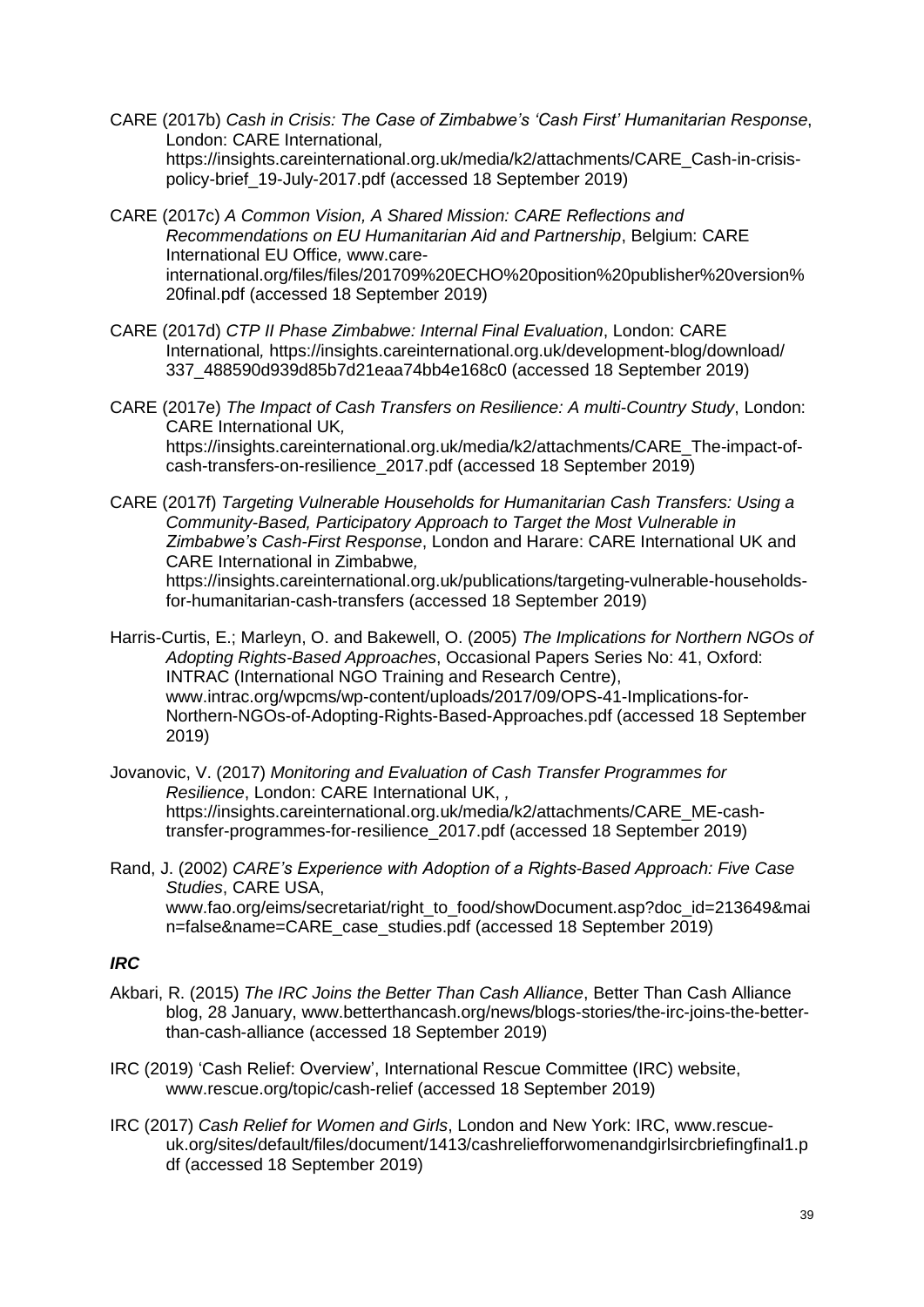- IRC (2016a) 'Commit to Cash', IRC, www.rescue.org/sites/default/files/document/639/ whscash.pdf (accessed 18 September 2019)
- IRC (2016b) *Economic Recovery and Development: Cash Relief at the International Rescue Committee,* New York and London: IRC, www.rescue.org/sites/default/files/document/1050/irceconomicrecoveryanddevelopm entcashreliefinfo0816.pdf (accessed 18 September 2019)
- IRC (2016c) *Making Electronic Payments Work for Humanitarian Response*, New York: IRC, www.rescue.org/sites/default/files/document/469/makingepaymentsworkforhumanitarianresponse-final1.pdf (accessed 18 September 2019)
- IRC (2016d) *A New Model for Delivering Cash Relief: Findings From the IRC's Cash Research & Development Program Pakistan 2015-2016*, IRC, www.rescue.org/sites/default/files/document/2181/cashrdbriefvfinal.pdf (accessed 18 September 2019)
- IRC (2016e) *Working with Markets Across Sectors and Outcomes*, IRC, www.rescue.org/sites/default/files/document/641/workingwithmarketspaperfinal.pdf (accessed 18 September 2019)
- Tulloch, C. (2015) *Cost Efficiency Analysis: Unconditional Cash Transfer Programs*, IRC, www.rescue.org/sites/default/files/document/954/20151113cashcefficreportfinal.pdf (accessed 18 September 2019)

#### *Mercy Corps*

- Bailey, S. (2017) *Electronic Transfers in Humanitarian Assistance and Uptake of Financial Services: A Synthesis of ELAN Case Studies*, London: Overseas Development Institute (ODI)/Humanitarian Policy Group (HPG), www.odi.org/sites/odi.org.uk/files/ resource-documents/11424.pdf (accessed 18 September 2019)
- Better Than Cash Alliance (2015) *Mercy Corps Recognized for Providing Emergency etransfers to 25,000 Typhoon Survivors in the Philippines*, Better Than Cash Alliance blog, 31 March, www.betterthancash.org/news/blogs-stories/mercy-corps-recognizedfor-providing-emergency-e-transfers-to-25000-survivors-after-typhoon-haiyan (accessed 18 September 2019)
- Doocy, S.; Gabriel, M.; Collins, S.; Robinson, C. and Stevenson, P. (2005) *The Mercy Corps Cash for Work Program in Post-Tsunami Aceh*, Mercy Corps, www.mercycorps.org/files/file1134672803.pdf (accessed 18 September 2019)
- Mercy Corps (2018a) *2018 Grand Bargain Annual Self-Reporting – Mercy Corps*, Inter-Agency Standing Committee, https://interagencystandingcommittee.org/system/files/mercy\_corps\_- \_grand\_bargain\_-\_2018\_self-report\_mercy\_corps.pdf (accessed 18 September 2019)
- Mercy Corps (2018b) *Beyond Cash: Making Markets Work in Crisis*, Portland, Oregon: Mercy Corps, www.mercycorps.org/sites/default/files/CashMarketsMercyCorpsApril2018\_0.pdf (accessed 18 September 2019)
- Mercy Corps (2017) *The Cash Transfer Implementation Guide: Part of the Cash Transfer Programming Toolkit*, Portland, Oregon: Mercy Corps, www.mercycorps.org/sites/default/files/CashTransferImplementationGuide.pdf (accessed 18 September 2019)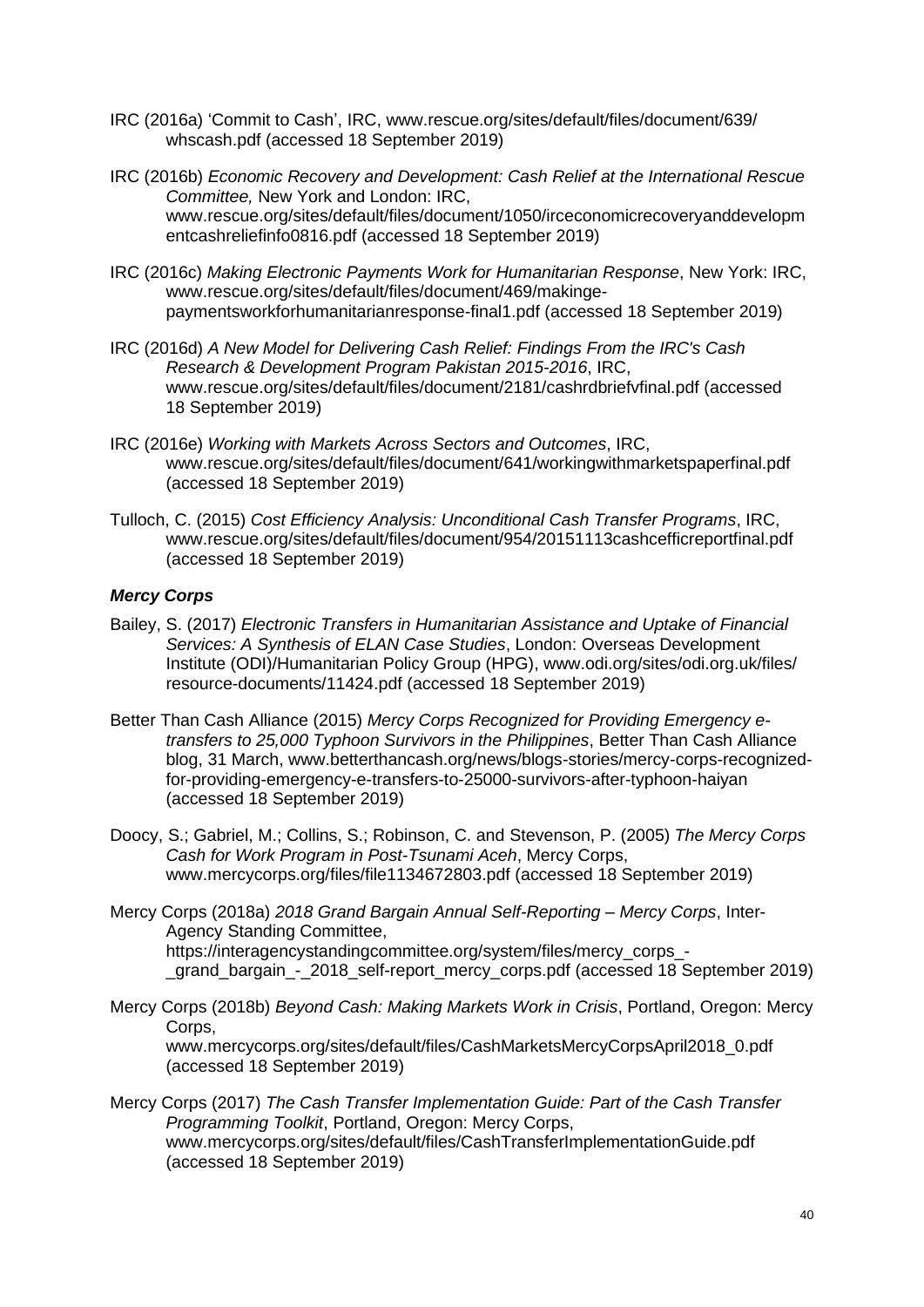- Mercy Corps (2015) *Cash Transfer Programming Toolkit,* Portland, Oregon: Mercy Corps, www.mercycorps.org/sites/default/files/CTP1MethodologyGuide.pdf (accessed 18 September 2019)
- Mercy Corps (2009) *Market Development Sector Approach*, Portland, Oregon: Mercy Corps, www.mercycorps.org/sites/default/files/MarketDevSectorApproach\_0.pdf (accessed 18 September 2019)
- Mercy Corps (2007) *Guide to Cash-for-Work Programming*, Portland, Oregon: Mercy Corps, www.mercycorps.org/sites/default/files/file1179375619.pdf (accessed 18 September 2019)
- Murray, S. (2014) *At a Moment's Notice: Mercy Corps Tests and Deploys an E-Voucher System for Crises in the DRC*, Better Than Cash Alliance blog, 29 May, www.betterthancash.org/news/blogs-stories/at-a-moments-notice-mercy-corps-testsand-deploys-an-e-voucher-system-for-crises-in-the-drc (accessed 18 September 2019)
- Murray, S. and Hove, F. (2014) *Cheaper, Faster, Better? A Case Study of New Technologies in Cash Transfers from the Democratic Republic of Congo*, Portland, Oregon: Mercy Corps. www.mercycorps.org.uk/sites/default/files/MercyCorps\_DRC\_CashTransfersCaseStu dy\_November2014.pdf (accessed 18 September 2019)
- Swift, A. (2018) *E-transfer Implementation Guide*, Portland, Oregon: Mercy Corps, www.mercycorps.org.uk/research-resources/e-transfer-implementation-guide-cashtransfer-programming (accessed 18 September 2019)

#### *Oxfam*

- CaLP (n.d) 'Oxfam GB', CaLP website, www.cashlearning.org/members/oxfam-gb (accessed 18 September 2019)
- Concern Worldwide and Oxfam (2010) *Walking the Talk: Cash Transfers and Gender Dynamics*, Concern Worldwide and Oxfam, https://policypractice.oxfam.org.uk/publications/walking-the-talk-cash-transfers-and-genderdynamics-131869 (accessed 18 September 2019)
- Creti, P. and Jaspars, S. (2006) *Cash-Transfer Programming in Emergencies*, Oxford: Oxfam GB, https://policy-practice.oxfam.org.uk/publications/cash-transfer-programming-inemergencies-115356 (accessed 18 September 2019)
- Juillard, H.; Kukrety, N.; Vince, R. and Henderson, E. (2013) *Working with Markets and Cash: Standard Operating Procedures and Guidance Notes*, Oxford: Oxfam GB, www.cashlearning.org/downloads/sops-cash-and-market--(2).pdf (accessed 18 September 2019)
- Oxfam (2018a) 'Multi-Purpose Cash Grants', Oxfam website*,* https://policypractice.oxfam.org.uk/our-work/humanitarian/cash-and-voucher-programming/multipurpose-cash-grants (accessed 18 September 2019)
- Oxfam (2018b) 'Social Protection and Cash, Oxfam website*,* https://policypractice.oxfam.org.uk/our-work/humanitarian/cash-and-voucher-programming/socialprotection-and-cash (accessed 18 September 2019)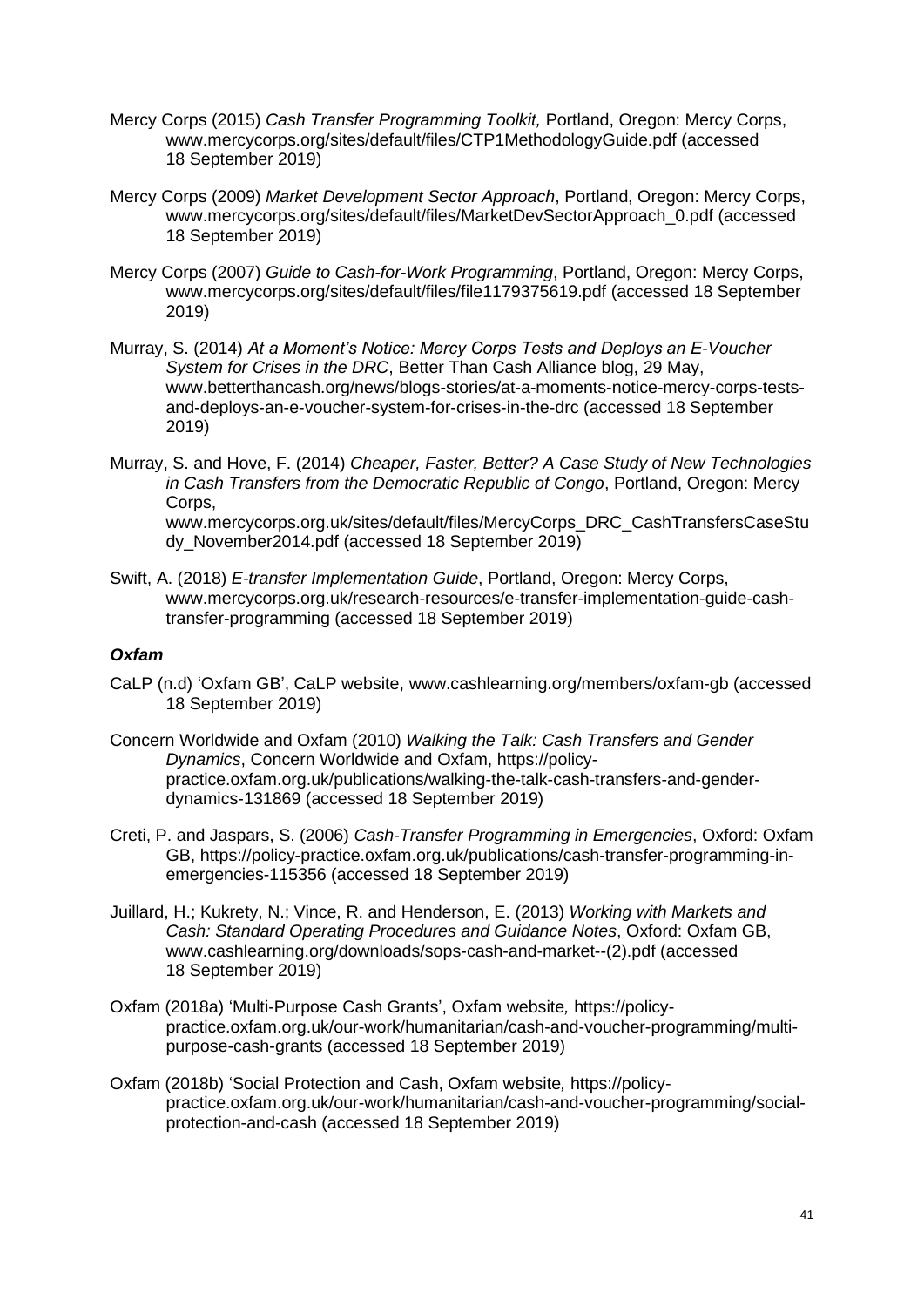- Oxfam (2017) *Transferring Cash to Earthquake-Affected Families*, Lalitpur, Nepal: Oxfam Nepal*,* hhttps://nepal.oxfam.org/latest/policy-paper/cash-transfer-nepal (accessed 18 September 2019)
- Oxfam (2016) *Innovative Electronic Cash Transfer Programme for Emergencies: An Oxfam– Visa Case Study in the Philippines*, Oxfam, https://policypractice.oxfam.org.uk/publications/innovative-electronic-cash-transfer-programmefor-emergencies-an-oxfamvisa-case-619969 (accessed 18 September 2019)
- Oxfam (2014) 'Quick Guide to Rights-Based Approaches to Development', Oxford: Oxfam GB, https://policy-practice.oxfam.org.uk/publications/quick-guide-to-rights-basedapproaches-to-development-312421 (accessed 18 September 2019)
- Oxfam (2006) *Cash-Transfer Programming in Emergencies: Pocket Cards*, Oxford: Oxfam GB, https://policy-practice.oxfam.org.uk/publications/cash-transfer-programming-inemergencies-115356 (accessed 18 September 2019)
- Sinha, D. and Patnaik, B. (2016) *Cash for Food: The Need for Caution*, Oxfam India Policy Brief, No. 17, New Delhi: Oxfam India, https://policypractice.oxfam.org.uk/publications/cash-for-food-the-need-for-caution-608466 (accessed 18 September 2019)
- Young, P. (2015) *Cash Transfer Programming: Can Oxfam Stay Ahead of the Game?* Oxfam Views & Voices blog, 17 April, https://views-voices.oxfam.org.uk/2015/04/oxfamscash-work (accessed 18 September 2019)

### *Red Cross*

Alderson, H. and Mahmood, J. (2016) *Joint International Red Cross and Red Crescent Movement Paper on The Grand Bargain*, Geneva: International Committee of the Red Cross (ICRC) and International Federation of Red Cross and Red Crescent Societies (IFRC),

https://www.ifrc.org/Global/Documents/Secretariat/201605/Grand\_Bargain\_RCMov\_P aper-vf.pdf (accessed 18 September 2019)

Chepkemboi, L. and Chemjor, S. (2016) *From Preparedness to Rapid Emergency Cash Transfer Programming: Lessons From Kenya Red Cross Society Flood Response*, Nairobi, IFRC,

http://webviz.redcross.org/ctp/docs/en/3.%20resources/2.%20Learning/Case%20stud ies/2016\_Kenya%20Floods%20Case%20study.pdf (accessed 18 September 2019)

- Ibrahim, Y.; Knobel, T.; Muhia, J. and Yonamu, F. (2016) *Evaluation of the Food Insecurity Cash Transfer Programme (Malawi)*, Geneva: IFRC, https://reliefweb.int/report/malawi/evaluation-food-insecurity-cash-transfer-programme (accessed 18 September 2019)
- ICRC (2018) *Cash Transfer Programming in Armed Conflict: The ICRC's Experience*, Geneva: ICRC, https://shop.icrc.org/cash-transfer-programming-in-armed-conflict-theicrc-s-experience.html?\_\_\_store=default (accessed 18 September 2019)
- ICRC (2016) *Roadmap for Cash Feasibility, Modality and Mechanism Selection*, Geneva: ICRC,

http://webviz.redcross.org/ctp/docs/en/1.%20toolkit/Module%203%20Response%20A nalysis/M3\_1%20Feasibility,%20modality%20and%20mechanism/M3\_1\_0%20Road map.docx (accessed 18 September 2019)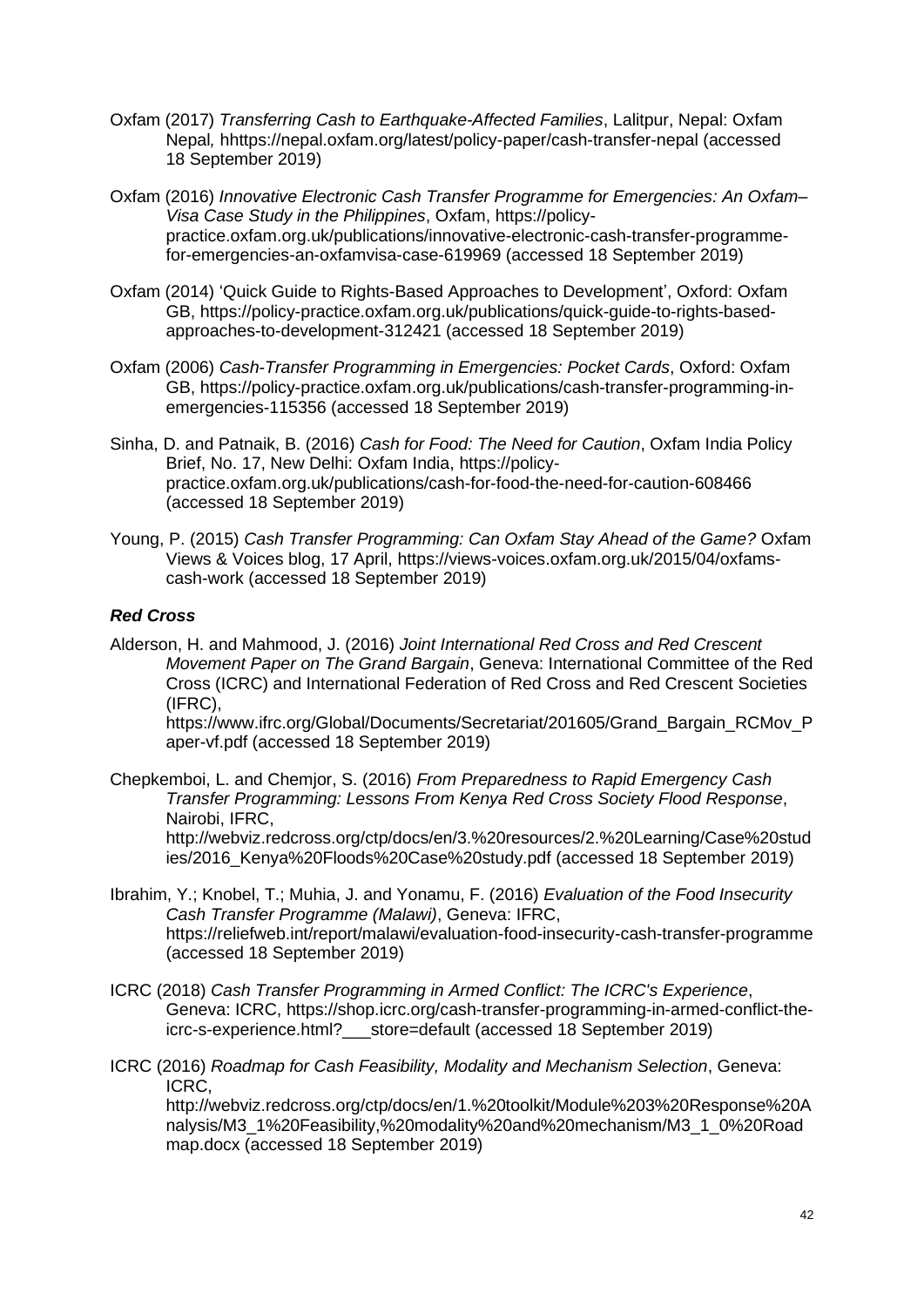- ICRC (2015) *Cash Transfer Programming: Guidelines for Mainstreaming and Preparedness*, Geneva: ICRC and IFRC, www.rcrc-resilience-southeastasia.org/document/cashtransfer-programming-guidelines-for-mainstreaming-and-preparedness/ (accessed 18 September 2019)
- ICRC (2007) *Guidelines for Cash Transfer Programming*, Geneva: ICRC and IFRC, www.ifrc.org/Global/Publications/disasters/finance/cash-guidelines-en.pdf (accessed 18 September 2019)
- IFRC (2015) *IFRC Secretariat Cash Based Programming (CBP) Standard Operating Procedures*, Geneva: IFRC, http://webviz.redcross.org/ctp/docs/en/3.%20resources/1.%20Guidance/1.%20Key% 20documents/IFRC%20CBP%20SOPs\_EN.pdf (accessed 18 September 2019)
- IFRC (2017a) *Grand Bargain Annual Self-Reporting Exercise: IFRC*, IFRC, https://interagencystandingcommittee.org/system/files/ifrc - self-report.pdf (accessed 18 September 2019)
- IFRC (2017b) *Protection and Assistance for Children on the Move*, Geneva: IFRC, https://media.ifrc.org/ifrc/wp-content/uploads/sites/5/2017/11/1321500-IFRC-positionpaper-P-and-A-for-Children-on-the-move-HR.pdf (accessed 18 September 2019)
- IFRC (2016) *IFRC Operational Summary on Emergency Appeals in Horn of Africa/East Africa*, Geneva: IFRC, http://ifrcgo.org/foodsecurity/img/Africa-Food-Crisis-SitRep1.pdf (accessed 18 September 2019)
- IFRC (2013) *Cash Transfer Programming. Engaging National Society Leadership: Guidance and Materials to Support Internal Advocacy*, Geneva: IFRC, www.cashlearning.org/downloads/cash-transfer-programming---engaging-nationalsociety-leadership.pdf (accessed 18 September 2019)
- Jones, N. (2016) 'The Case for Cash', *Red Cross Red Crescent Magazine*, www.rcrcmagazine.org/2016/12/the-case-for-cash/ (accessed 18 September 2019)
- Pham, M. and Nguyen, L. (2015) *Community Engagement in Cash Transfer Programming*, Viet Nam: IFRC, https://media.ifrc.org/ifrc/wpcontent/uploads/sites/5/2017/02/FINAL\_Case-study-on-community-engagement-in-CTP-Viet-Nam\_Web\_Aug-25.pdf (accessed 18 September 2019)
- IFRC (2018) *Cash Transfer Programming Strategic Framework*, Geneva: IFRC, https://cashhub.org/-/media/cashhub-documents/guidance-and-tools/movement-strategicframework/rcrcm-ctp-frameworkendorsed-cpwg--gov-boardjune-2018.pdf?la=en&hash=2703415E77EAA0E3E255866686299C8B2E4F5F73 (accessed 18 September 2019)
- Vietnam Red Cross Society (2015) *Assessment of Effectiveness of the Cash Transfer Pogramming (CTP) in Relief Activities of Vietnam Red Cross*, Hanoi: Vietnam Red Cross Society, www.rcrc-resilience-southeastasia.org/wpcontent/uploads/2016/09/Report-assessment-of-effectiveness-of-the-cash-transferprogramming-CTP-in-relief-activities-of-VNRC.pdf (accessed 18 September 2019)

#### *Save the Children*

CaLP (n.d.) 'Save the Children', CaLP website, www.cashlearning.org/members/save-thechildren (accessed 18 September 2019)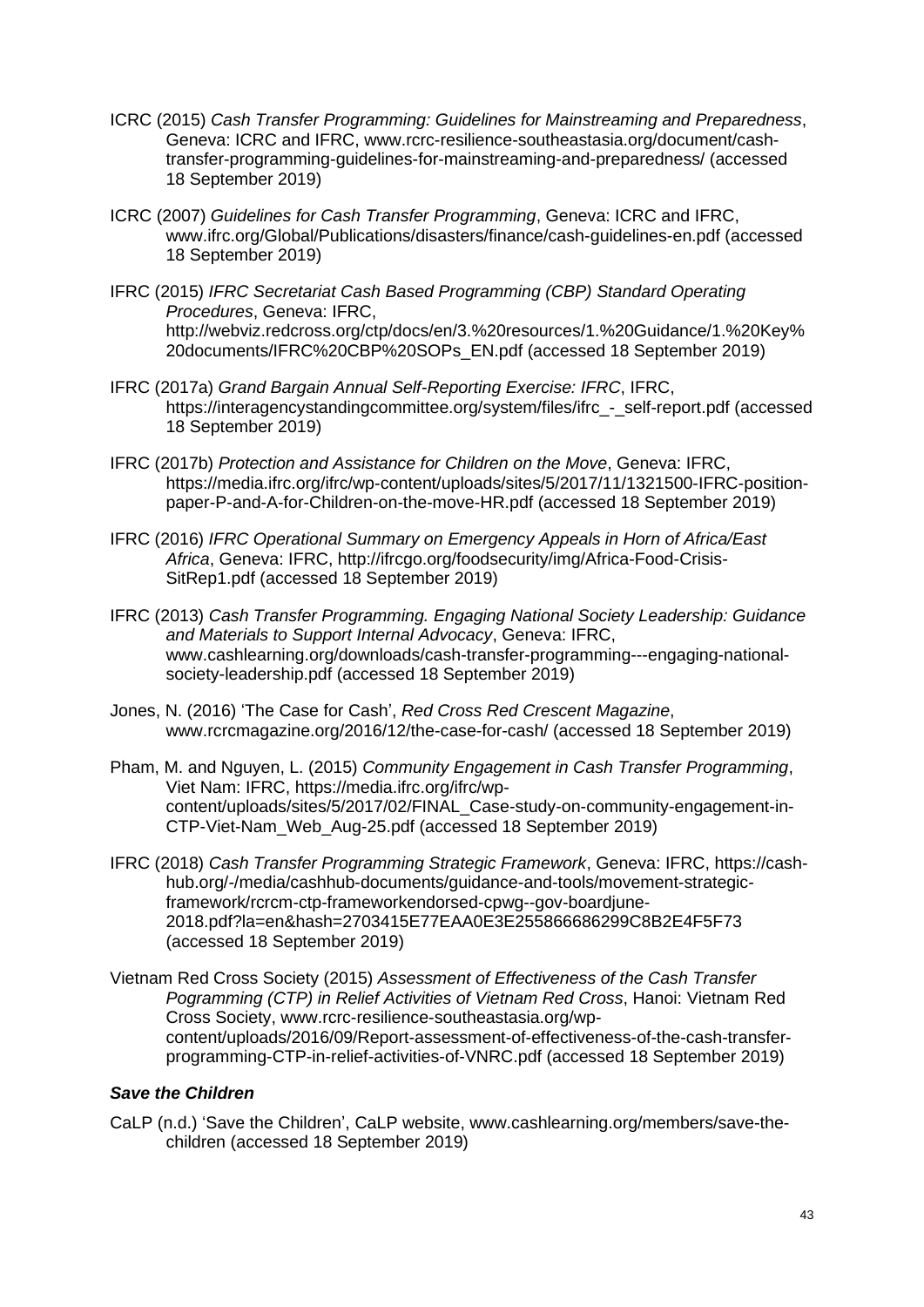Chaffin, J. and Ellis, C. (2015) *Outcomes for Children from Household Economic Strengthening Interventions: A Research Synthesis*, London: Save the Children, https://resourcecentre.savethechildren.net/node/9793/pdf/final\_version\_outcome\_for children from hes interventions.pdf (accessed 18 September 2019)

Hollow, D.; Mitchell, J.; Gladwell, C. and Aggiss, R. (2012) *Mobile Technology in Emergencies: Efficient Cash Transfer Mechanisms and Effective Two-Way Communication with Disaster-Affected Communities Using Mobile Phone Technology*, London: Save the Children, https://resourcecentre.savethechildren.net/library/mobile-technology-emergencies (accessed 18 September 2019)

- Kukrety, N. (2007) *Investing in the Future: Save the Children UK Position Paper on the Role of Cash Transfers in Reducing Child Malnutrition*, London: Save the Children, https://resourcecentre.savethechildren.net/node/10069/pdf/investing\_in\_the\_future\_p ositionpaper\_1.pdf (accessed 18 September 2019)
- Lath, M. and Pun, B. (2014) *Putting Child Sensitive Social Protection into Practice in Nepal*, Kathmandu: Save the Children International, https://s3-eu-west-1.amazonaws.com/pelastakaalapset/main/2016/10/11170104/Approach\_paper\_Nepa l.pdf (accessed 18 September 2019)
- Mishra, A. and Battistin, F. (2018) *Child Outcomes of Cash Transfer Programming: A Synthesis of the Evidence Around Survival, Education, and Protection in Humanitarian and Non-Humanitarian Contexts*, London: Save the Children, https://resourcecentre.savethechildren.net/library/child-outcomes-cash-transferprogramming-synthesis-evidence-around-survival-education-and (accessed 18 September 2019)
- Radice, H.W. and Hussein, M. (2017) *More Phones, More Transfers? A Case Study from Save the Children's Emergency Food Security Program Using Mobile Money in Bari, Nugaal, & Hiran Regions of Somalia*, London: Save the Children, https://resourcecentre.savethechildren.net/node/12533/pdf/1511385353.more\_phone s\_more\_transfers\_final.pdf (accessed 18 September 2019)
- Save the Children (2017) *Fight for the Future. Annual Report 2017*, London: Save the Children, www.savethechildren.org.uk/content/dam/gb/reports/annual-report-2017.pdf (accessed 18 September 2019)
- Save the Children (2016) *'Cash Plus' Programmes for Children*, A Child Poverty Global Theme Resource Paper, London: Save the Children, https://resourcecentre.savethechildren.net/sites/default/files/documents/cash\_plus\_fo r\_children\_resource\_paper\_final\_version\_external\_audience.pdf (accessed 18 September 2019)
- Save the Children (2010) *Social Protection and Child Survival*, London: Save the Children, https://resourcecentre.savethechildren.net/node/3005/pdf/3005.pdf (accessed 18 September 2019)
- Thompson, H. (2012a) *Cash and Child Protection: How Cash Transfer Programming Can Protect Children from Abuse, Neglect, Exploitation and Violence*, London: Save the Children, https://resourcecentre.savethechildren.net/node/6805/pdf/6805.pdf (accessed 18 September 2019)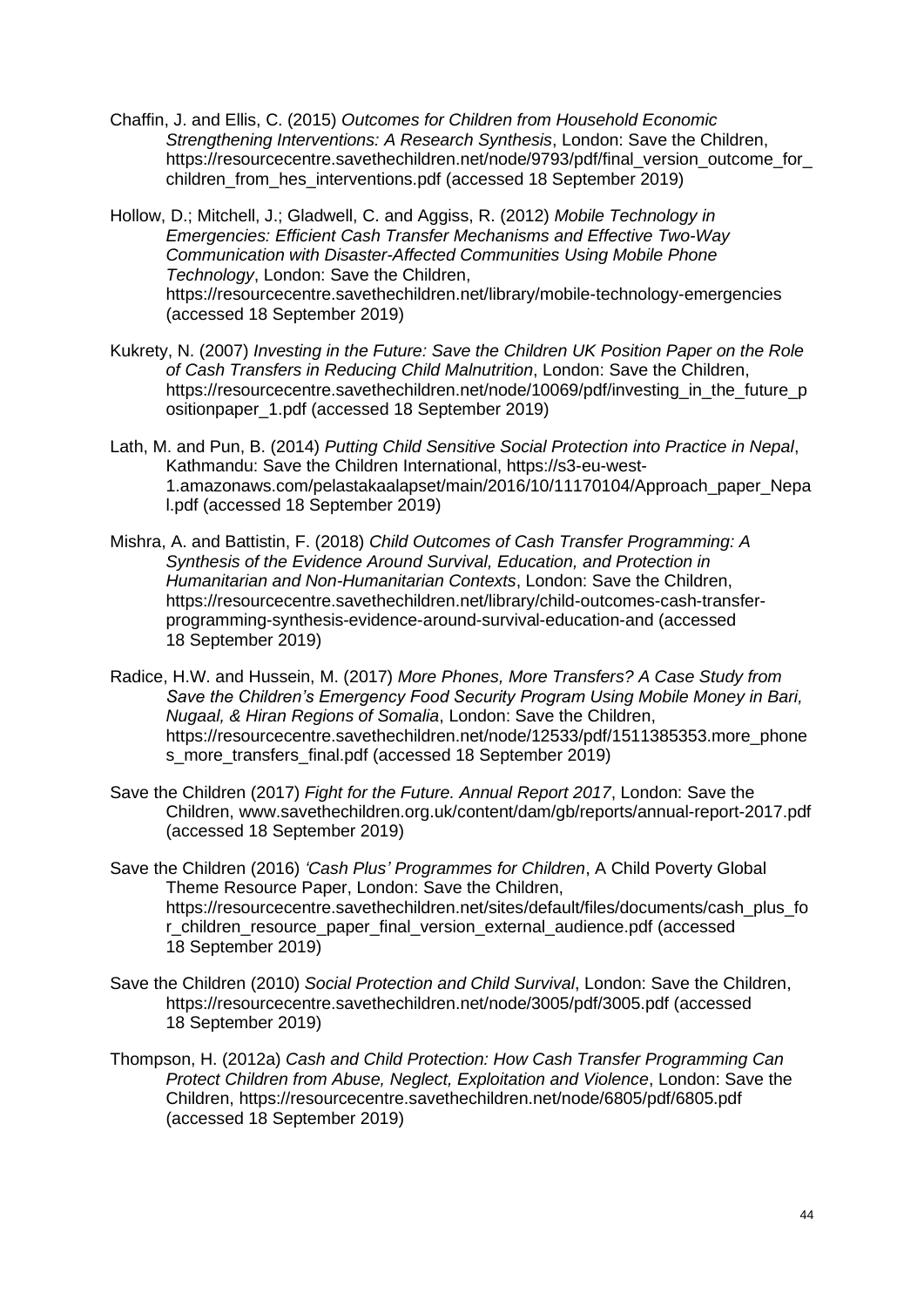- Thompson, H. (2012b) *Child Safeguarding in Cash Transfer Programming*, London: Save the Children, https://resourcecentre.savethechildren.net/node/6825/pdf/6825.pdf (accessed 18 September 2019)
- Toews, M. (2014) *Cash Transfer Programming Operations Manual,* London: Save the Children, https://resourcecentre.savethechildren.net/library/save-children-cashtransfer-programming-operations-manual (accessed 18 September 2019)
- Yablonski, J. and O'Donnell, M. (2009) *Lasting Benefits: The Role of Cash Transfers in Tackling Child Mortality*, London: Save the Children, https://resourcecentre.savethechildren.net/node/1402/pdf/1402.pdf (accessed 18 September 2019)

#### *WVI*

- Bailey, S.; Savage, K. and O'Callaghan, S. (2008) *Cash Transfers in Emergencies: A Synthesis of World Vision's Experience and Learning*, Humanitarian Policy Group (HPG), London: Overseas Development Institute/HPG, www.odi.org/sites/odi.org.uk/files/odi-assets/publications-opinion-files/4813.pdf (accessed 19 September 2019)
- Devereux, S. and Mhlanga, M. (2008) *Cash Transfers in Lesotho: An Evaluation of World Vision's Cash and Food Transfers Pilot Project*, CaLP, www.cashlearning.org/downloads/cashtransfers-lesothowvi-evaluation.pdf (accessed 19 September 2019)
- Maphosa, T. (2016) 'Cash First, But Not Always', *World Vision International blog,* 17 May, www.wvi.org/disaster-management/blogpost/cash-first-not-always (accessed 19 September 2019)
- Taetzsch, K. (2018) 'Cash: The Glue that Binds Humanitarian and Development Work', *World Vision International blog*, 15 October, www.wvi.org/disastermanagement/blogpost/cash-glue-binds (accessed 19 September 2019)
- World Vision (2017) *Cash Based Programming in Emergencies: East Africa Region, January-December 2017*, Nairobi: World Vision International, www.wvi.org/eastafrica-hunger-crisis/publication/cash-based-programming-emergencies-east-africaregion-2017 (accessed 19 September 2019)
- World Vision (2016) *2016 Annual Review*, World Vision International*,* www.wvi.org/publication/annual-report-2016 (accessed 19 September 2019)
- World Vision (2015) *Work in Progress: Effective Approaches to End Child Labour*, World Vision International*,* www.worldvision.de/sites/worldvision.de/files/pdf/WVUK%20- %20Child%20Labour%20Report%20-%20Jan%202015.pdf (accessed 19 September 2019)
- World Vision (2010) *Here We Stand: World Vision and Child Rights*, Monrovia, CA: World Vision*,* www.wvi.org/sites/default/files/Here\_We\_Stand.pdf (accessed 19 September 2019)
- World Vision International (2017a) 'Food Security', World Vision International, www.wvi.org/food-assistance/food-security (accessed 19 September 2019)
- World Vision International (2017b) 'Our Approaches to Change', World Vision International, www.wvi.org/our-approaches (accessed 19 September 2019)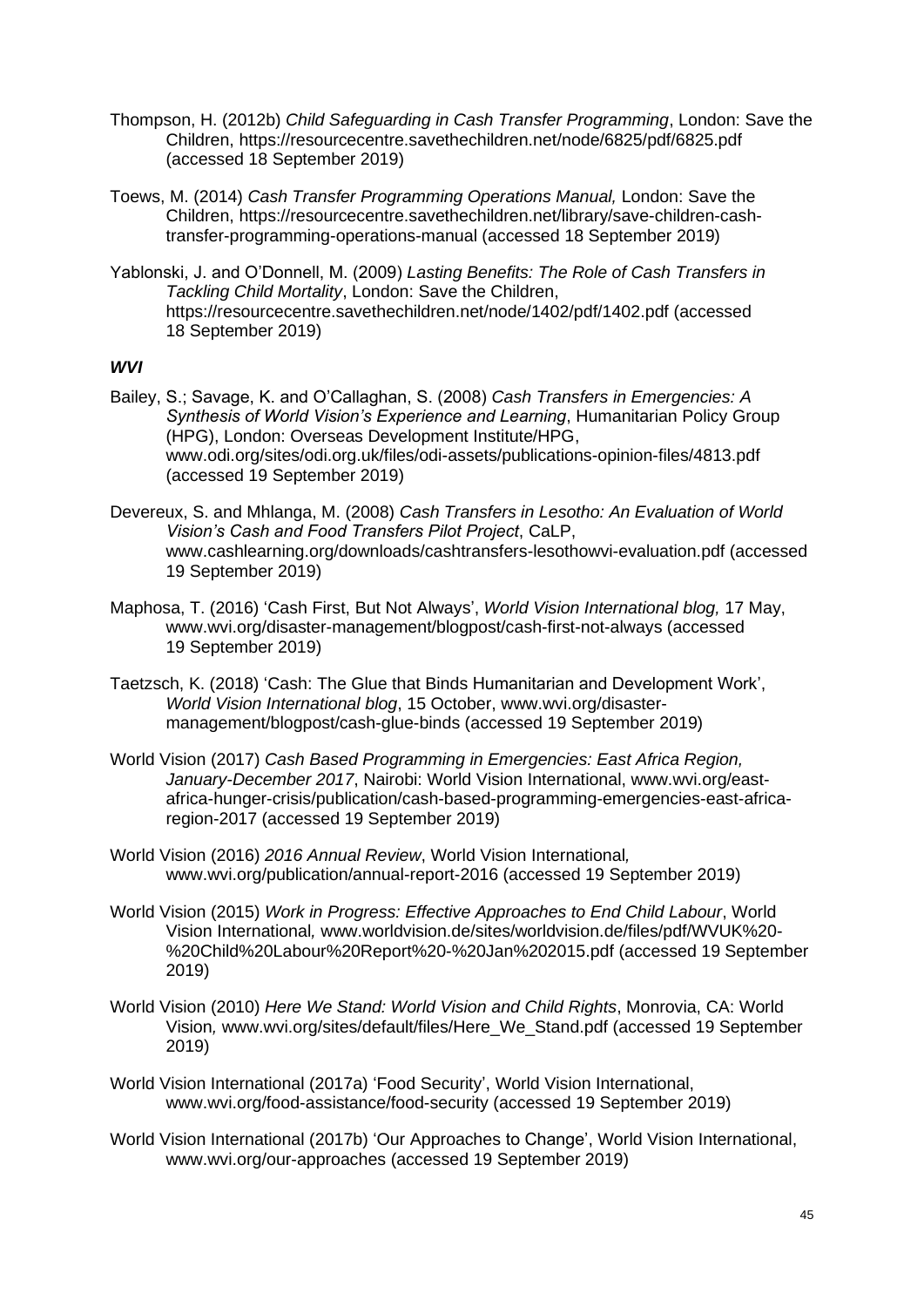World Vision International (2016) *Grand Bargain Annual Self-Reporting Exercise: WVI*, World Vision International,

https://interagencystandingcommittee.org/system/files/world\_vision\_intrenational\_- \_self-report\_pg\_.pdf (accessed 19 September 2019)

World Vision International (2015) *Challenges and the State of Play of Interoperability in Cash Transfer Programming*, World Vision International, www.cashlearning.org/downloads/erc-interoperability-in-cash-transfer-programmingweb.pdf (accessed 19 September 2019)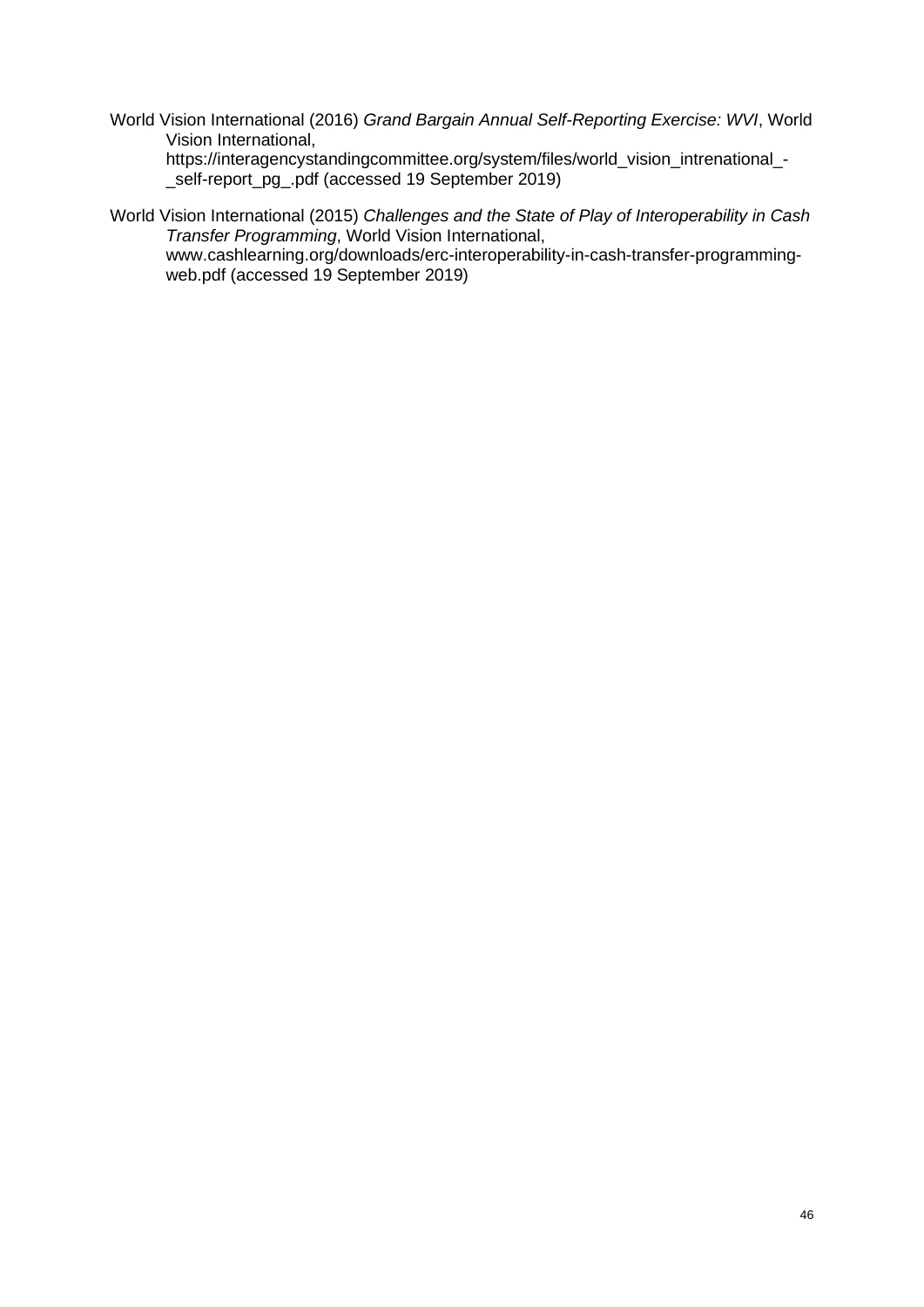## References

- Bailey, S. and Harvey, P. (2018) *State of Evidence on Humanitarian Cash Transfers: Background Note for the High Level Panel on Humanitarian Cash Transfers*, London: Overseas Development Institute, www.odi.org/sites/odi.org.uk/files/odiassets/publications-opinion-files/9591.pdf (accessed 4 September 2019)
- Bailey, S. and Pongracz, S. (2015) *Humanitarian Cash Transfers: Cost, Value for Money and Economic Impact*, London: Overseas Development Institute, www.odi.org/sites/odi.org.uk/files/odi-assets/publications-opinion-files/9731.pdf (accessed 4 September 2019)
- Bastagli, F.; Hagen-Zanker, J.; Harman, L.; Barca, V.; Sturge, G.; Schmidt, T. and Pellerano, L. (2016) *Cash Transfers: What Does the Evidence Say? A Rigorous Review of Programme Impact and of the Role of Design and Implementation Features*, London: Overseas Development Institute, www.odi.org/sites/odi.org.uk/files/resourcedocuments/11316.pdf (accessed 4 September 2019)
- Bolton, L. (2016) *Cash-Transfers for Long-term Resilience in Conflict Affected Contexts*, K4D Helpdesk Report. Brighton, UK: Institute of Development Studies, https://opendocs.ids.ac.uk/opendocs/handle/123456789/13058 (accessed 12 September 2019)
- Broberg, M. and Sano, H. (2018) 'Strengths and Weaknesses in a Human Rights-based Approach to International Development – An Analysis of a Rights-based Approach to Development Assistance Based on Practical Experiences', *The International Journal of Human Rights* 22*.*5: 664–80, https://doi.org/10.1080/13642987.2017.1408591 (accessed 4 September 2019)
- CARE (2019) *5.2 Target Beneficiaries – Care Toolkit,* CARE website, www.careemergencytoolkit.org/topics-issues/ (accessed 20 September 2019)
- Development Initiatives (2018) *Global Humanitarian Assistance Report, 2018*, Bristol: Development Initiatives, http://devinit.org/wp-content/uploads/2018/06/GHA-Report-2018.pdf (accessed 4 September 2019)
- Devereux, S. and Roelen, K. (2016) *Agency Positions on Social Protection*, SDC-IDS Briefing Note 2, Brighton: IDS, https://opendocs.ids.ac.uk/opendocs/handle/ 123456789/14037 (accessed 4 September 2019)
- Devereux, S.; Masset, E.; Sabates-Wheeler, R.; Samson, M.; Rivas, A. and te Lintelo, D. (2015) *Evaluating the Targeting Effectiveness of Social Transfers: A Literature Review*, IDS Working Paper 460, Brighton: IDS, https://pdfs.semanticscholar.org/89e6/22e8016dddd8110c574643cd0947c760d1ac.p df (accessed 4 September 2019)
- Evans, D. and Popova, A. (2017) 'Cash Transfers and Temptation Goods', *Economic Development and Cultural Change* 65.2: 189–221,
- Evans, D.; Holtemeyer, B. and Kosec, K. (2019) 'Cash Transfers Increase Trust in Local Government', *World Development* 114: 138–55, https://doi.org/10.1016/j.worlddev.2018.08.020 (accessed 4 September 2019)
- Financial Tracking Service (2019) 'Humanitarian Aid Contributions', https://fts.unocha.org/ (accessed 13 September 2019)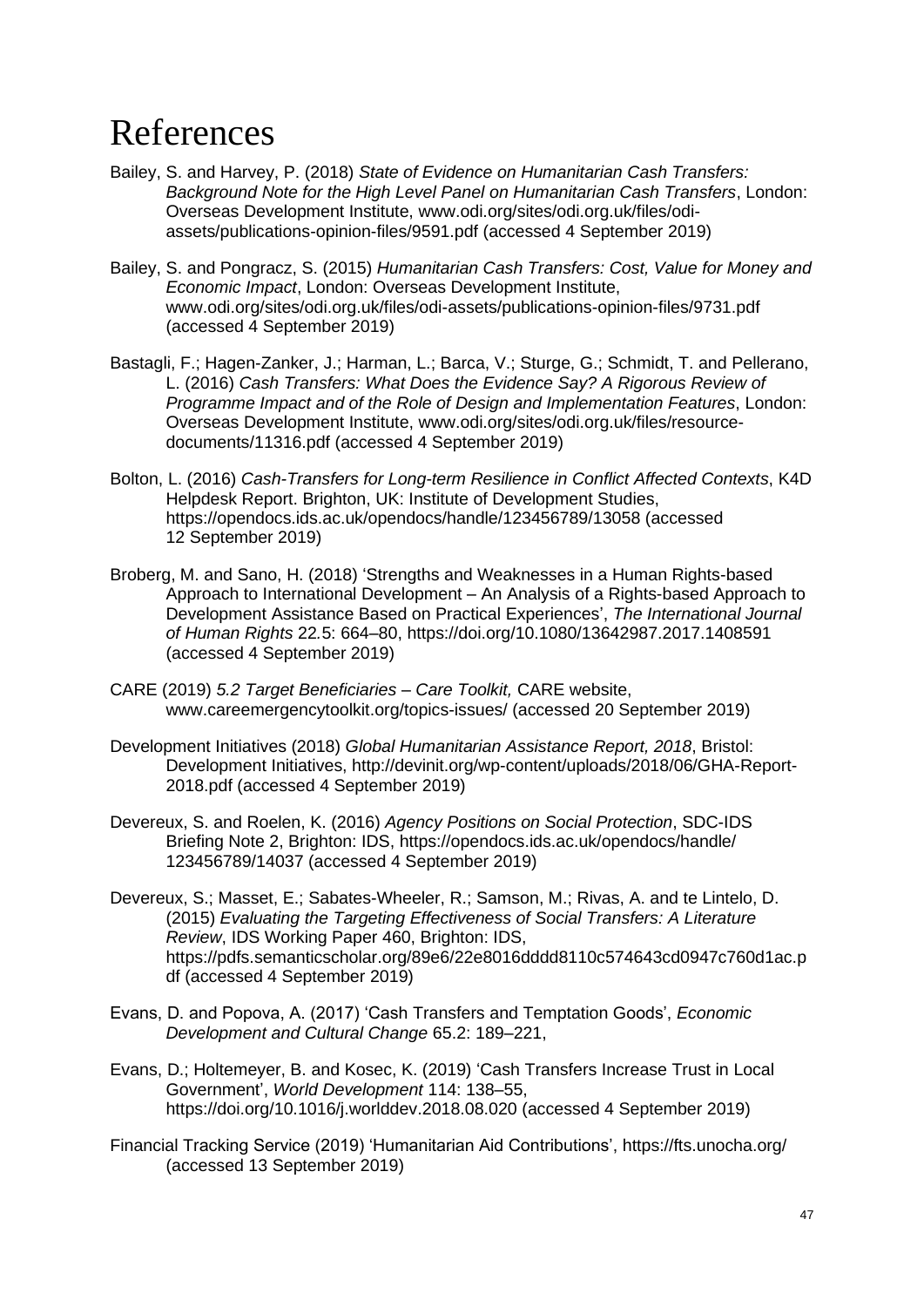- Gentilini, U. (2014) *Our Daily Bread: What is the Evidence on Comparing Cash Versus Food Transfers?* Social Protection & Labor Discussion Paper No 1420, Washington DC: The World Bank, https://openknowledge.worldbank.org/bitstream/handle/10986/19981/895020NWP0R EPL00Box385284B00PUBLIC0.pdf (accessed 4 September 2019)
- Gordon, L. (2018) *Measuring Cash Transfer Programming – Scoping Study*, Londno: CaLP, www.cashlearning.org/downloads/measuring-cash-scoping-study-reportfinal-1.pdf (accessed 4 September 2019)
- Harris-Curtis, E. (2003a) 'Research Round-up', *Development in Practice* 13.5: 558–63, https://doi.org/10.1080/0961452032000125956 (accessed 4 September 2019)
- Harris-Curtis, E. (2003b) 'Rights-Based Approaches: Issues for NGOs', *Development in Practice* 13.5: 558–64
- Harvey, P. (2016) 'Cash Transfers: Only 6% of Humanitarian Spending What's the Hold Up? *The Guardian,* 22 January, www.theguardian.com/global-developmentprofessionals-network/2016/jan/22/cash-transfers-only-6-of-humanitarian-spendingwhats-the-hold-up (accessed 4 September 2019)
- Harvey, P.; Haver, K.; Hoffmann, J. and Murphy, B. (2010) *Delivering Money: Cash Transfer Mechanisms in Emergencies*, London: CaLP, www.cashlearning.org/downloads/delivering-money---cash-transfer-mechanisms-inemergencies2.pdf (accessed 4 September 2019)
- Houssou, N. (2010) 'Operational Poverty Targeting by Proxy Means Tests. Models and Policy Simulations for Malawi', Germany: University of Hohenheim, http://opus.unihohenheim.de/volltexte/2010/504/pdf/thesis\_houssou.pdf (accessed 20 September 2019)
- Hutton, J.; Boeser, S. and Grootenhuis, F. (2014) *A Review of Cash Transfer Programming and the Cash Learning Partnership (CaLP) 2005–2015 and beyond*, London: CaLP, www.cashlearning.org/downloads/calp-review-web.pdf (accessed 4 September 2019)
- International Aid Transparency Initiative (n.d.) International Aid Transparency Initiative Standard, https://iatistandard.org/en (accessed 13 September 2019)
- Izmalkov, S. (2004) *Multi-Unit Open Ascending Price Efficient Auction*, FEEM Working Paper No. 91.04, https://papers.ssrn.com/sol3/papers.cfm?abstract\_id=556242 (accessed 20 September 2019)
- Jonsson, U. (2003) *Human Rights Approach to Development Programming,* UNICEF Eastern and Southern Africa Regional Office, www.unicef.org/rightsresults/files/HRBDP\_Urban\_Jonsson\_April\_2003.pdf (accessed 4 September 2019)
- Kindler, D. (2015) 'SDC and Cash'. SDC website, www.shareweb.ch/site/Cash-Transfer-Programming/sdc-and-cash (accessed 4 September 2019)Levine, S. and Bailey, S. (2015) *Cash, Vouchers or In-kind? Guidance on Evaluating How Transfers are Made in Emergency Programming*, London: Overseas Development Institute*,*  www.odi.org/sites/odi.org.uk/files/odi-assets/publications-opinion-files/9456.pdf (accessed 4 September 2019)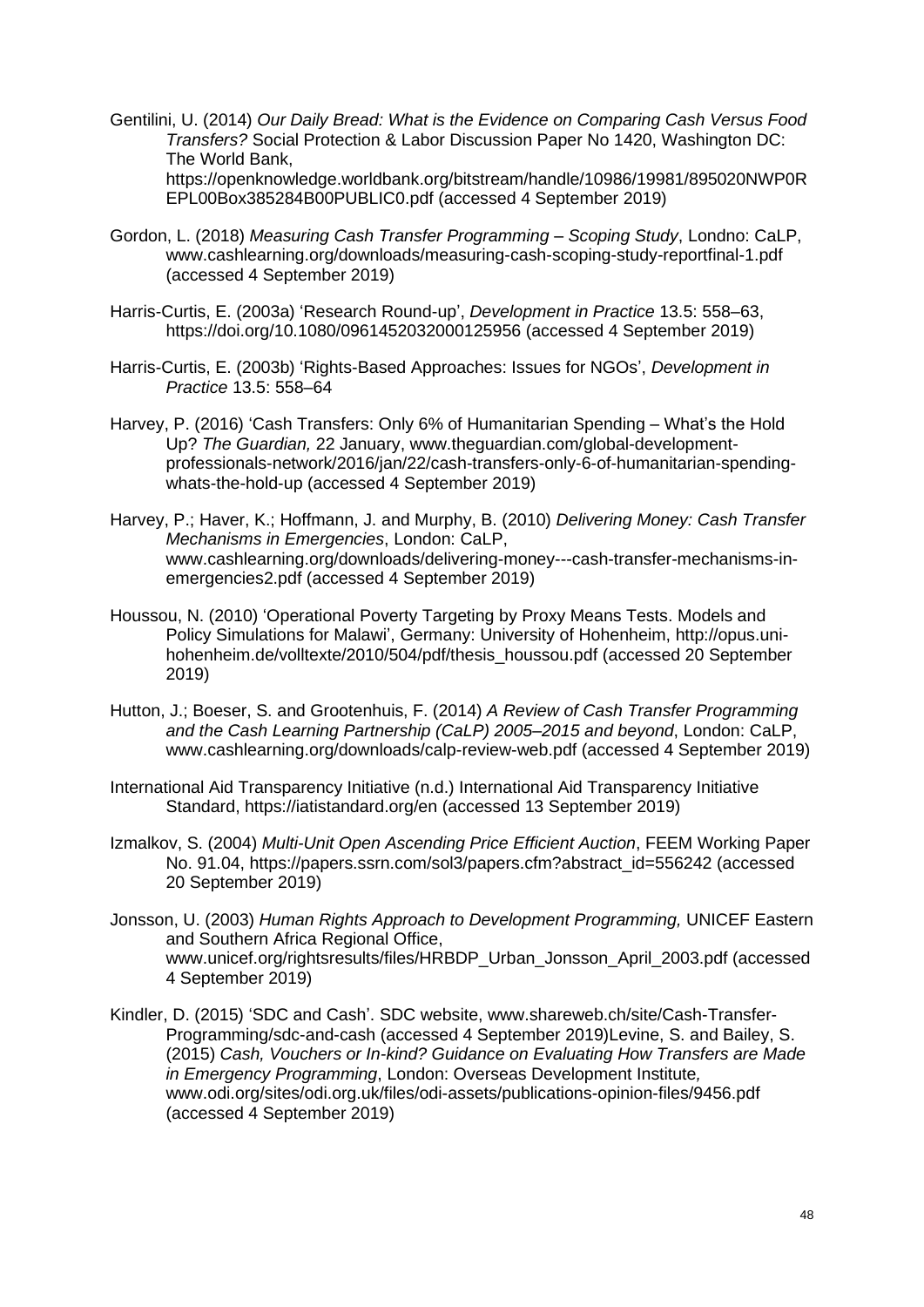- Lor-Mehdiabadi, W. and Adams, L. (2008) *Evaluation and Review of the Use of Cash and Vouchers in Humanitarian Crises: Part 2: Review Report*, European Civil Protection and Humanitarian Aid Operations (ECHO), http://ec.europa.eu/echo/files/evaluation/ 2008/cash\_review\_report.pdf (accessed 4 September 2019)
- Maslow, A. (1943) 'A Theory of Human Motivation' *Psychological Review* 50.4: 370–96. http://dx.doi.org/10.1037/h0054346
- Morton, B. (2013) 'An Overview of International NGOs in Development Cooperation', in UNDP, *Working with Civil Society in Foreign Aid: Possibilities for South–South Cooperation?* Beijing: United Nations Development Programme, www.undp.org/content/undp/en/home/librarypage/civil\_society/2013\_undp-chworking-with-civil-society-in-foreign-aiden.html (accessed 13 September 2019)
- Mowjee, T. (2014) *Financing of Cash Transfer Programming. Is Emergency Cash Transfer Programming (CTP) 'Fit for the Future'?* London: CaLP, https://reliefweb.int/sites/ reliefweb.int/files/resources/Annex-6-i-Financing.pdf (accessed 4 September 2019)

Norwegian Agency for Development Cooperation (Norad) (2011) *We Accept Cash: Mapping Study on the Use of Cash Transfers in Humanitarian, Recovery and Transitional Response*, Norad Report 10, Oslo, Norway: Norad, https://themimu.info/sites/themimu.info/files/documents/Report\_Cash\_Transfers\_in\_H umanitarian\_Recovery\_Transitional\_Response\_Norad.pdf (accessed 4 September 2019)

Oberländer, L. and Brossmann, M. (2014) *Electronic Delivery Methods of Social Cash Transfers*, GIZ, https://pdfs.semanticscholar.org/fd9b/6fe68b97a4bf6710424823bdedcd949177a5.pdf ?\_ga=2.65150444.339746005.1568806519-1590427952.1568718397 (accessed 20 September 2019)

- Overseas Development Institute (ODI) (2012) Special Feature: 'New Learning in Cash Transfer Programming', *Humanitarian Practice Network*, https://odihpn.org/wpcontent/uploads/2012/05/humanitarianexchange054pdf.pdf (accessed 4 September 2019)
- ReliefWeb (2018) 'Statement from the Principals of OCHA, UNHCR, WFP and UNICEF', ReliefWeb, https://reliefweb.int/sites/reliefweb.int/files/resources/2018-12-05- FINAL%20Statement%20on%20Cash.pdf (accessed 4 September 2019)
- Roelen, K.; Longhurst, D. and Sabates-Wheeler, R. (2018) *The Role of Cash Transfers in Social Protection, Humanitarian Response and Shock-Responsive Social Protection*, Brighton: IDS
- Save the Children, HelpAge International and IDS (2005) *Making Cash Count: Lessons from Cash Transfer Schemes in East and Southern Africa for Supporting the Most Vulnerable Children and Households,* London: Save the Children, https://resourcecentre.savethechildren.net/node/1913/pdf/1913.pdf (accessed 4 September 2019)
- Schnitzer, P. (2016) *How to Target Households in Adaptive Social Protection Systems? Relative Efficiency of Proxy Means Test and Household Economy Analysis in Niger*, Social Protection and Labor Discussion Paper No. 1612, Washington DC: World Bank, http://documents.worldbank.org/curated/en/198291477561475360/pdf/109528-WP-P155846-PUBLIC-social-protection-labor-no-1612-1-w.pdf (accessed 20 September 2019)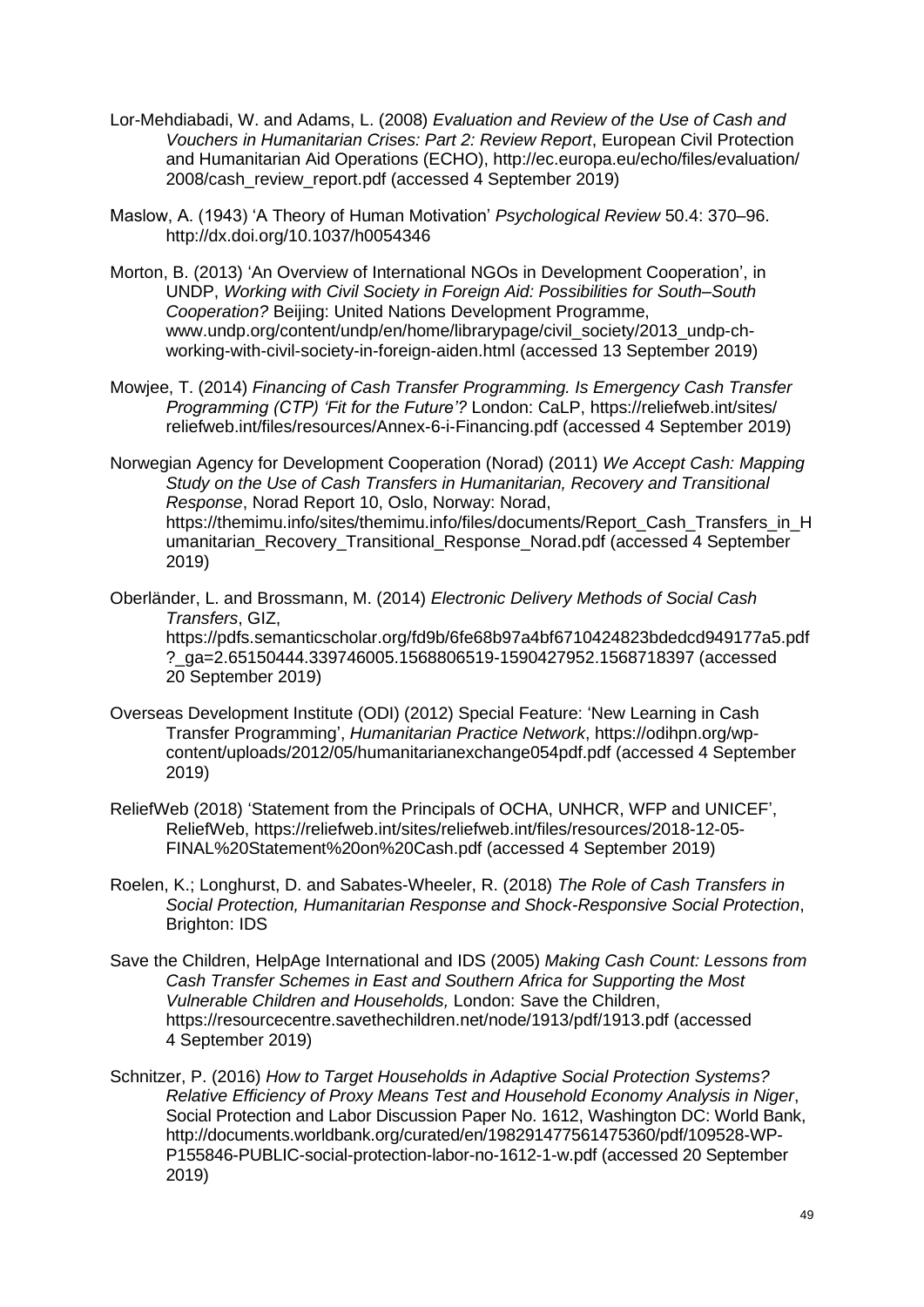- Shapiro, J. (2019) 'The Impact of Recipient Choice on Aid Effectiveness', *World Development* 116: 137–49
- Slater, R.; Farrington, J.; Vigneri, M.; Samson, M. and Akter, S. (2009) *Targeting of Social Transfers: A Review for DFID*, London: Overseas Development Institute, www.odi.org/publications/4521-targeting-social-transfers-review-dfid (accessed 4 September 2019)
- Slim, H. (2002) *'*Not Philanthropy But Rights: The Proper Politicisation of Humanitarian Philosophy', *The International Journal of Human Rights* 6.2: 1–22, doi:10.1080/714003759
- Spencer, A.; Parrish, C. and Lattimer, C. (2016) *Counting Cash: Tracking Humanitarian Expenditure on Cash-based Programming*, London: Overseas Development Institute, www.odi.org/sites/odi.org.uk/files/resource-documents/11296.pdf (accessed 4 September 2019)
- The Cash Learning Partnership (CaLP) (2017) *Updated Market-Based Programming Framework*, Catholic Relief Services, www.cashlearning.org/downloads/mbpframework2may2017final-2.pdf (accessed 4 September 2019)
- The Cash Learning Partnership (CaLP) (2018) *State of the World's Cash Report*, London: CaLP, www.cashlearning.org/downloads/calp-sowc-report-web.pdf (accessed 4 September 2019)
- The Grand Bargain (2016) *The Grand Bargain – A Shared Commitment to Better Serve People in Need*, The Grand Bargain, https://reliefweb.int/sites/reliefweb.int/files/resources/Grand\_Bargain\_final\_22\_May\_F INAL-2.pdf (accessed 4 September 2019)
- Tsukamoto, M. (2017) 'Employment-Intensive Public Investments, a Catalyst for Poverty Reduction: Creating Jobs Through Employment, Environmental and Social Protection Policies and Strategies', UN Expert Group Meeting on Strategies for Eradicating Poverty to Achieve Sustainable Development for All, New York, 8–11 May, www.un.org/development/desa/dspd/wp-content/uploads/sites/22/2017/04/Mito-Tsukamoto-FINAL\_ILO\_Evaluating-Public-Investment-Policy.pdf (accessed 17 September 2019)
- Ulrichs, M. and Sabates-Wheeler, R. (2018) *Social Protection and Humanitarian Response: What is the Scope for Integration?* IDS Working Paper 516, Brighton: IDS, www.ids.ac.uk/publications/social-protection-and-humanitarian-response-what-is-thescope-for-integration/(accessed 4 September 2019)
- UNICEF (2012) *Integrated Social Protection Systems: Enhancing Equity for Children,* New York: UNICEF,

www.unicef.org/socialpolicy/files/UNICEF\_SPSFramework\_whole\_doc\_(1).pdf (accessed 20 September 2019)

- White, H. (2017) 'Effective Targeting of Social Programmes: An Overview of Issues', *Journal of Development Effectiveness* 9.2: 145–61, doi:10.1080/19439342.2017.1317282
- Winder, N. and Terzini, M. (2016) *Universal Social Protection: Economic and Productive Impacts of National Cash Transfer Programmes in Sub-Saharan Africa*, Food and Agriculture Organization of the United Nations (FAO)*,* www.socialprotection.org/gimi/gess/RessourcePDF.action?id=53945 (accessed 4 September 2019)